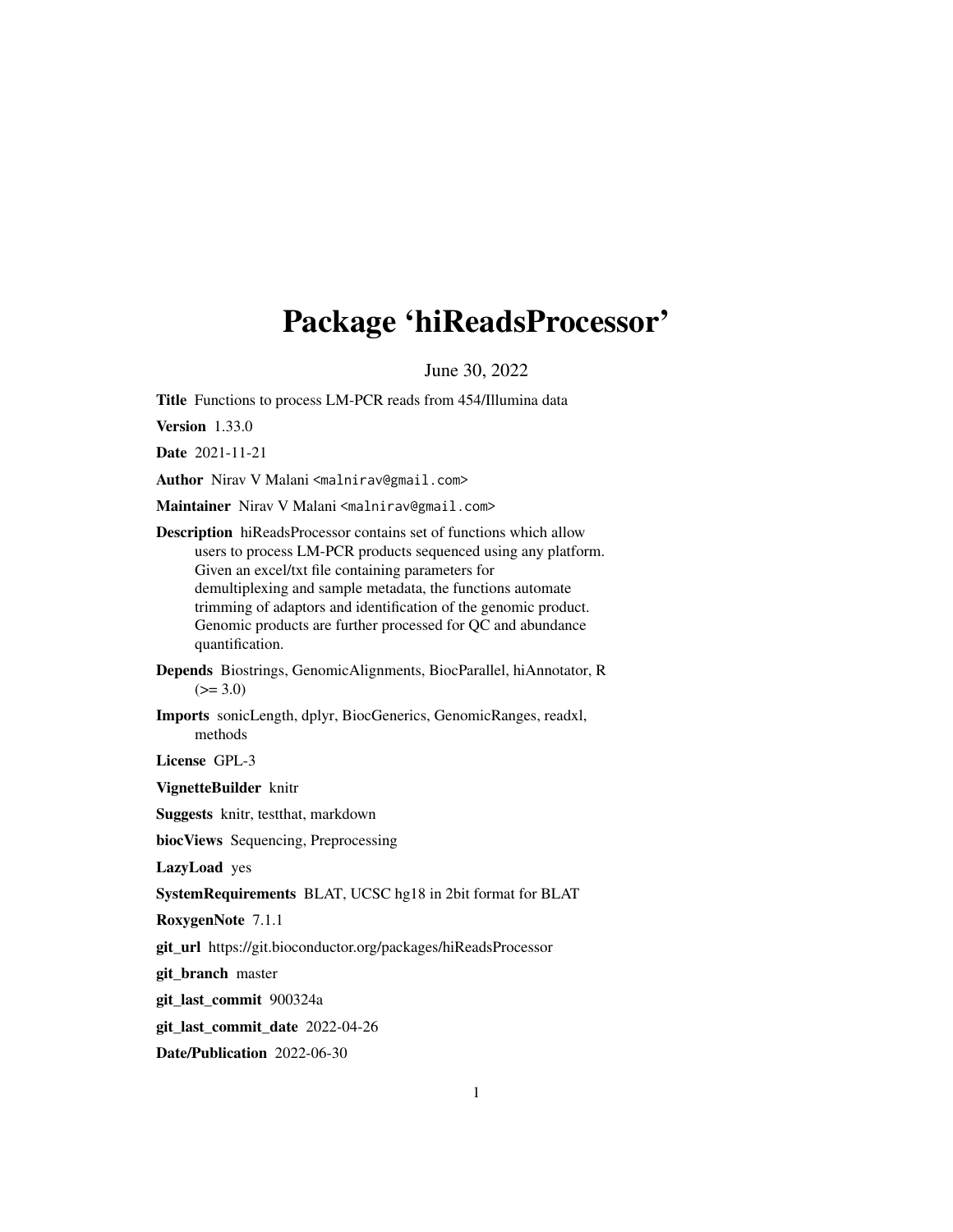# R topics documented:

| 3                       |
|-------------------------|
| $\overline{4}$          |
| 5                       |
| 6                       |
| $\overline{7}$          |
| 8                       |
| 9                       |
| 11                      |
| 12                      |
| 13                      |
| 14                      |
| 15                      |
| 16                      |
| 17                      |
| 19                      |
| 20                      |
| 22                      |
| 24                      |
| 25                      |
| 27                      |
| 28                      |
| 29                      |
|                         |
| 31                      |
| 31                      |
| 33                      |
| 34                      |
| 35                      |
| 37                      |
| 39                      |
| 40                      |
| 40                      |
| 41                      |
| 42                      |
| 43                      |
| 44                      |
| 46                      |
| 47                      |
| removeReadsWithNs<br>48 |
| 49                      |
| sampleSummary<br>50     |
| 50                      |
| 51                      |
| 52                      |
| 53                      |
| 54                      |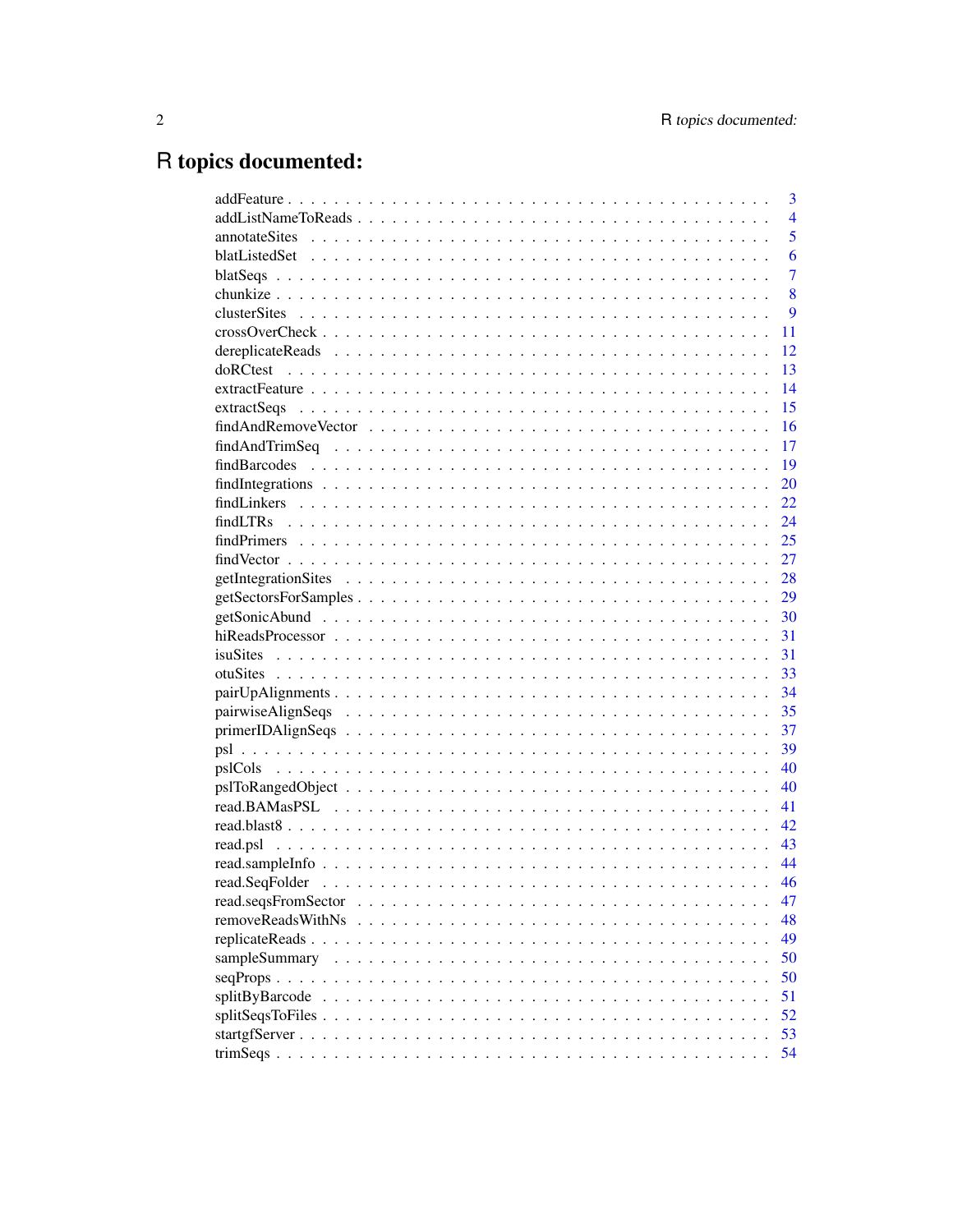#### <span id="page-2-0"></span>addFeature 3

| Index |  |
|-------|--|
|       |  |
|       |  |
|       |  |
|       |  |
|       |  |

<span id="page-2-1"></span>addFeature *Add a specific feature/attribute to the sampleInfo object.*

## Description

Given a sampleInfo object, the function adds a new feature for the given samples & sectors.

### Usage

```
addFeature(
  sampleInfo,
  sector = NULL,
  samplename = NULL,
  feature = NULL,
  value = NULL
\mathcal{E}
```
### Arguments

| sampleInfo | sample information SimpleList object, which samples per sector/quadrant infor-<br>mation along with other metadata.                                |
|------------|----------------------------------------------------------------------------------------------------------------------------------------------------|
| sector     | a vector or a specific sector to add the new feature(s) to. Default is NULL, in<br>which case the sectors are searched from sample name parameter. |
| samplename | a character vector or a specific sample to add the new feature(s) to. Default is<br>NULL.                                                          |
| feature    | a string of naming the new feature to add for the defined sample name and sector.                                                                  |
| value      | named vector of samplenames & values which is assigned for the defined sector,<br>samplename, and feature. Example: c("Sample1"="ACDTDASD")        |

### Value

modified sampleInfo object with new feature(s) added.

## See Also

[findPrimers](#page-24-1), [extractSeqs](#page-14-1), [trimSeqs](#page-53-1), [extractFeature](#page-13-1), [getSectorsForSamples](#page-28-1)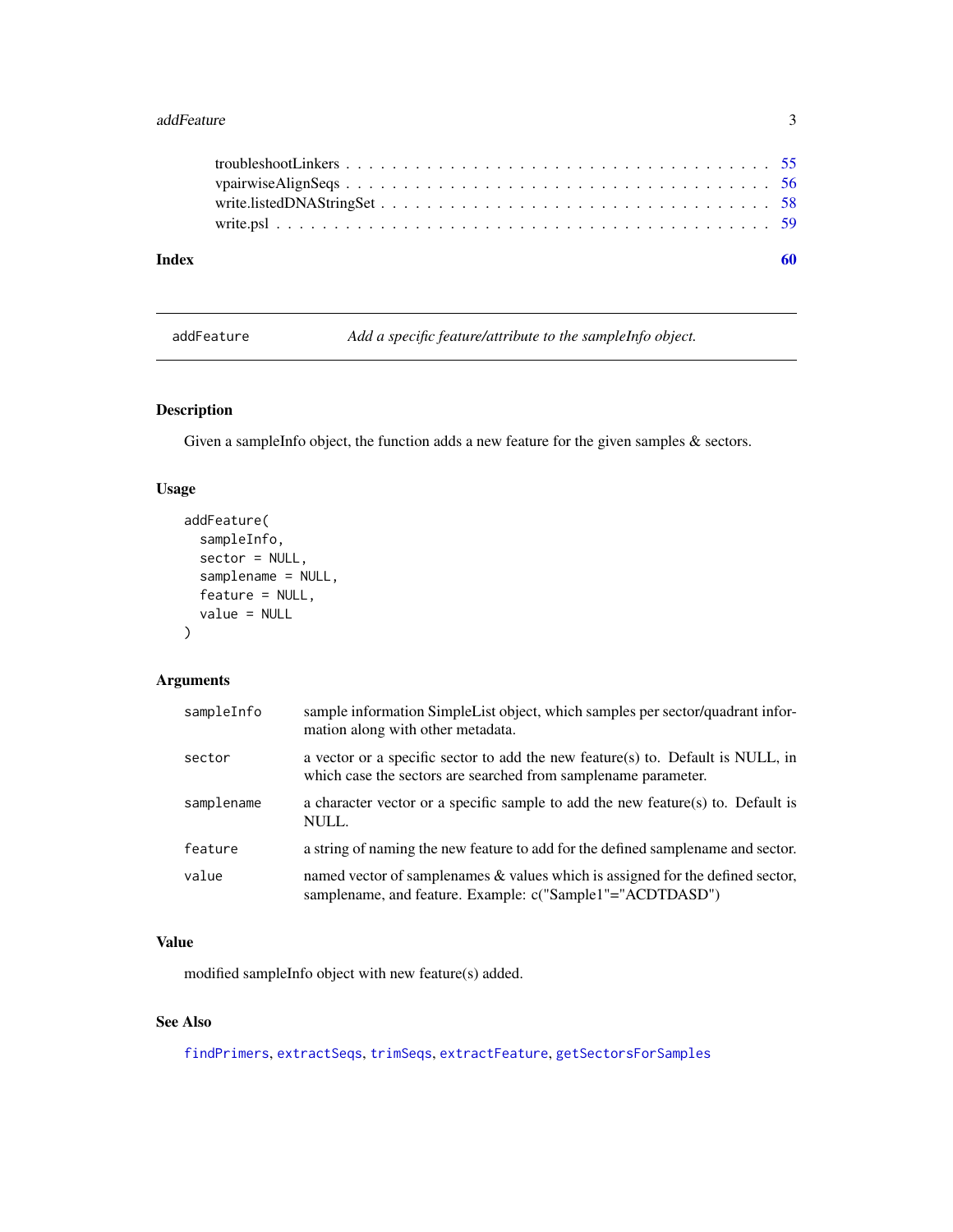### Examples

```
load(file.path(system.file("data", package = "hiReadsProcessor"),
"FLX_seqProps.RData"))
extractFeature(seqProps, sector="2",
samplename="Roth-MLV3p-CD4TMLVWell6-MseI", feature="metadata")
seqProps <- addFeature(seqProps, sector="2",
samplename="Roth-MLV3p-CD4TMLVWell6-MseI", feature="foo",
value=c("Roth-MLV3p-CD4TMLVWell6-MseI"="woo"))
extractFeature(seqProps, sector="2",
samplename="Roth-MLV3p-CD4TMLVWell6-MseI", feature="metadata")
```
<span id="page-3-1"></span>addListNameToReads *Prepend name attribute of a list to DNAStringSet*

#### **Description**

Given a named listed DNAStringSet object returned from [extractSeqs](#page-14-1), the function prepends the sample name to read names.

#### Usage

addListNameToReads(dnaSet, flatten = FALSE)

#### Arguments

| dnaSet  | output from extractSeqs                          |
|---------|--------------------------------------------------|
| flatten | should the output be unlisted? Default is FALSE. |

### Value

listed DNAStringSet with the names attribute prepended with the name of the list. If flatten is TRUE, then a DNAStringSet object

#### See Also

[extractFeature](#page-13-1), [extractSeqs](#page-14-1), [getSectorsForSamples](#page-28-1), [write.listedDNAStringSet](#page-57-1)

```
load(file.path(system.file("data", package = "hiReadsProcessor"),
"FLX_seqProps.RData"))
samples <- c('Roth-MLV3p-CD4TMLVWell6-Tsp509I',
'Roth-MLV3p-CD4TMLVWell6-MseI', 'Roth-MLV3p-CD4TMLVwell5-MuA')
seqs <- extractSeqs(seqProps, sector = '2', samplename = samples,
feature="genomic")
addListNameToReads(seqs, TRUE)
```
<span id="page-3-0"></span>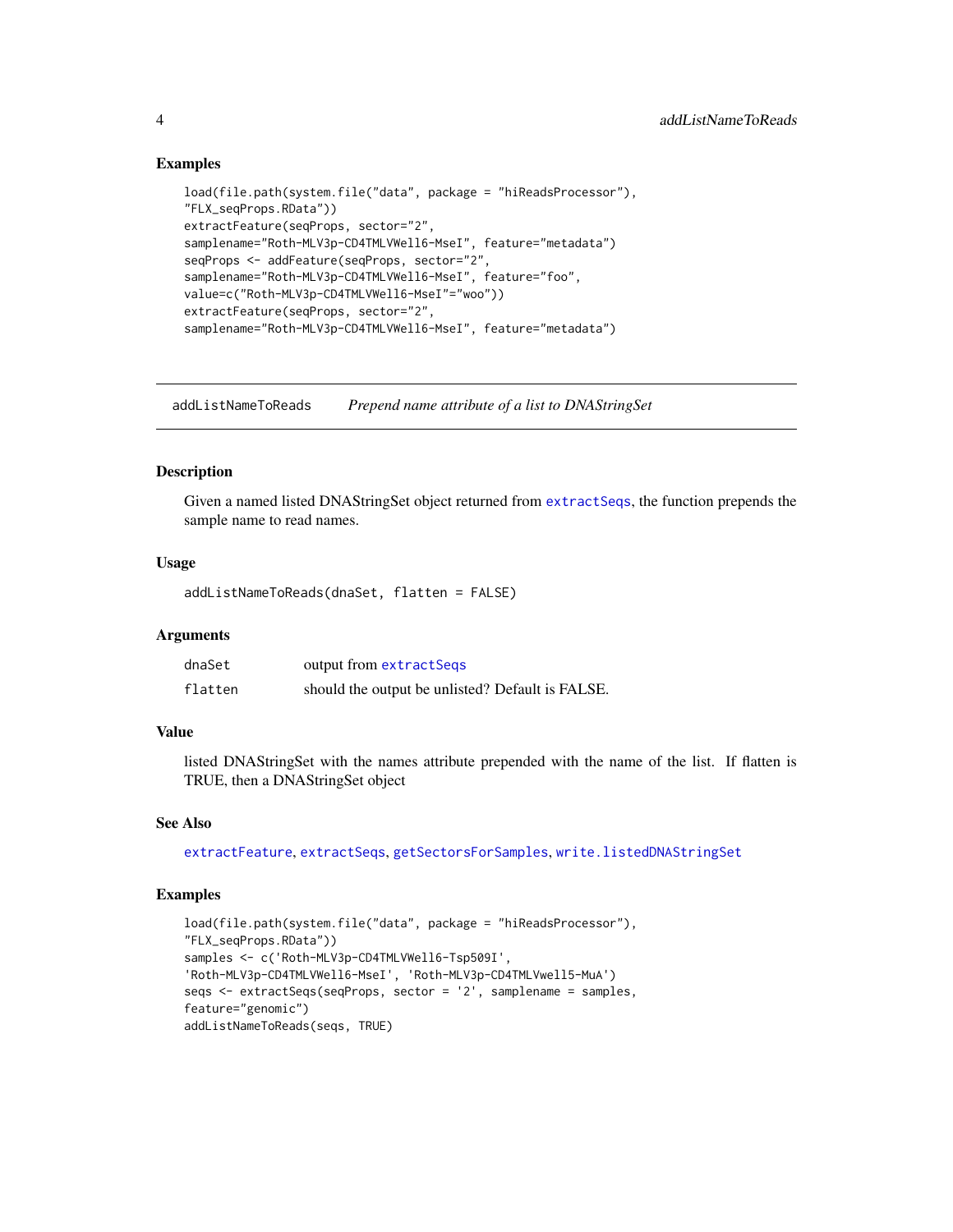<span id="page-4-1"></span><span id="page-4-0"></span>

Given a sampleInfo object, the function finds 5' primers for each sample per sector and adds the results back to the object. This is a specialized function which depends on many other functions shown in 'see also section' to perform specialized trimming of 5' primer/adaptor found in the sampleInfo object. The sequence itself is never trimmed but rather coordinates of primer portion is recorded back to the object and used subsequently by [extractSeqs](#page-14-1) function to perform the trimming.

#### Usage

```
annotateSites(
  sampleInfo,
  annots = NULL,
  samplenames = NULL,
  parallel = TRUE,
  ...
\mathcal{L}
```
### Arguments

| sampleInfo  | sample information SimpleList object outputted from findIntegrations, which<br>holds genomic integration sites.                                                                                                                                                          |
|-------------|--------------------------------------------------------------------------------------------------------------------------------------------------------------------------------------------------------------------------------------------------------------------------|
| annots      | a named list of GRanges object holding features for annotating integration sites.<br>The name attribute of the list is used as column name.                                                                                                                              |
| samplenames | a vector of samplenames to process. Default is NULL, which processes all sam-<br>ples from sample info object.                                                                                                                                                           |
| parallel    | use parallel backend to perform calculation. Defaults to TRUE. If no parallel<br>backend is registered, then a serial version is ran using SerialParam. Parl-<br>lelization is done at sample level per sector. Use parallel 2 for parallelization at<br>sequence level. |
| .           | additional parameters to be passed to doAnnotation except for sites.rd, fea-<br>tures.rd, and colnam.                                                                                                                                                                    |

### Value

a SimpleList object similar to sampleInfo paramter supplied with new data added under each sector and sample. New data attributes include: primed

#### See Also

[clusterSites](#page-8-1), [isuSites](#page-30-1), [crossOverCheck](#page-10-1), [findIntegrations](#page-19-1), [getIntegrationSites](#page-27-1), [pslToRangedObject](#page-39-1)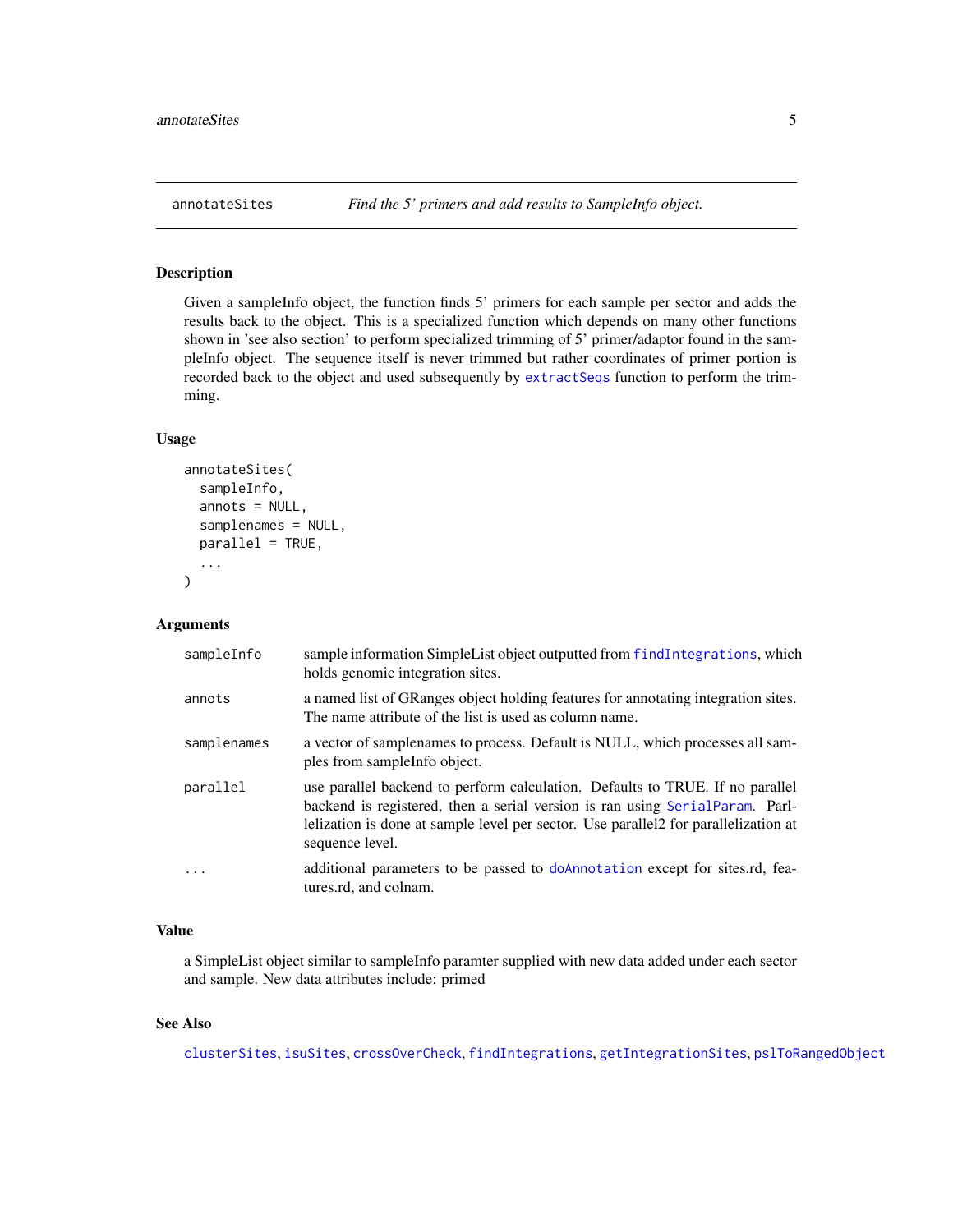#### Examples

```
## Not run:
load(file.path(system.file("data", package = "hiReadsProcessor"),
"FLX_seqProps.RData"))
data(genes)
genes <- makeGRanges(genes)
cpgs <- getUCSCtable("cpgIslandExt","CpG Islands")
cpgs <- makeGRanges(cbind(cpgs,strand="*"), chromCol = "chrom")
annots <- list("RefGenes"=genes,"CpG"=cpgs)
annotateSites(seqProps, annots, annotType="nearest", side="5p")
```
## End(Not run)

<span id="page-5-1"></span>blatListedSet *Align a listed DNAStringSet to a reference using gfClient or standalone BLAT.*

### Description

Align sequences from a listed DNAStringSet object returned from [extractSeqs](#page-14-1) to an indexed reference genome using gfServer/gfClient protocol or using standalone BLAT and return the psl file as a GRanges object. This function heavily relies on defaults of [blatSeqs](#page-6-1).

#### Usage

```
blatListedSet(dnaSetList = NULL, ...)
```
#### Arguments

| dnaSetList | DNAString Set object containing sequences to be aligned against the reference. |
|------------|--------------------------------------------------------------------------------|
| $\cdots$   | parameters to be passed to blat Seqs.                                          |

#### Value

a list of GRanges object reflecting psl file type per set of sequences.

#### See Also

```
pairwiseAlignSeqs, vpairwiseAlignSeqs, startgfServer, stopgfServer, blatSeqs, read.psl,
pslToRangedObject, read.blast8
```
<span id="page-5-0"></span>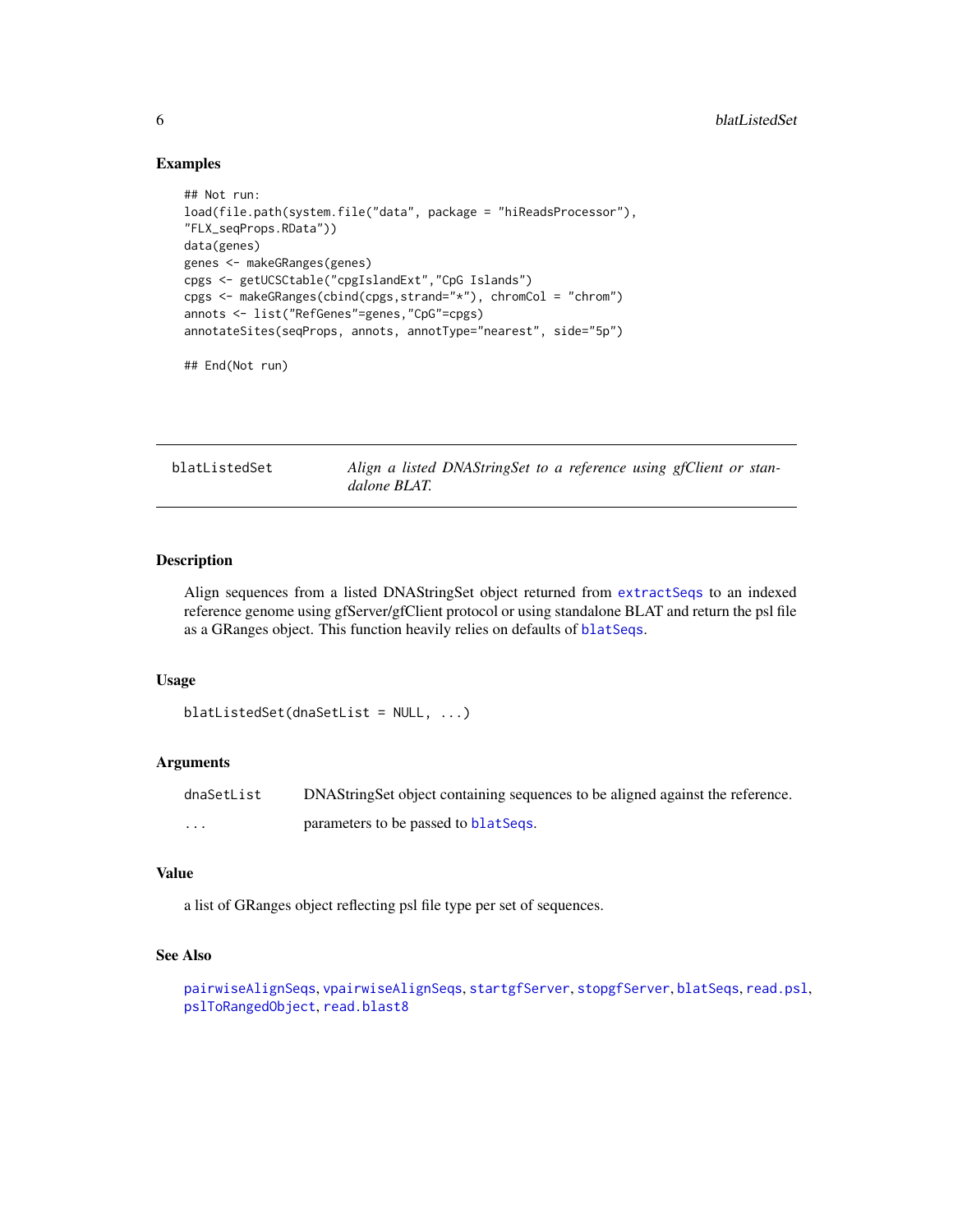<span id="page-6-1"></span><span id="page-6-0"></span>

Align batch of sequences using standalone BLAT or gfServer/gfClient protocol against an indexed reference genome. Depending on parameters provided, the function either aligns batch of files to a reference genome using gfClient or takes sequences from query & subject parameters and aligns them using standalone BLAT. If standaloneBlat=FALSE and gfServer is not launched apriori, this function will start one using [startgfServer](#page-52-1) and kill it using [stopgfServer](#page-52-2) upon successful execution.

### Usage

```
blatSeqs(
  query = NULL,
  subject = NULL,standaloneBlat = TRUE,
  port = 5560,host = "localhost",
  parallel = TRUE,
  numServers = 1L,
  gzipResults = TRUE,
 blatParameters = c(minIdentity = 90, minScore = 10, stepSize = 5, tileSize = 10,
   repMatch = 112312, dots = 50, maxDnaHits = 10, q = "dna", t = "dna", out = "psl"))
```

| query      | an object of DNAStringSet, a character vector of filename(s), or a path/pattern<br>of fasta files to BLAT. Default is NULL.                                                                                                                                       |
|------------|-------------------------------------------------------------------------------------------------------------------------------------------------------------------------------------------------------------------------------------------------------------------|
| subject    | an object of DNAStringSet, a character vector, or a path to an indexed genome<br>(nibs, 2bits) to serve as a reference or target to the query. Default is NULL. If<br>the subject is a path to a nib or 2bit file, then standalone Blat will not work!            |
|            | standaloneBlat use standalone BLAT as suppose to gfServer/gfClient protocol. Default is TRUE.                                                                                                                                                                     |
| port       | the same number you started the gfServer with. Required if standalone Blat=FALSE.<br>Default is 5560.                                                                                                                                                             |
| host       | name of the machine running gfServer. Default is 'localhost' and only used<br>when standaloneBlat=FALSE.                                                                                                                                                          |
| parallel   | use parallel backend to perform calculation with BiocParallel. Defaults to<br>TRUE. If no parallel backend is registered, then a serial version is ran using<br>SerialParam.                                                                                      |
| numServers | launch >1 gfServer and load balance jobs? This only applies when parallel=TRUE<br>and standaloneBlat=FALSE. Enable this option only if the machine has a lot of<br>RAM! Option ignored if launched gfServer is found at specified host and port.<br>Default is 1. |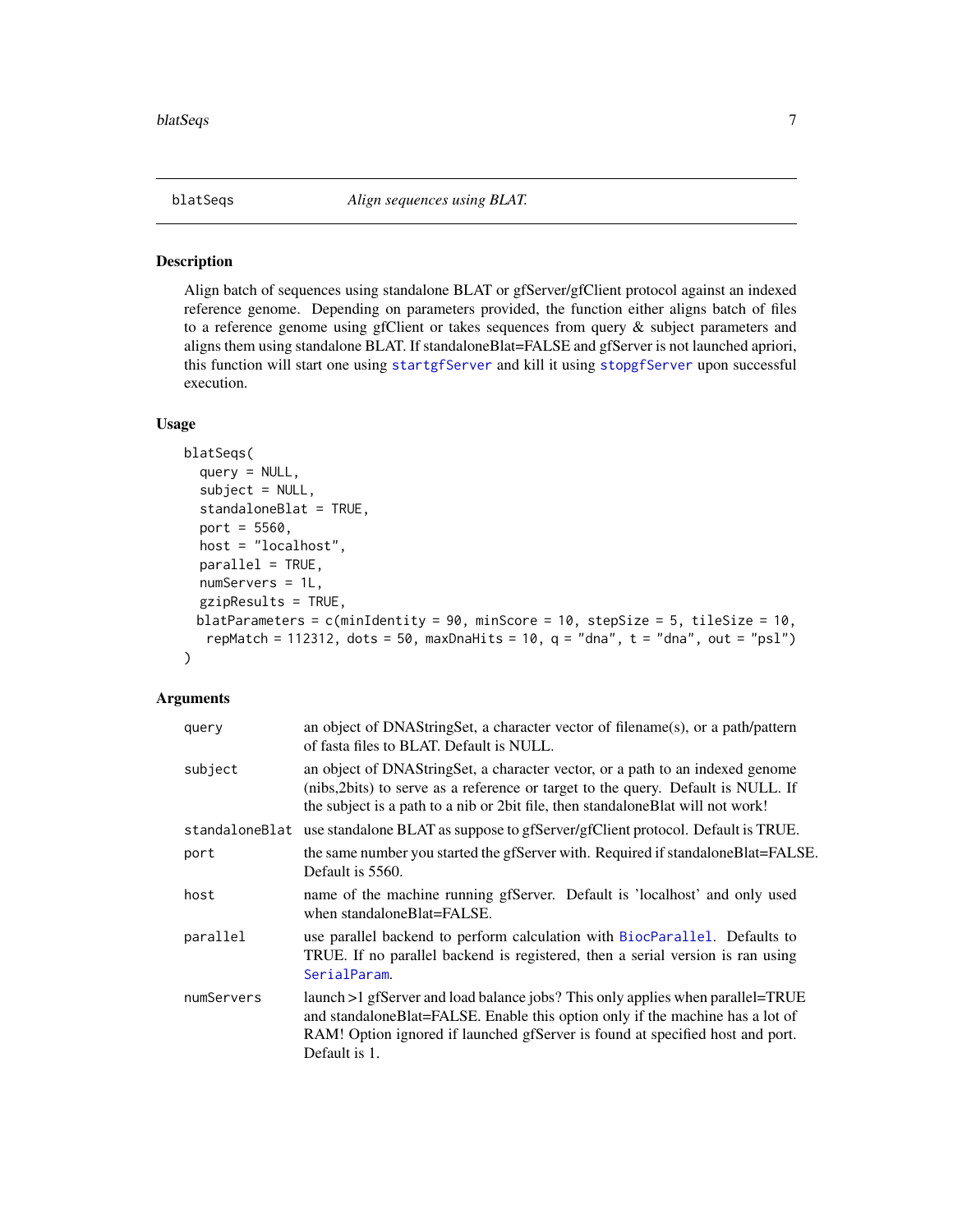<span id="page-7-0"></span>gzipResults gzip the output files? Default is TRUE. blatParameters a character vector of options to be passed to gfClient/BLAT command except for 'nohead' option. Default: c(minIdentity=90, minScore=10, stepSize=5, tile-Size=10, repMatch=112312, dots=50, maxDnaHits=10, q="dna", t="dna", out="psl"). Be sure to only pass parameters accepted by either BLAT or gfClient. For example, if repMatch or stepSize parameters are specified when using gfClient, then the function will simply ignore them! The defaults are configured to align a 19bp sequence with 90% identity.

#### Value

a character vector of psl filenames. Each file provided is split by number of parallel workers and with read number denoting the cut. Files are cut in smaller pieces to for the ease of read  $\&$  write into a single R session.

#### See Also

[pairwiseAlignSeqs](#page-34-1), [vpairwiseAlignSeqs](#page-55-1), [startgfServer](#page-52-1), [stopgfServer](#page-52-2), [read.psl](#page-42-1), [splitSeqsToFiles](#page-51-1), [read.blast8](#page-41-1)

#### Examples

```
## Not run:
blatSeqs(dnaSeqs, subjectSeqs, blatParameters=c(minIdentity=90, minScore=10,
tileSize=10, dots=10, q="dna", t="dna", out="blast8"))
blatSeqs(dnaSeqs, "/usr/local/genomeIndex/hg18.2bit", standaloneBlat=FALSE)
blatSeqs("mySeqs.fa", "/usr/local/genomeIndex/hg18.2bit", standaloneBlat=FALSE)
blatSeqs("my.*.fa", "/usr/local/genomeIndex/hg18.2bit", standaloneBlat=FALSE)
```
## End(Not run)

chunkize *Breaks an object into chunks of N size.*

#### **Description**

Given a linear/vector like object, the function breaks it into equal sized chunks either by chunkSize. This is a helper function used by functions in 'See Also' section where each chunk is sent to a parallel node for processing.

#### Usage

 $chunkize(x, chunkSize = NULL)$ 

| $\mathbf{x}$ | a linear object.                                                                    |
|--------------|-------------------------------------------------------------------------------------|
| chunkSize    | number of rows to use per chunk of query. Defaults to $length(x)/detectC$ ores $()$ |
|              | or length(query)/bpworkers() depending on parallel backend registered.              |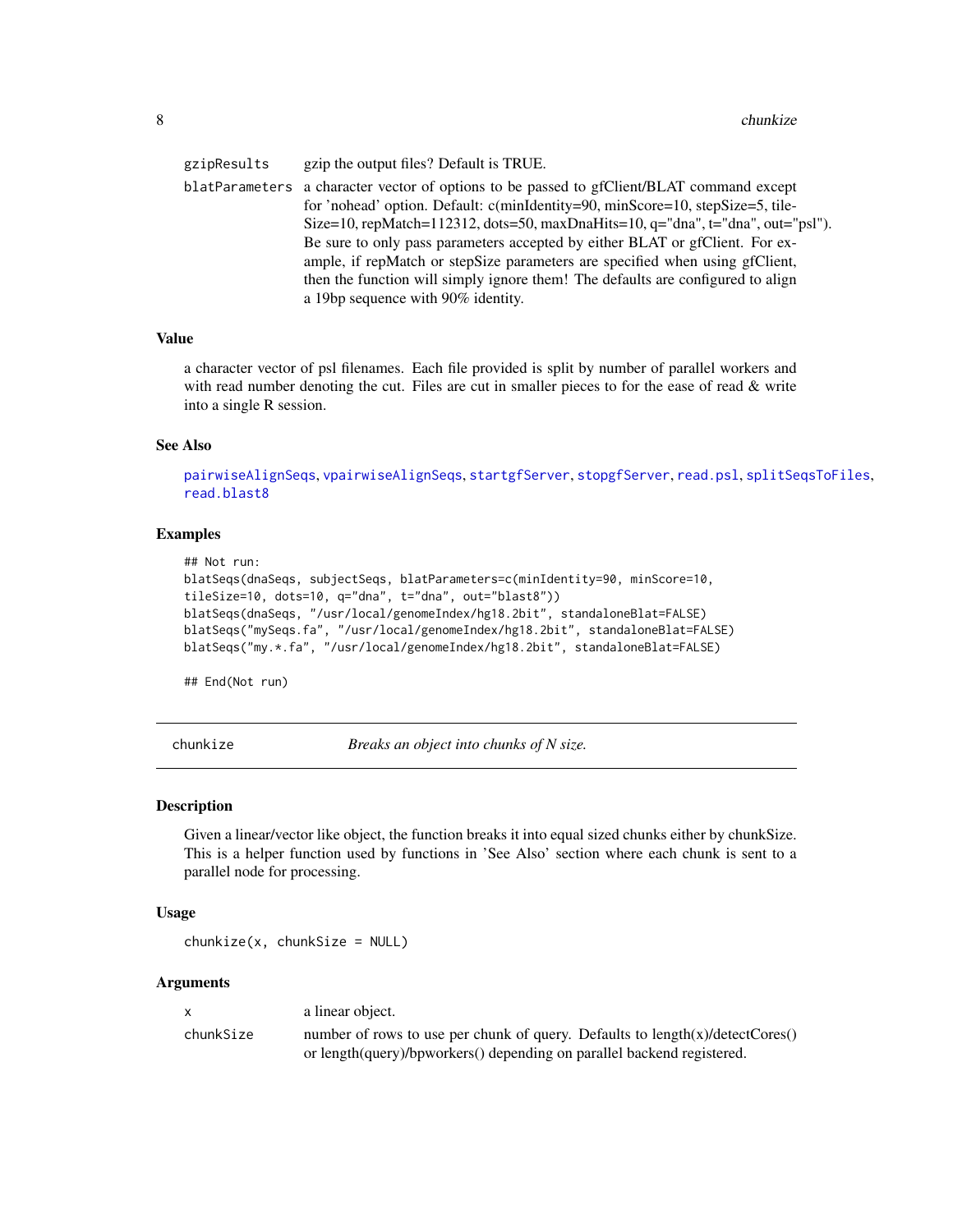#### <span id="page-8-0"></span>clusterSites 9

### Value

a list of object split into chunks.

### See Also

[primerIDAlignSeqs](#page-36-1), [vpairwiseAlignSeqs](#page-55-1), [pairwiseAlignSeqs](#page-34-1)

### Examples

```
x <- c("GAGGCTGTCACCGACAAGGTTCTGA", "AATAGCGTGGTGACAGCCCACATGC",
      "GGTCTTCTAGGGAACCTACGCCACA", "TTTCCGGCGGCAGTCAGAGCCAAAG",
      "TCCTGTCAACTCGTAGATCCAATCA", "ATGGTCACCTACACACAACGGCAAT",
      "GTCAGGACACCTAATCACAAACGGA", "AGACGCAGGTTCAGGCTGGACTAGA",
      "ATCGTTTCCGGAATTCGTGCACTGG", "CAATGCGGGCACACGCTCTTACAGT")
chunkize(DNAStringSet(x), 5)
```
<span id="page-8-1"></span>

|  | clusterSites |  |
|--|--------------|--|
|  |              |  |

Cluster/Correct values within a window based on their frequency *given discrete factors*

### Description

Given a group of discrete factors (i.e. position ids) and integer values, the function tries to correct/cluster the integer values based on their frequency in a defined windowsize.

#### Usage

```
clusterSites(
  posID = NULL,value = NULL,
  grouping = NULL,
 psl.rd = NULL,
  weight = NULL,windowSize = 5L,
  byQuartile = FALSE,
  quartile = 0.7,
  parallel = TRUE,
  sonicAbund = FALSE
```

```
\mathcal{L}
```

| posID | a vector of groupings for the value parameter ( <i>i.e.</i> Chr.strand). Required if psl.rd<br>parameter is not defined. |
|-------|--------------------------------------------------------------------------------------------------------------------------|
| value | a vector of integer with values that needs to corrected or clustered (i.e. Posi-                                         |
|       | tions). Required if psl.rd parameter is not defined.                                                                     |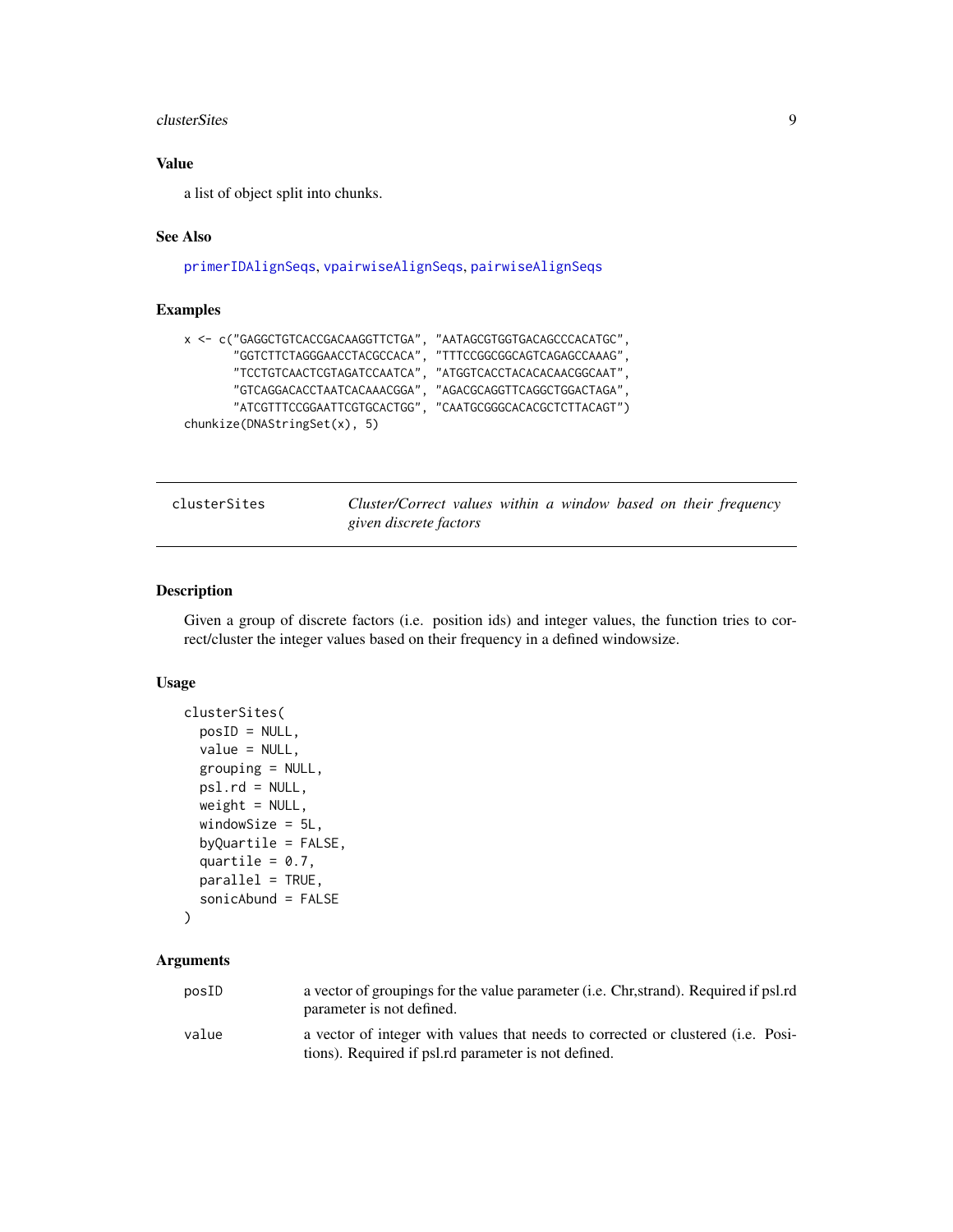<span id="page-9-0"></span>

| grouping   | additional vector of grouping of length posID or psl.rd by which to pool the rows<br>(i.e. samplenames). Default is NULL.                                                                                                 |
|------------|---------------------------------------------------------------------------------------------------------------------------------------------------------------------------------------------------------------------------|
| psl.rd     | a GRanges object returned from getIntegration Sites. Default is NULL.                                                                                                                                                     |
| weight     | a numeric vector of weights to use when calculating frequency of value by poslD<br>and grouping if specified. Default is NULL.                                                                                            |
| windowSize | size of window within which values should be corrected or clustered. Default is<br>5.                                                                                                                                     |
| byQuartile | flag denoting whether quartile based technique should be employed. See notes<br>for details. Default is TRUE.                                                                                                             |
| quartile   | if byQuartile=TRUE, then the quartile which serves as the threshold. Default is<br>0.70.                                                                                                                                  |
| parallel   | use parallel backend to perform calculation with BiocParallel. Defaults to<br>TRUE. If no parallel backend is registered, then a serial version is ran using<br>SerialParam. Process is split by the grouping the column. |
| sonicAbund | calculate breakpoint abundance using getSonicAbund. Default is FALSE.                                                                                                                                                     |

### Value

a data frame with clusteredValues and frequency shown alongside with the original input. If psl.rd parameter is defined then a GRanges object is returned with three new columns appended at the end: clusteredPosition, clonecount, and clusterTopHit (a representative for a given cluster chosen by best scoring hit!).

### Note

The algorithm for clustering when byQuartile=TRUE is as follows: for all values in each grouping, get a distribution and test if their frequency is >= quartile threshold. For values below the quartile threshold, test if any values overlap with the ones that passed the threshold and is within the defined windowSize. If there is a match, then merge with higher value, else leave it as is. This is only useful if the distribution is wide and polynodal. When byQuartile=FALSE, for each group the values within the defined window are merged with the next highest frequently occuring value, if freuquencies are tied then lowest value is used to represent the cluster. When psl.rd is passed, then multihits are ignored and only unique sites are clustered. All multihits will be tagged as a good 'clusterTopHit'.

#### See Also

[findIntegrations](#page-19-1), [getIntegrationSites](#page-27-1), [otuSites](#page-32-1), [isuSites](#page-30-1), [crossOverCheck](#page-10-1), [pslToRangedObject](#page-39-1), [getSonicAbund](#page-29-1)

```
clusterSites(posID = c('chr1-', 'chr1-', 'chr1-', 'chr2+', 'chr15-',
'chr16-','chr11-'), value = c(rep(1000, 2), 5832, 1000, 12324, 65738, 928042),
grouping = c('a', 'a', 'a', 'b', 'b', 'b', 'c'), parallel = FALSE)
## Not run:
data(psl)
psl <- psl[sample(nrow(psl), 100), ]
```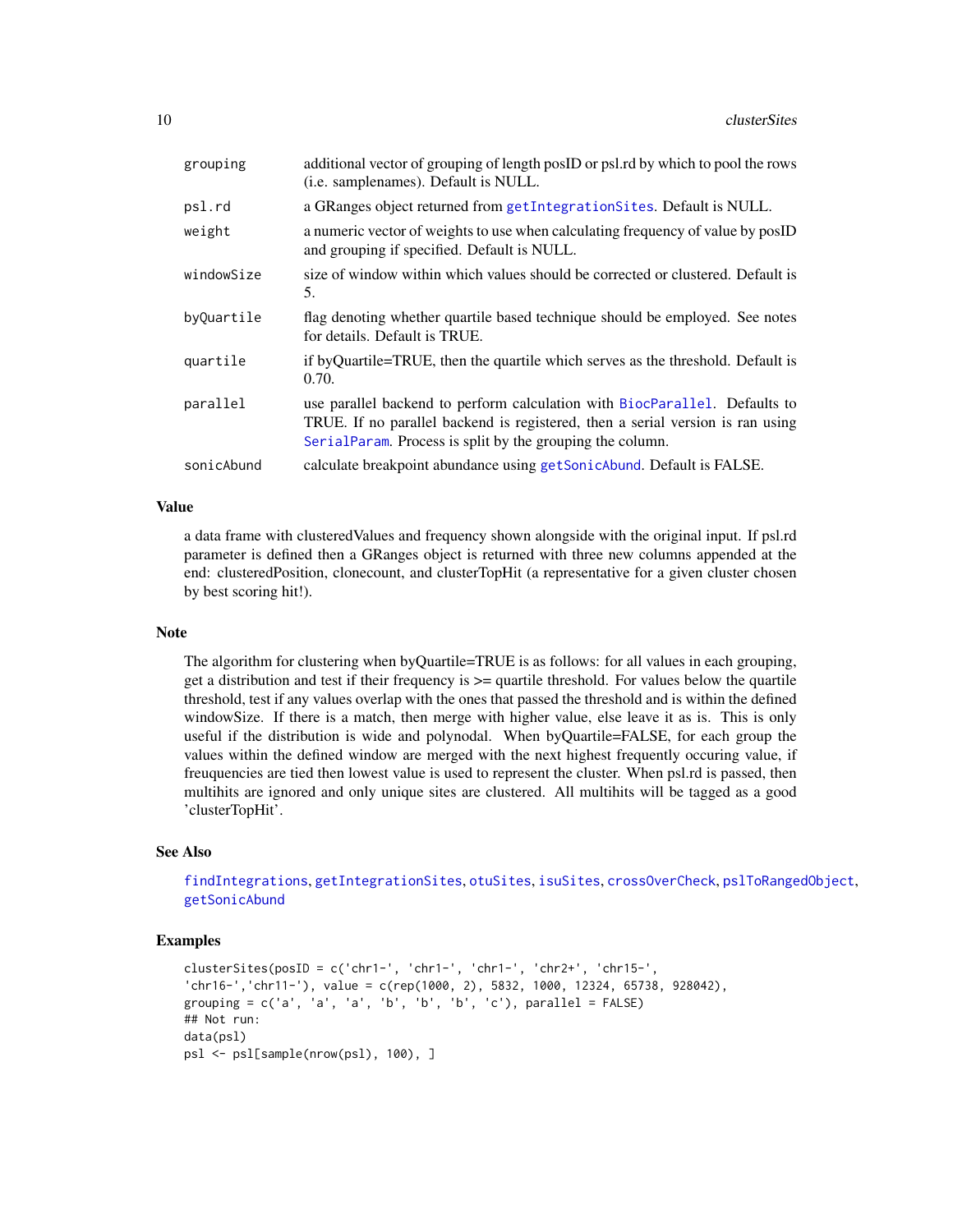### <span id="page-10-0"></span>crossOverCheck 11

```
psl.rd <- getIntegrationSites(pslToRangedObject(psl))
psl.rd$grouping <- sub("(.+)-.+", "\\1", psl.rd$qName)
clusterSites(grouping = psl.rd$grouping, psl.rd = psl.rd)
```
## End(Not run)

<span id="page-10-1"></span>

|  | cross0verCheck |  |
|--|----------------|--|
|--|----------------|--|

Remove values/positions which are overlapping between discrete *groups based on their frequency.*

### Description

Given a group of discrete factors (i.e. position ids) and integer values, the function tests if they overlap between groups. If overlap is found, then the group having highest frequency of a given position wins, else the position is filtered out from all the groups. The main use of this function is to remove crossover sites from different samples in the data.

#### Usage

```
crossOverCheck(
  posID = NULL,
  value = NULL,
  grouping = NULL,
  weight = NULL,windowSize = 1,
  psl.rd = NULL
```

```
)
```
### Arguments

| posID      | a vector of groupings for the value parameter (i.e. Chr, strand). Required if psl.rd<br>parameter is not defined.                       |
|------------|-----------------------------------------------------------------------------------------------------------------------------------------|
| value      | a vector of integer locations/positions that needs to be binned, i.e. genomic<br>location. Required if psl.rd parameter is not defined. |
| grouping   | additional vector of grouping of length postD or psl.rd by which to pool the rows<br>( <i>i.e.</i> samplenames). Default is NULL.       |
| weight     | a numeric vector of weights to use when calculating frequency of value by posID<br>and grouping if specified. Default is NULL.          |
| windowSize | size of window within which values should be checked. Default is 1.                                                                     |
| psl.rd     | a GRanges object. Default is NULL.                                                                                                      |
|            |                                                                                                                                         |

### Value

a data frame of the original input with columns denoting whether a given row was a Candidate and isCrossover. If psl.rd parameter is defined, then a GRanges object with 'isCrossover', 'Candidate', and 'FoundIn' columns appended at the end.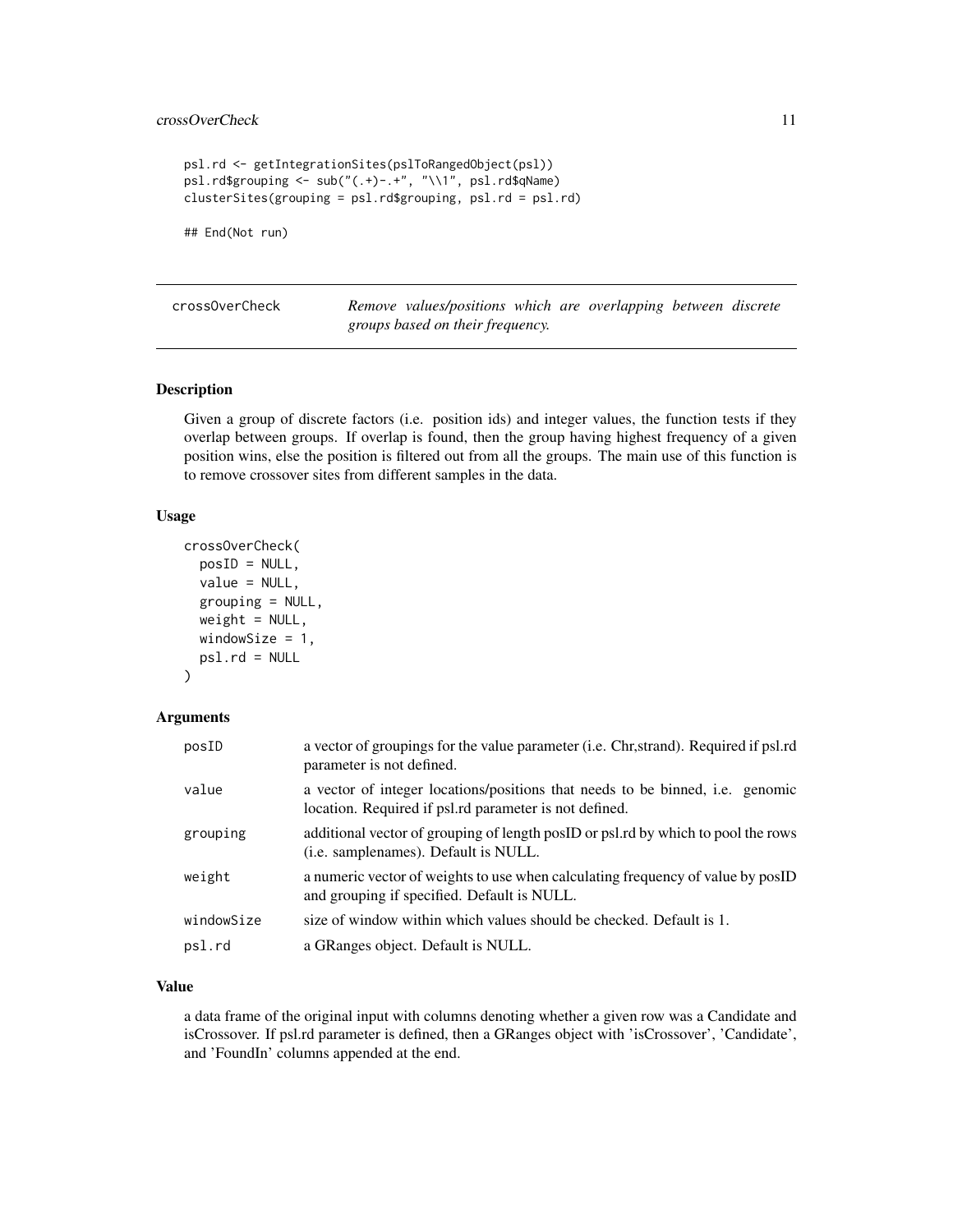### See Also

```
clusterSites, otuSites, findIntegrations, getIntegrationSites, pslToRangedObject
```
#### Examples

```
crossOverCheck(posID = c('chr1-', 'chr1-', 'chr1-', 'chr1-', 'chr2+', 'chr15-',
'chr16-', 'chr11-'), value = c(rep(1000, 3), 5832, 1000, 12324, 65738, 928042),
grouping = c('a', 'a', 'b', 'b', 'b', 'b', 'c', 'c'))
```
<span id="page-11-1"></span>dereplicateReads *Removes duplicate sequences from DNAStringSet object.*

### Description

Given a DNAStringSet object, the function dereplicates reads and adds counts=X to the definition line to indicate replication.

#### Usage

```
dereplicateReads(dnaSet)
```
#### Arguments

dnaSet DNAStringSet object to dereplicate.

### Value

DNAStringSet object with names describing frequency of repeat.

### See Also

[replicateReads](#page-48-1), [removeReadsWithNs](#page-47-1), [findBarcodes](#page-18-1), [splitByBarcode](#page-50-1)

```
dnaSet <- c("CCTGAATCCTGGCAATGTCATCATC", "ATCCTGGCAATGTCATCATCAATGG",
"ATCAGTTGTCAACGGCTAATACGCG", "ATCAATGGCGATTGCCGCGTCTGCA",
"CCGCGTCTGCAATGTGAGGGCCTAA", "GAAGGATGCCAGTTGAAGTTCACAC",
"CCTGAATCCTGGCAATGTCATCATC", "ATCCTGGCAATGTCATCATCAATGG",
"ATCAGTTGTCAACGGCTAATACGCG", "ATCAATGGCGATTGCCGCGTCTGCA",
"CCGCGTCTGCAATGTGAGGGCCTAA", "GAAGGATGCCAGTTGAAGTTCACAC")
dereplicateReads(dnaSet)
```
<span id="page-11-0"></span>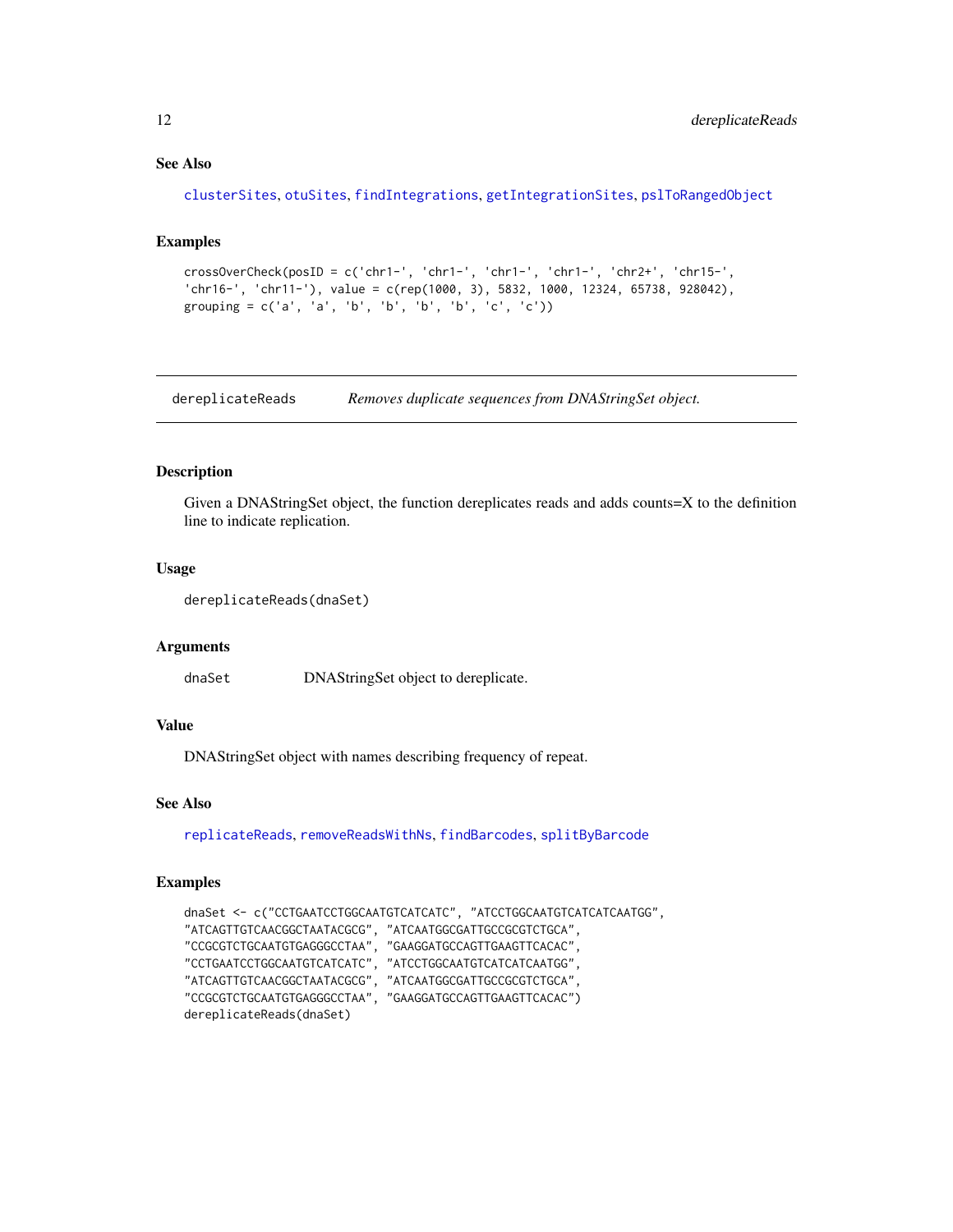<span id="page-12-1"></span><span id="page-12-0"></span>

Given a fixed length pattern sequence and variable length subject sequences, the function roughly finds which orientation of pattern yields the most hits. The function doing the heavylifting is [vcountPattern](#page-0-0). This is an accessory function used in function listed under See Also section below.

### Usage

```
doRCtest(
  subjectSeqs = NULL,
  patternSeq = NULL,
 qualityThreshold = 0.5,
 parallel = TRUE
)
```
### Arguments

| subjectSegs      | DNAStringSet object containing sequences to be searched for the pattern.                                                                                                            |
|------------------|-------------------------------------------------------------------------------------------------------------------------------------------------------------------------------------|
| patternSeq       | DNAString object or a sequence containing the query sequence to search.                                                                                                             |
| qualityThreshold |                                                                                                                                                                                     |
|                  | percent of pattern Seq to match. Default is 0.50, half match. This is supplied<br>to max.mismatch parameter of volunt Pattern as round(nchar(patternSeq)*(1-<br>qualityThreshold)). |
| parallel         | use parallel backend to perform calculation with BiocParallel. Defaults to<br>FALSE. If no parallel backend is registered, then a serial version is ran using<br>SerialParam.       |

#### Value

patternSeq that aligned the best.

#### See Also

[pairwiseAlignSeqs](#page-34-1), [vpairwiseAlignSeqs](#page-55-1), [primerIDAlignSeqs](#page-36-1)

```
subjectSeqs <- c("CCTGAATCCTGGCAATGTCATCATC", "ATCCTGGCAATGTCATCATCAATGG",
"ATCAGTTGTCAACGGCTAATACGCG", "ATCAATGGCGATTGCCGCGTCTGCA",
"CCGCGTCTGCAATGTGAGGGCCTAA", "GAAGGATGCCAGTTGAAGTTCACAC")
subjectSeqs <- xscat("AAAAAAAAAA", subjectSeqs)
doRCtest(subjectSeqs, "TTTTTTTTT")
```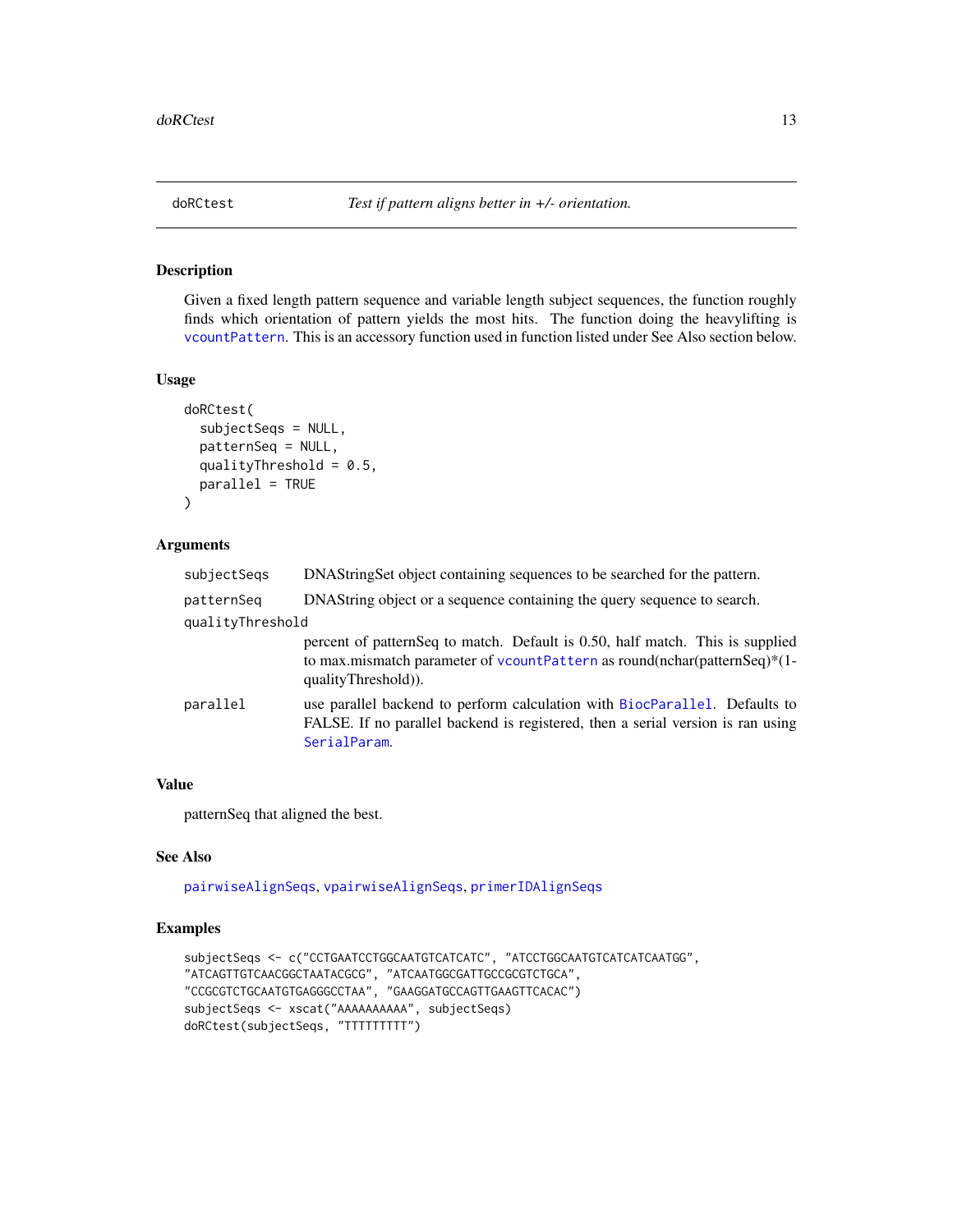<span id="page-13-1"></span><span id="page-13-0"></span>

Given a sampleInfo object, the function extracts a defined feature(s) for given sample or sector.

### Usage

```
extractFeature(sampleInfo, sector = NULL, samplename = NULL, feature = NULL)
```
#### Arguments

| sampleInfo | sample information SimpleList object, which samples per sector/quadrant infor-<br>mation along with other metadata.                                                                                                                  |
|------------|--------------------------------------------------------------------------------------------------------------------------------------------------------------------------------------------------------------------------------------|
| sector     | a vector or specific sector to extract the feature from. Default is NULL, which<br>extracts all sectors.                                                                                                                             |
| samplename | a character vector or a specific sample to extract feature from. Default is NULL,<br>which extracts all samples.                                                                                                                     |
| feature    | Options include: primed, LTRed, linkered, decoded, and any of the metadata.<br>Default is NULL. When feature='metadata', then it returns names of all the<br>metadata elements associated with the sample as a comma separated list. |

#### Value

a list or list of lists depending upon which parameters were supplied.

#### See Also

[addFeature](#page-2-1), [findPrimers](#page-24-1), [findLTRs](#page-23-1), [findLinkers](#page-21-1), [extractSeqs](#page-14-1), [trimSeqs](#page-53-1), [getSectorsForSamples](#page-28-1)

```
load(file.path(system.file("data", package = "hiReadsProcessor"),
"FLX_seqProps.RData"))
samples <- c('Roth-MLV3p-CD4TMLVWell6-Tsp509I',
'Roth-MLV3p-CD4TMLVWell6-MseI', 'Roth-MLV3p-CD4TMLVwell5-MuA')
extractFeature(seqProps, sector='2', samplename=samples, feature="primed")
extractFeature(seqProps, sector='2', samplename=samples, feature="linkered")
extractFeature(seqProps, sector='2', samplename=samples, feature="metadata")
```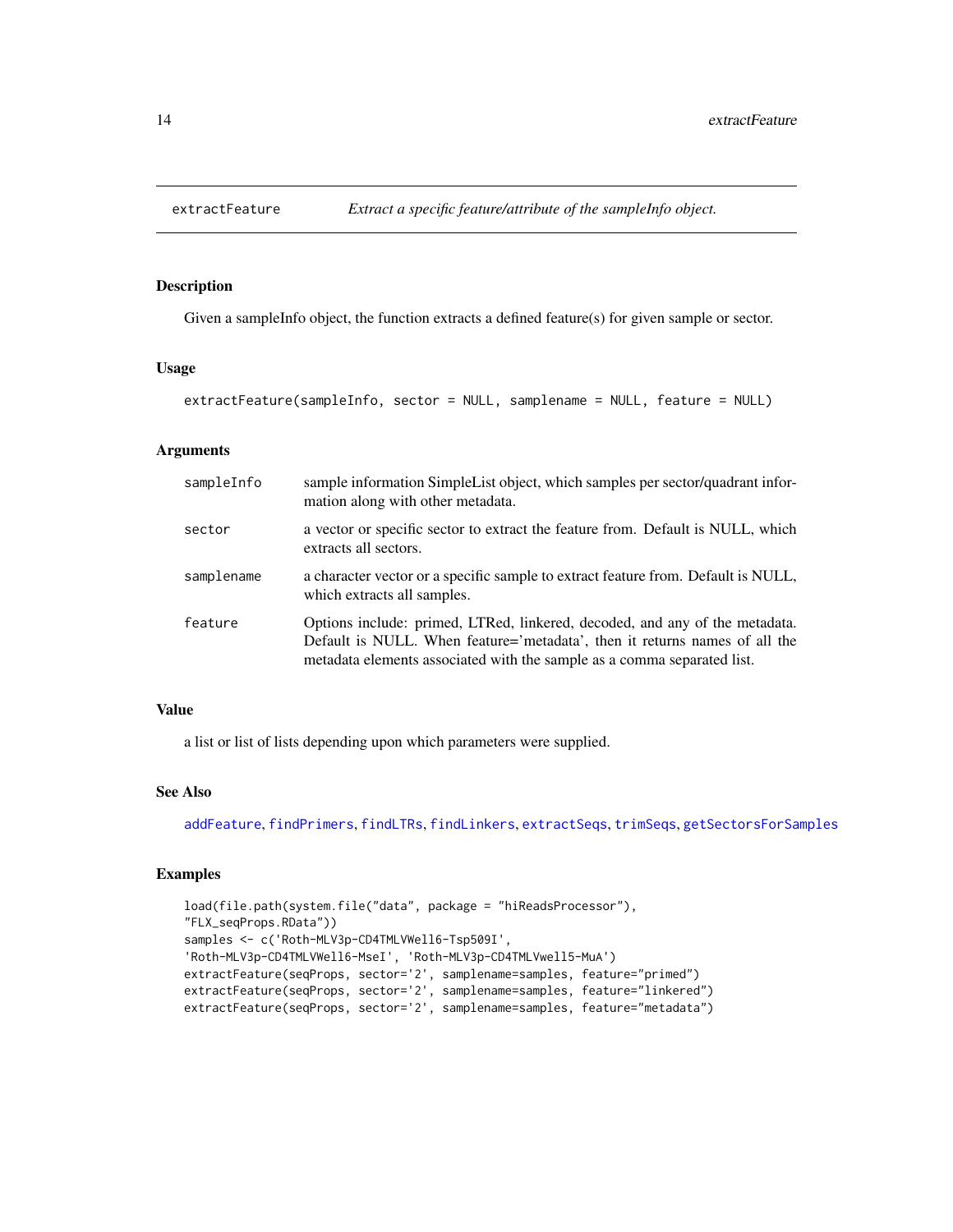<span id="page-14-1"></span><span id="page-14-0"></span>

Given a sampleInfo object, the function extracts sequences for a defined feature.

### Usage

```
extractSeqs(
 sampleInfo,
  sector = NULL,
  samplename = NULL,
  feature = "genomic",
  trim = TRUE,minReadLength = 1,
  sideReturn = NULL,
 pairReturn = "both",
 strict = FALSE
\mathcal{L}
```

| sampleInfo    | sample information SimpleList object, which samples per sector/quadrant infor-<br>mation along with other metadata.                                                                                                                                                                                                                                                                                                                                                                                                                                                                                                                                                                                                                                                                                                                                                                                                                                                                                                               |
|---------------|-----------------------------------------------------------------------------------------------------------------------------------------------------------------------------------------------------------------------------------------------------------------------------------------------------------------------------------------------------------------------------------------------------------------------------------------------------------------------------------------------------------------------------------------------------------------------------------------------------------------------------------------------------------------------------------------------------------------------------------------------------------------------------------------------------------------------------------------------------------------------------------------------------------------------------------------------------------------------------------------------------------------------------------|
| sector        | specific sector to extract sequences from. Default is NULL, which extracts all<br>sectors.                                                                                                                                                                                                                                                                                                                                                                                                                                                                                                                                                                                                                                                                                                                                                                                                                                                                                                                                        |
| samplename    | specific sample to extract sequences from. Default is NULL, which extracts all<br>samples.                                                                                                                                                                                                                                                                                                                                                                                                                                                                                                                                                                                                                                                                                                                                                                                                                                                                                                                                        |
| feature       | which part of sequence to extract (case sensitive). Options include: primed,<br>!primed, LTRed, !LTRed, linkered, !linkered, primerIDs, genomic, genomi-<br>cLinkered, decoded, and unDecoded. If a sample was primerIDed and pro-<br>cessed by primerIDAlignSeqs, then all the rejected and unmatched attributes<br>can be prepended to the feature. Example: vectored, Rejectedlinkered, Reject-<br>edprimerIDslinkered, Absentlinkered, or unAnchoredprimerIDslinkered. When<br>feature is genomic, it includes sequences which are primed, LTRed, linkered,<br>and llinkered. The genomicLinkered is same as genomic minus the llinkered.<br>When feature is decoded, it includes everything that demultiplexed. The '!' in<br>front of a feature extracts the inverse. One can only get unDecoded sequences<br>if returnUnmatched was TRUE in findBarcodes. If findVector was run and<br>"vectored" feature was found in the sampleInfo object, then genomic & genomi-<br>cLinkered output will have vectored reads removed. |
| trim          | whether to trim the given feature from sequences or keep it. Default is TRUE.<br>This option is ignored for feature with '!'.                                                                                                                                                                                                                                                                                                                                                                                                                                                                                                                                                                                                                                                                                                                                                                                                                                                                                                     |
| minReadLength | threshold for minimum length of trimmed sequences to return.                                                                                                                                                                                                                                                                                                                                                                                                                                                                                                                                                                                                                                                                                                                                                                                                                                                                                                                                                                      |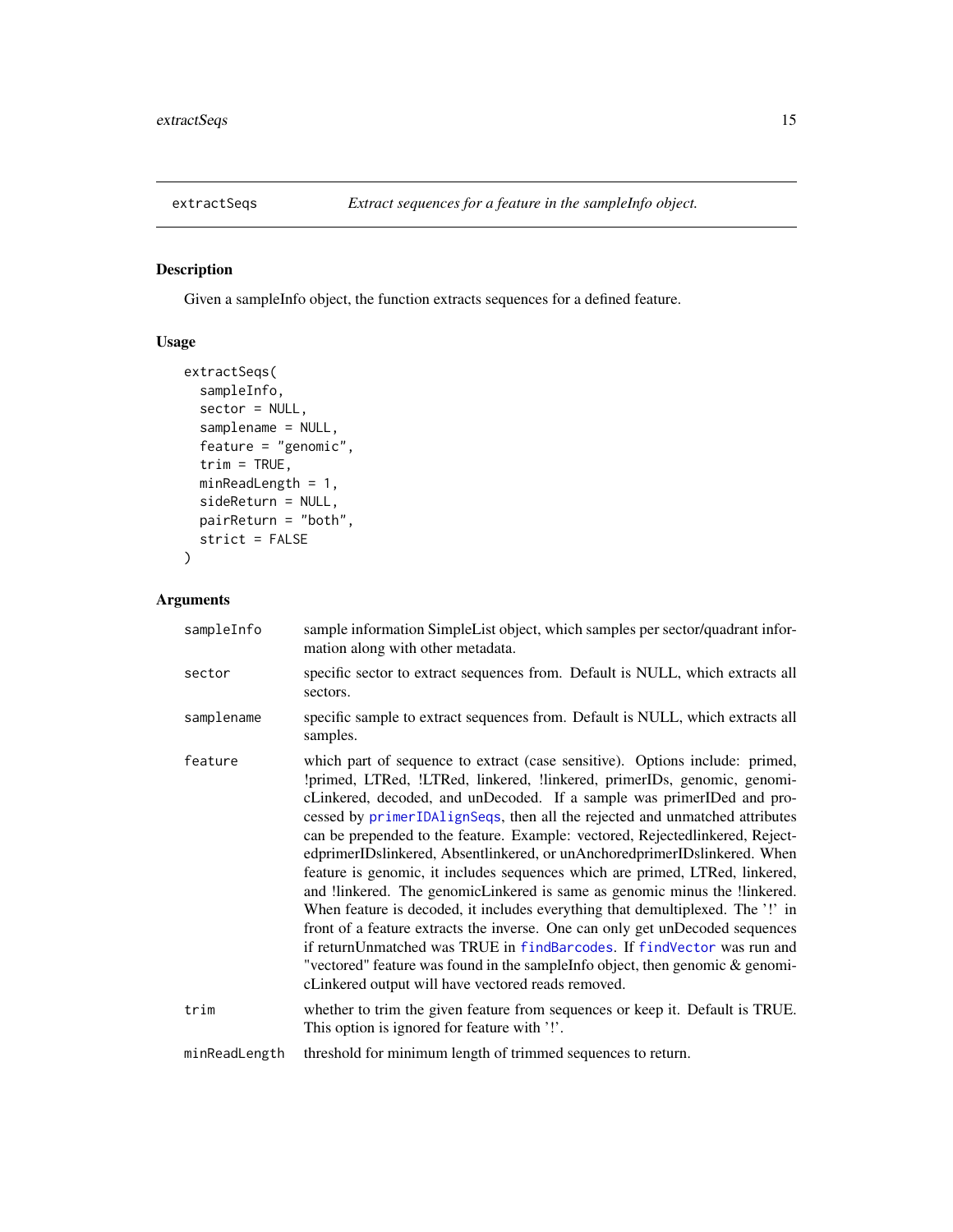<span id="page-15-0"></span>

| sideReturn | if trim=TRUE, which side of the sequence to return: left, middle, or right. De-<br>faults to NULL and determined automatically. Doesn't apply to features: de-<br>coded, genomic or genomicLinkered.                                                                                                                                                                 |
|------------|----------------------------------------------------------------------------------------------------------------------------------------------------------------------------------------------------------------------------------------------------------------------------------------------------------------------------------------------------------------------|
| pairReturn | if the data is paired end, then from which pair to return the feature. Options are<br>"pair1", "pair2", or defaults to "both". Ignored if data is single end.                                                                                                                                                                                                        |
| strict     | this option is used when feature is either 'genomic' or 'genomicLinkered'. When<br>a sample has no LTRed reads, primer ends are used as starting points by default<br>to extract the genomic part. Enabling this option will strictly ensure that only<br>reads with primer and LTR are trimmed for the 'genomic' or 'genomicLinkered'<br>feature. Default is FALSE. |

### Value

a listed DNAStringSet object structed by sector then sample. Note: when feature='genomic' or 'genomicLinkered' and when data is paired end, then "pair2" includes union of reads from both pairs which found LTR.

### See Also

[findPrimers](#page-24-1), [findLTRs](#page-23-1), [findLinkers](#page-21-1), [trimSeqs](#page-53-1), [extractFeature](#page-13-1), [getSectorsForSamples](#page-28-1)

#### Examples

```
load(file.path(system.file("data", package = "hiReadsProcessor"),
"FLX_seqProps.RData"))
samples <- c('Roth-MLV3p-CD4TMLVWell6-Tsp509I',
'Roth-MLV3p-CD4TMLVWell6-MseI', 'Roth-MLV3p-CD4TMLVwell5-MuA')
extractSeqs(seqProps, sector='2', samplename=samples, feature="primed")
extractSeqs(seqProps, sector='2', samplename=samples, feature="!primed")
extractSeqs(seqProps, sector='2', samplename=samples, feature="linkered")
extractSeqs(seqProps, sector='2', samplename=samples, feature="genomic")
```
<span id="page-15-1"></span>findAndRemoveVector *Find and trim vector sequence from reads.*

#### **Description**

This function facilitates finding and trimming of long/short fragments of vector present in LM-PCR products. The algorithm looks for vector sequence present anywhere within the read and trims according longest contiguous match on either end of the read. Alignment is doing using BLAT

### Usage

```
findAndRemoveVector(
  reads,
  Vector,
  minLength = 10,
  returnCoords = FALSE,
```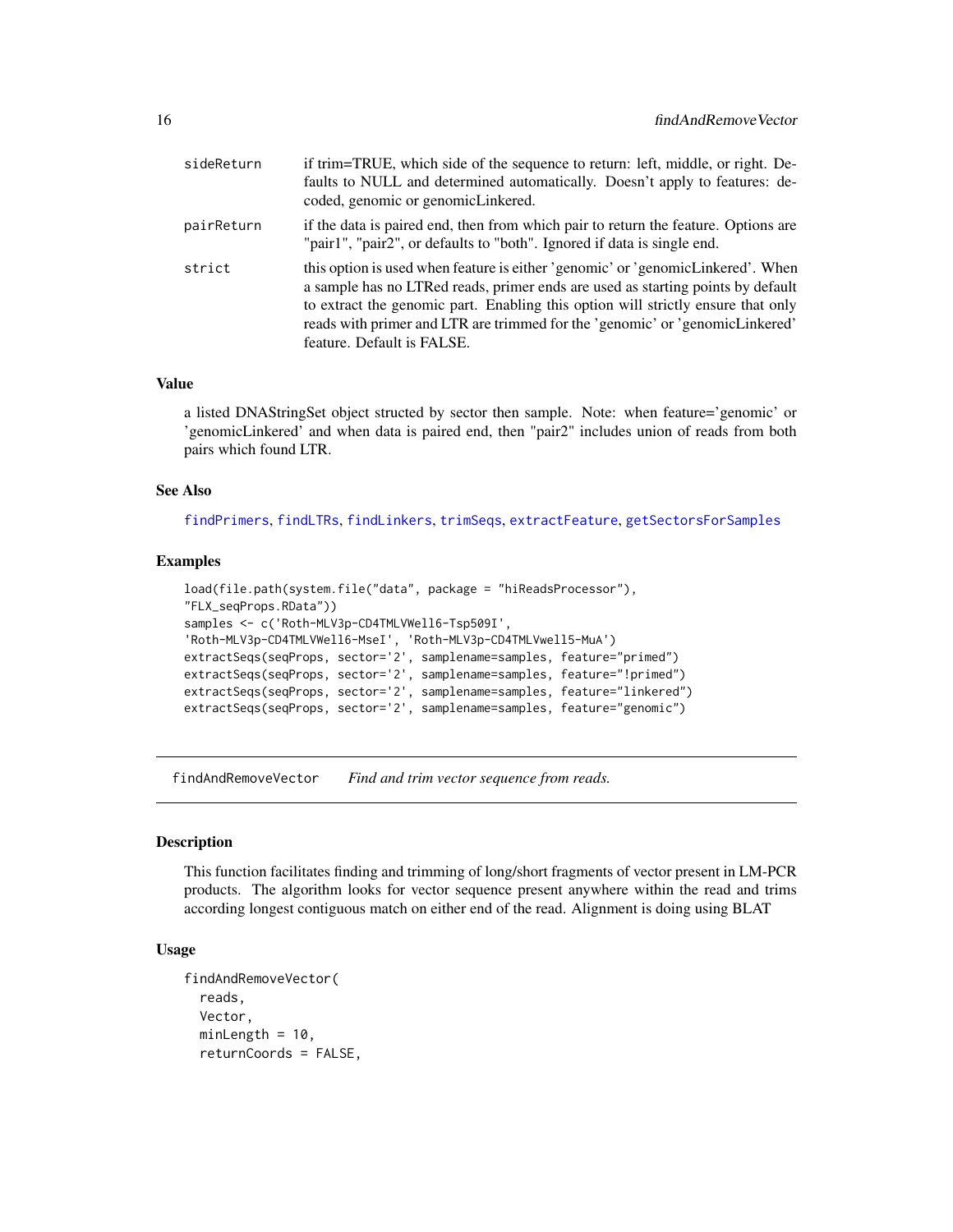<span id="page-16-0"></span>parallel = TRUE )

### Arguments

| DNAStringSet object containing sequences to be trimmed for vector.                                                                                                           |
|------------------------------------------------------------------------------------------------------------------------------------------------------------------------------|
| DNAString object containing vector sequence to be searched in reads.                                                                                                         |
| integer value dictating minimum length of trimmed sequences to return. Default<br>is 10.                                                                                     |
| return the coordinates of vector start-stop for the matching reads. Defaults to<br>FALSE.                                                                                    |
| use parallel backend to perform calculation with BiocParallel. Defaults to<br>TRUE. If no parallel backend is registered, then a serial version is ran using<br>SerialParam. |
|                                                                                                                                                                              |

#### Value

DNAStringSet object with Vector sequence removed from the reads. If returnCoords=TRUE, then a list of two named elements "hits" & "reads". The first element, "hits" is a GRanges object with properties of matched region and whether it was considered valid denoted by 'good.row'. The second element, "reads" is a DNAStringSet object with Vector sequence removed from the reads.

#### **Note**

If parallel=TRUE, then be sure to have a parallel backend registered before running the function. One can use any of the following [MulticoreParam](#page-0-0) [SnowParam](#page-0-0)

### See Also

[pairwiseAlignSeqs](#page-34-1), [vpairwiseAlignSeqs](#page-55-1), [pslToRangedObject](#page-39-1), [blatSeqs](#page-6-1), [read.blast8](#page-41-1), [findAndTrimSeq](#page-16-1)

<span id="page-16-1"></span>findAndTrimSeq *Find and trim a short pattern sequence from the subject.*

#### Description

This function facilitates finding and trimming of a short pattern sequence from a collection of subject sequences. The trimming is dictated by side parameter. For more information on the trimming process see the 'side' parameter documentation in [trimSeqs](#page-53-1). For information regarding the pattern alignment see the documentation for [pairwiseAlignSeqs](#page-34-1). This function is meant for aligning a short pattern onto large collection of subjects. If you are looking to align a vector sequence to subjects, then please use BLAT.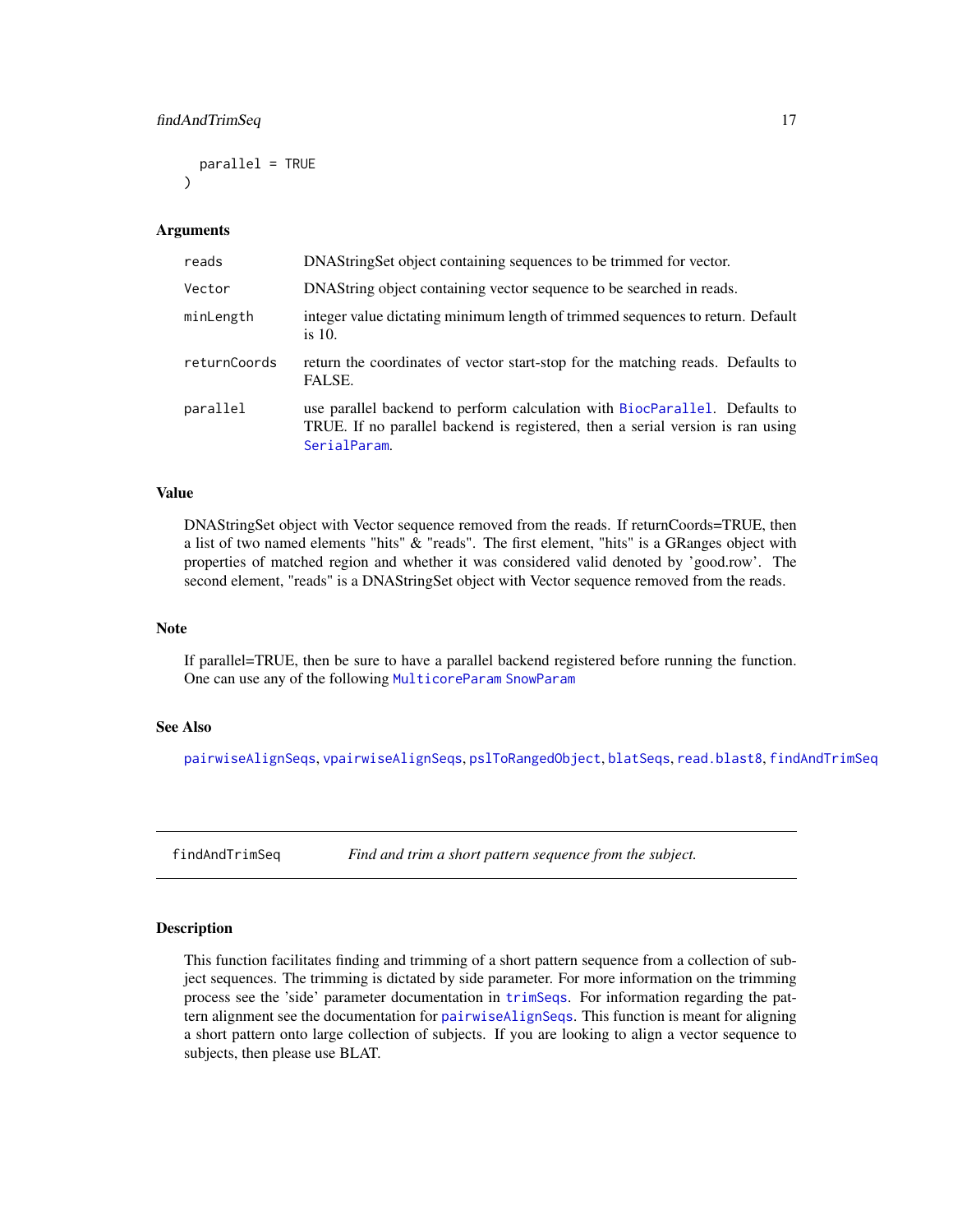### Usage

```
findAndTrimSeq(
 patternSeq,
  subjectSeqs,
  side = "left",
  offBy = 0,
  alignWay = "slow",
  ...
)
```
### Arguments

| patternSeq  | DNAString object or a sequence containing the query sequence to search.                                                                                                                                                                                                                                                                                                                                          |
|-------------|------------------------------------------------------------------------------------------------------------------------------------------------------------------------------------------------------------------------------------------------------------------------------------------------------------------------------------------------------------------------------------------------------------------|
| subjectSegs | DNAString Set object containing sequences to be searched for the pattern.                                                                                                                                                                                                                                                                                                                                        |
| side        | which side of the sequence to perform the search $\&$ trimming: left, right or<br>middle. Default is 'left'.                                                                                                                                                                                                                                                                                                     |
| offBy       | integer value dictating if the trimming base should be offset by X number of<br>bases. Default is 0.                                                                                                                                                                                                                                                                                                             |
| alignWay    | method to utilize for detecting the primers. One of following: "slow" (Default),<br>"fast", or "blat". Fast, calls vpairwiseAlignSeqs and uses vmatchPattern<br>at its core, which is less accurate with indels and mismatches but much faster.<br>Slow, calls pairwise Align Seqs and uses pairwise Alignment at its core, which<br>is accurate with indels and mismatches but slower. Blat will use blat Seqs. |
| $\cdot$     | parameters to be passed to pairwise Alignment, vpairwise Align Seqs or blat Seqs<br>depending on which method is defined in 'alignWay' parameter.                                                                                                                                                                                                                                                                |

### Value

DNAStringSet object with pattern sequence removed from the subject sequences.

### Note

If parallel=TRUE, then be sure to have a parallel backend registered before running the function. One can use any of the following [MulticoreParam](#page-0-0) [SnowParam](#page-0-0)

### See Also

```
pairwiseAlignSeqs, vpairwiseAlignSeqs, extractFeature, extractSeqs, primerIDAlignSeqs,
findPrimers, findLinkers
```

```
findAndTrimSeq(patternSeq="AGACCCTTTT",
subjectSeqs=DNAStringSet(c("AGACCCTTTTGAGCAGCAT","AGACCCTTGGTCGACTCA",
"AGACCCTTTTGACGAGCTAG")), qualityThreshold=.85, doRC=FALSE, side="left",
offBy=1, alignWay = "slow")
```
<span id="page-17-0"></span>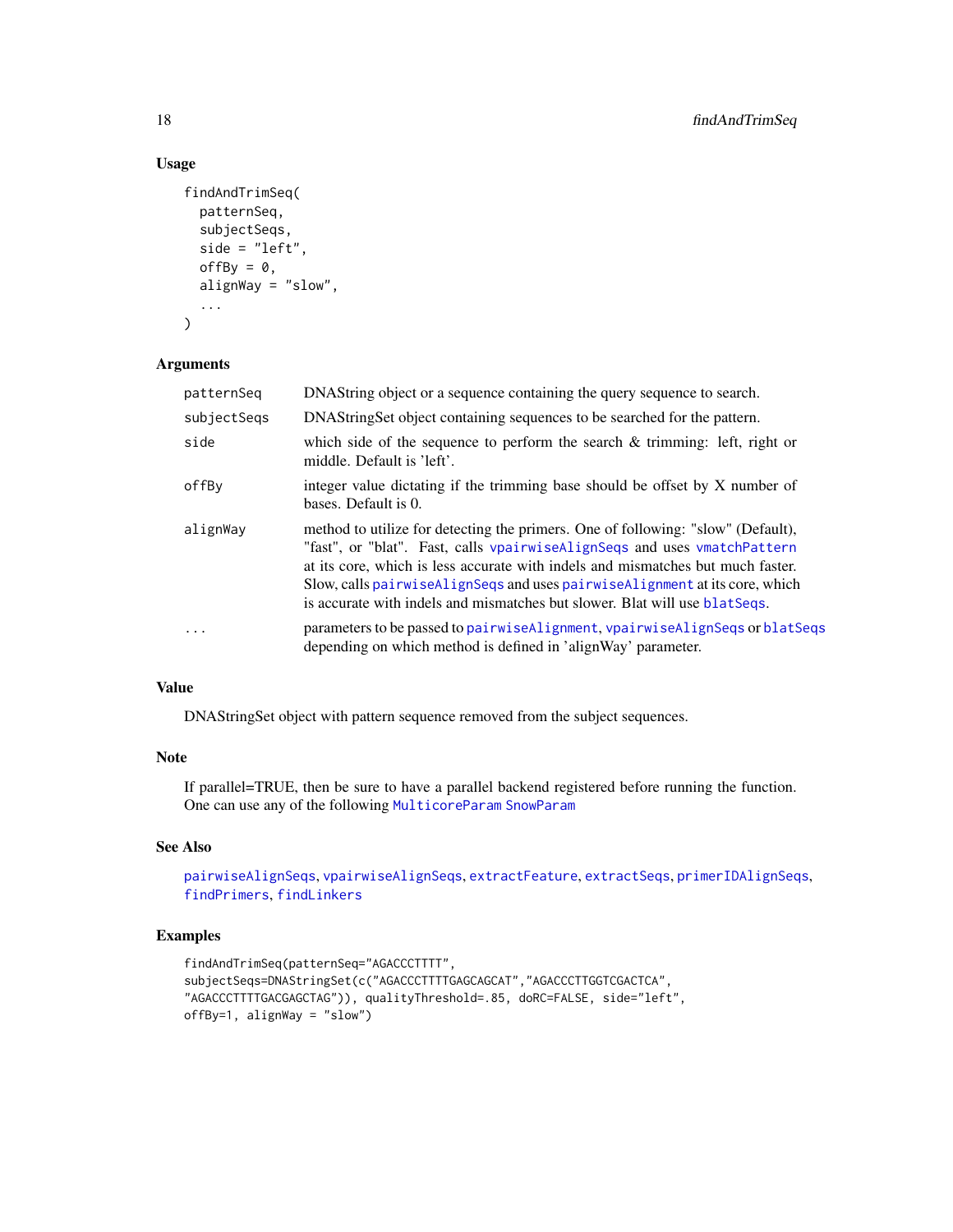<span id="page-18-1"></span><span id="page-18-0"></span>Given a sample information object, the function reads in the raw fasta/fastq file, demultiplexes reads by their barcodes, and appends it back to the sampleInfo object. Calls [splitByBarcode](#page-50-1) to perform the actual splitting of file by barcode sequences. If supplied with a character vector and reads themselves, the function behaves a bit differently. See the examples.

### Usage

```
findBarcodes(
  sampleInfo,
  sector = NULL,
  dnabet = NULL,showStats = FALSE,
  returnUnmatched = FALSE,
  dereplicate = FALSE,
  alreadyDecoded = FALSE
)
```

| sampleInfo      | sample information SimpleList object created using read. sampleInfo, which<br>holds barcodes and sample names per sector/quadrant/lane or a character vector<br>of barcodes to sample name associations. Ex: c("ACATCCAT"="Sample1",<br>"GAATGGAT"="Sample2",)                                                             |
|-----------------|----------------------------------------------------------------------------------------------------------------------------------------------------------------------------------------------------------------------------------------------------------------------------------------------------------------------------|
| sector          | If sampleInfo is a SimpleList object, then a numeric/character value or vector<br>representing sector(s) in sampleInfo. Optionally if on high memory machine<br>sector='all' will decode/demultiplex sequences from all sectors/quadrants. This<br>option is ignored if sampleInfo is a character vector. Default is NULL. |
| dnaSet          | DNAStringSet object containing sequences to be decoded or demultiplexed. De-<br>fault is NULL. If sampleInfo is a SimpleList object, then reads are automatically<br>extracted using read. seqsFromSector and parameters defined in sampleInfo<br>object.                                                                  |
| showStats       | toggle output of search statistics. Default is FALSE.                                                                                                                                                                                                                                                                      |
| returnUnmatched |                                                                                                                                                                                                                                                                                                                            |
|                 | return unmatched sequences. Returns results as a list where x[["unDecodedSeqs"]]<br>has culprits. Default is FALSE.                                                                                                                                                                                                        |
| dereplicate     | return dereplicated sequences. Calls dereplicateReads, which appends counts=X<br>to sequence names/deflines. Default is FALSE. Not applicable for paired end<br>data since it can cause insyncronicity.                                                                                                                    |
|                 | alreadyDecoded if reads have be already decoded and split into respective files per sample and<br>'seqfilePattern' parameter in read. SeqFolder is set to reading sample files and                                                                                                                                         |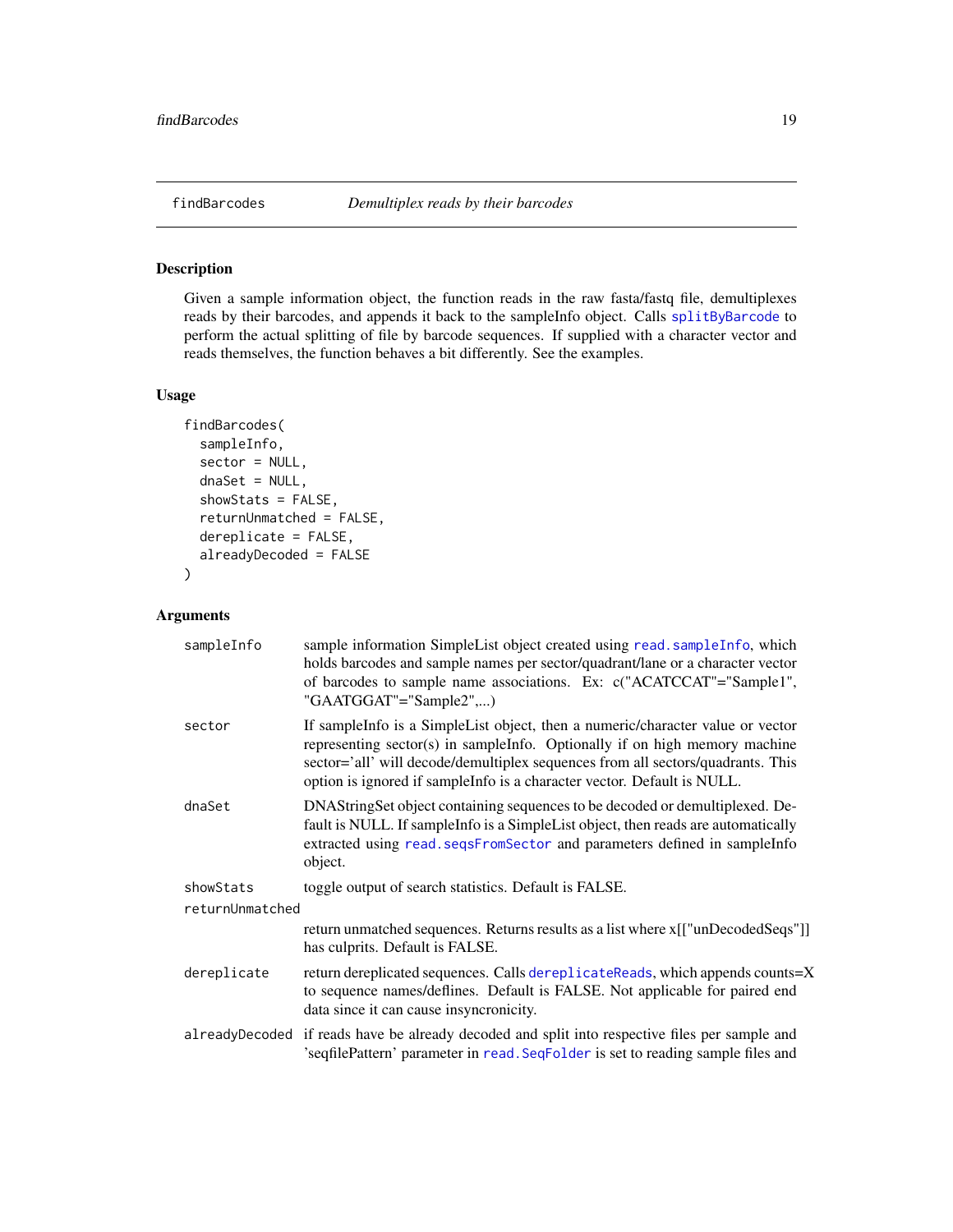not the sector files, then set this to TRUE. Default is FALSE. Enabling this parameter skips the barcode detection step and loads the sequence file as is into the sampleInfo object.

### <span id="page-19-0"></span>Value

If sampleInfo is an object of SimpleList then decoded sequences are appeneded to respective sample slots, else a named list of DNAStringSet object. If returnUnmatched=TRUE, then x[["unDecodedSeqs"]] has the unmatched sequences.

#### See Also

[splitByBarcode](#page-50-1), [dereplicateReads](#page-11-1), [replicateReads](#page-48-1)

#### Examples

```
dnaSet <- DNAStringSet(c("read1" = "ACATCCATAGAGCTACGACGACATCGACATA",
"read2"="GAATGGATGACGACTACAGCACGACGAGCAGCTACT",
"read3"="GAATGGATGCGCTAAGAAGAGA", "read4"="ACATCCATTCTACACATCT"))
findBarcodes(sampleInfo = c("ACATCCAT" = "Sample1", "GAATGGAT" = "Sample2"),
dnaSet=dnaSet, showStats=TRUE, returnUnmatched=TRUE)
## Not run:
load(file.path(system.file("data", package = "hiReadsProcessor"),
"FLX_seqProps.RData"))
findBarcodes(seqProps, sector = "all", showStats = TRUE)
```

```
## End(Not run)
```
<span id="page-19-1"></span>findIntegrations *Find the integration sites and add results to SampleInfo object.*

### Description

Given a SampleInfo object, the function finds integration sites for each sample using their respective settings and adds the results back to the object. This is an all-in-one function which aligns, finds best hit per read per sample, cluster sites, and assign ISU IDs. It calls [blatSeqs](#page-6-1), [read.psl](#page-42-1), [getIntegrationSites](#page-27-1), [clusterSites](#page-8-1), [otuSites](#page-32-1). here must be linkered reads within the sampleInfo object in order to use this function using the default parameters. If you are planning on BLATing non-linkered reads, then change the seqType to one of accepted options for the 'feature' parameter of [extractSeqs](#page-14-1), except for '!' based features.

### Usage

```
findIntegrations(
  sampleInfo,
  seqType = NULL,
  genomeIndices = NULL,
  samplenames = NULL,
```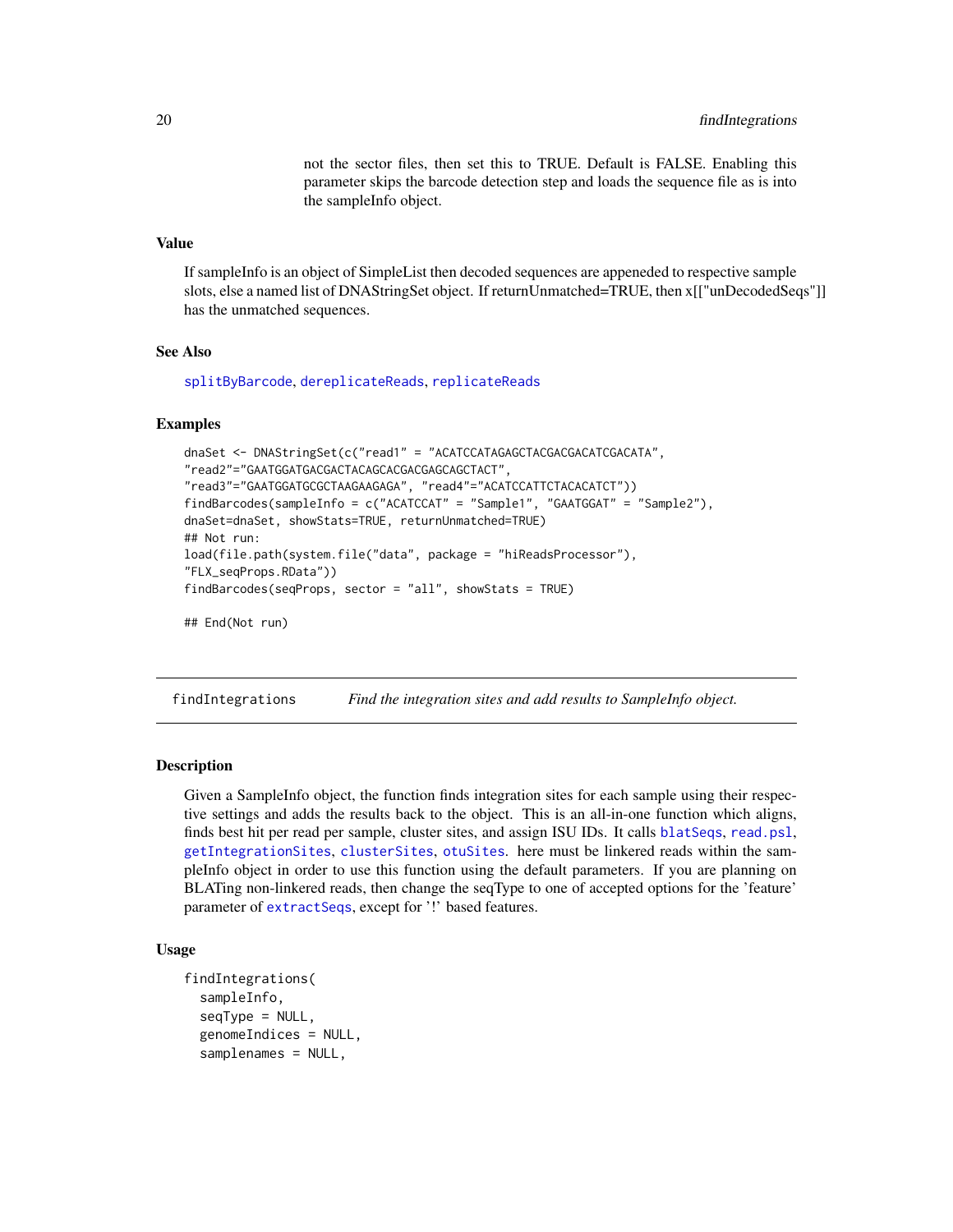### <span id="page-20-0"></span>findIntegrations 21

```
parallel = TRUE,
 autoOptimize = FALSE,
 doSonic = FALSE,
 doISU = FALSE,
  ...
)
```
### Arguments

| sampleInfo    | sample information SimpleList object outputted from findLinkers, which holds<br>decoded, primed, LTRed, and Linkered sequences for samples per sector/quadrant<br>along with metadata.                                                                                                                                                                                                                                           |
|---------------|----------------------------------------------------------------------------------------------------------------------------------------------------------------------------------------------------------------------------------------------------------------------------------------------------------------------------------------------------------------------------------------------------------------------------------|
| seqType       | which type of sequence to align and find integration sites. Default is NULL<br>and determined automatically based on type of restriction enzyme or isola-<br>tion method used. If restriction enzyme is Fragmentase, MuA, Sonication,<br>or Sheared then this parameter is set to genomicLinkered, else it is genomic.<br>Any one of following options are valid: genomic, genomicLinkered, decoded,<br>primed, LTRed, linkered. |
| genomeIndices | an associative character vector of freeze to full or relative path of respective of<br>indexed genomes from BLAT(.nib or .2bit files). For example: c("hg18"="/usr/local/blatSuite34/hg18.2bi<br>"mm8"="/usr/local/blatSuite34/mm8.2bit"). Be sure to supply an index per freeze<br>supplied in the sampleInfo object. Default is NULL.                                                                                          |
| samplenames   | a vector of samplenames to process. Default is NULL, which processes all sam-<br>ples from sampleInfo object.                                                                                                                                                                                                                                                                                                                    |
| parallel      | use parallel backend to perform calculation with BiocParallel. Defaults to<br>TRUE. If no parallel backend is registered, then a serial version is ran using<br>SerialParam.                                                                                                                                                                                                                                                     |
| autoOptimize  | if aligner='BLAT', then should the blatParameters be automatically optimized<br>based on the reads? Default is FALSE. When TRUE, following parameters are<br>adjusted within the supplied blatParameters vector: stepSize, tileSize, minScore,<br>minIdentity. This parameter is useful when aligning reads of various lengths to<br>the genome. Optimization is done using only read lengths. In beta phase!                    |
| doSonic       | calculate integration sites abundance using breakpoints. See getSonicAbund<br>for more details. Default is FALSE.                                                                                                                                                                                                                                                                                                                |
| doISU         | calculate integration site unit for multihits. See isuSites for more details. De-<br>fault is FALSE.                                                                                                                                                                                                                                                                                                                             |
| $\cdots$      | additional parameters to be passed to blatSeqs.                                                                                                                                                                                                                                                                                                                                                                                  |

### Value

a SimpleList object similar to sampleInfo parameter supplied with new data added under each sector and sample. New data attributes include: psl, and sites. The psl attributes holds the genomic hits per read along with QC information. The sites attribute holds the condensed integration sites where genomic hits have been clustered by the Position column and cherry picked to have each site pass all the QC steps.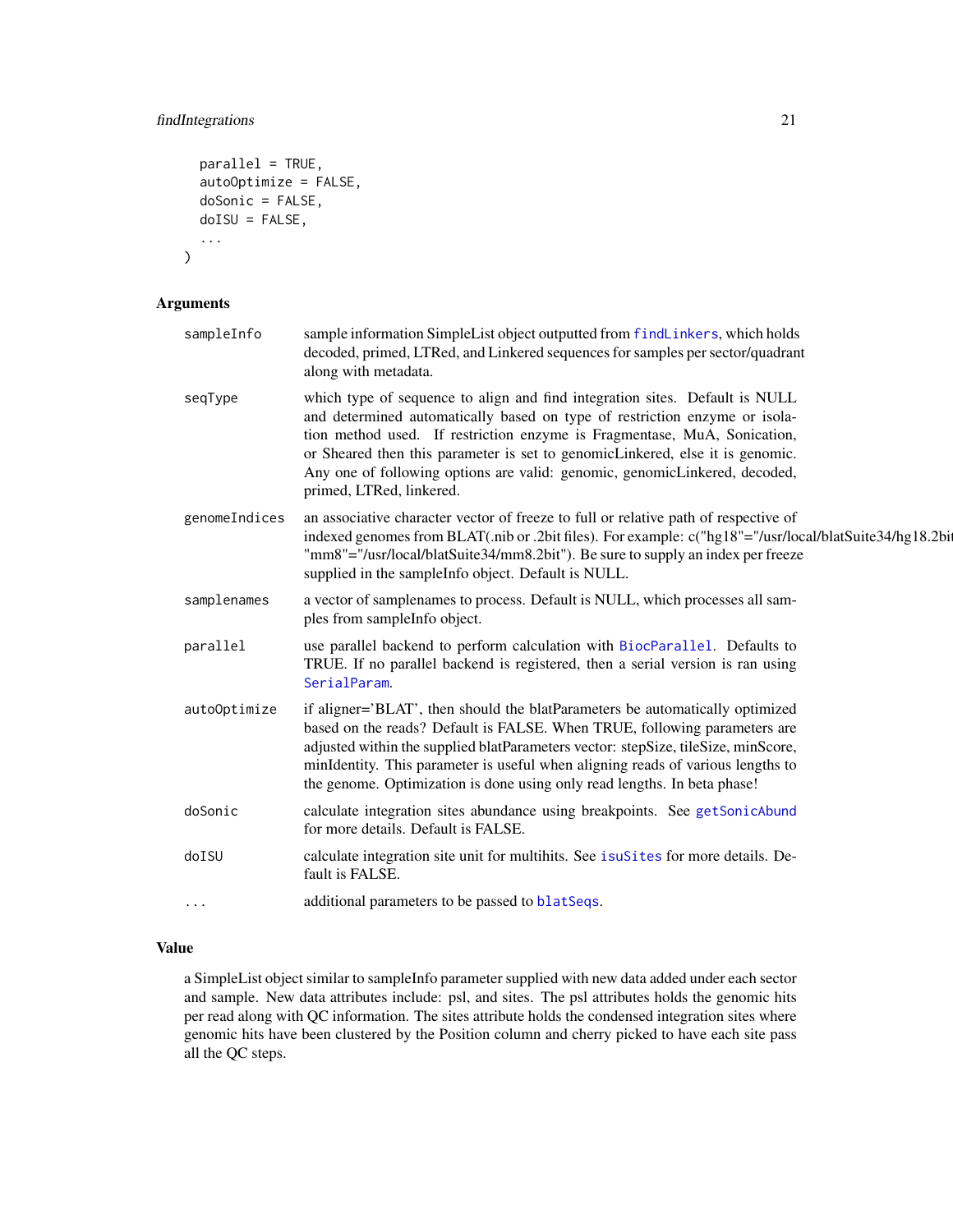### <span id="page-21-0"></span>Note

If parallel=TRUE, then be sure to have a parallel backend registered before running the function. One can use any of the following [MulticoreParam](#page-0-0) [SnowParam](#page-0-0)

### See Also

[findPrimers](#page-24-1), [findLTRs](#page-23-1), [findLinkers](#page-21-1), [startgfServer](#page-52-1), [read.psl](#page-42-1), [blatSeqs](#page-6-1), [blatListedSet](#page-5-1), [pslToRangedObject](#page-39-1), [clusterSites](#page-8-1), [isuSites](#page-30-1), [crossOverCheck](#page-10-1), [getIntegrationSites](#page-27-1), [getSonicAbund](#page-29-1), [annotateSites](#page-4-1)

### Examples

```
## Not run:
load(file.path(system.file("data", package = "hiReadsProcessor"),
"FLX_seqProps.RData"))
findIntegrations(seqProps,
genomeIndices=c("hg18"="/usr/local/genomeIndexes/hg18.noRandom.2bit"),
numServers=2)
```
## End(Not run)

<span id="page-21-1"></span>findLinkers *Find the 3' linkers and add results to SampleInfo object.*

#### **Description**

Given a sampleInfo object, the function finds 3' linkers for each sample per sector and adds the results back to the object. This is a specialized function which depends on many other functions shown in 'see also section' to perform specialized trimming of 3' primer/linker adaptor sequence found in the sampleInfo object. The sequence itself is never trimmed but rather coordinates of linker portion is recorded back to the object and used subsequently by [extractSeqs](#page-14-1) function to perform the trimming. This function heavily relies on either [pairwiseAlignSeqs](#page-34-1) or [primerIDAlignSeqs](#page-36-1) depending upon whether linkers getting aligned have primerID in it or not.

#### Usage

```
findLinkers(
  sampleInfo,
  showStats = FALSE,
  doRC = FALSE,
  parallel = TRUE,
  samplenames = NULL,
  bypassChecks = FALSE,
 parallel2 = FALSE,
  ...
)
```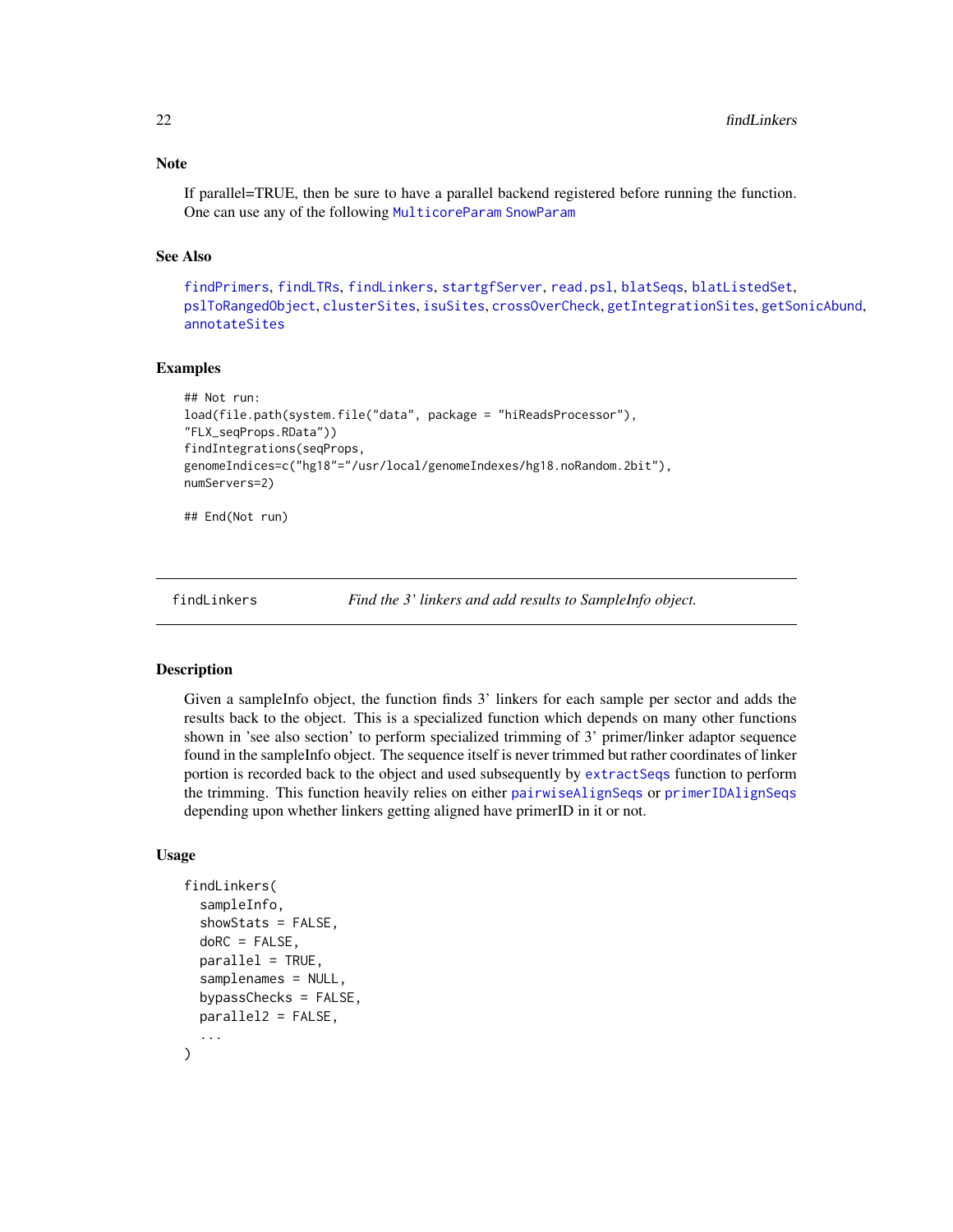#### <span id="page-22-0"></span>findLinkers 23

#### **Arguments**

| sampleInfo   | sample information SimpleList object outputted from findPrimers or findLTRs,<br>which holds decoded sequences for samples per sector/quadrant along with in-<br>formation of sample to primer associations.                     |
|--------------|---------------------------------------------------------------------------------------------------------------------------------------------------------------------------------------------------------------------------------|
| showStats    | toggle output of search statistics. Default is FALSE.                                                                                                                                                                           |
| doRC         | perform reverse complement search of the defined pattern/linker sequence. De-<br>fault is FALSE.                                                                                                                                |
| parallel     | use parallel backend to perform calculation with BiocParallel. Defaults to<br>TRUE. If no parallel backend is registered, then a serial version is ran using<br>SerialParam. Parllelization is done at sample level per sector. |
| samplenames  | a vector of samplenames to process. Default is NULL, which processes all sam-<br>ples from sample info object.                                                                                                                  |
| bypassChecks | skip checkpoints which detect if something was odd with the data? Default is<br>FALSE.                                                                                                                                          |
| parallel2    | perform parallelization is sequence level. Default is FALSE. Useful in cases<br>where each sector has only one sample with numerous sequences.                                                                                  |
|              | extra parameters to be passed to pairwise Alignment.                                                                                                                                                                            |
|              |                                                                                                                                                                                                                                 |

#### Value

a SimpleList object similar to sampleInfo paramter supplied with new data added under each sector and sample. New data attributes include: linkered. If linkers have primerID then, primerIDs attribute is appended as well.

### Note

- For paired end data, qualityThreshold for pair 2 is increased by 0.25 or set to 1 whichever is lower to increase quality & full match to linker sequence.
- If no linker matches are found with default options, then try doRC=TRUE.
- If parallel=TRUE, then be sure to have a parallel backend registered before running the function. One can use any of the following [MulticoreParam](#page-0-0) [SnowParam](#page-0-0)

#### See Also

```
pairwiseAlignSeqs, vpairwiseAlignSeqs, primerIDAlignSeqs, findLTRs, findPrimers, extractFeature,
extractSeqs, findAndTrimSeq, findIntegrations
```
### Examples

```
## Not run:
load(file.path(system.file("data", package = "hiReadsProcessor"),
"FLX_seqProps.RData"))
findLinkers(seqProps, showStats=TRUE, doRC=TRUE)
```
## End(Not run)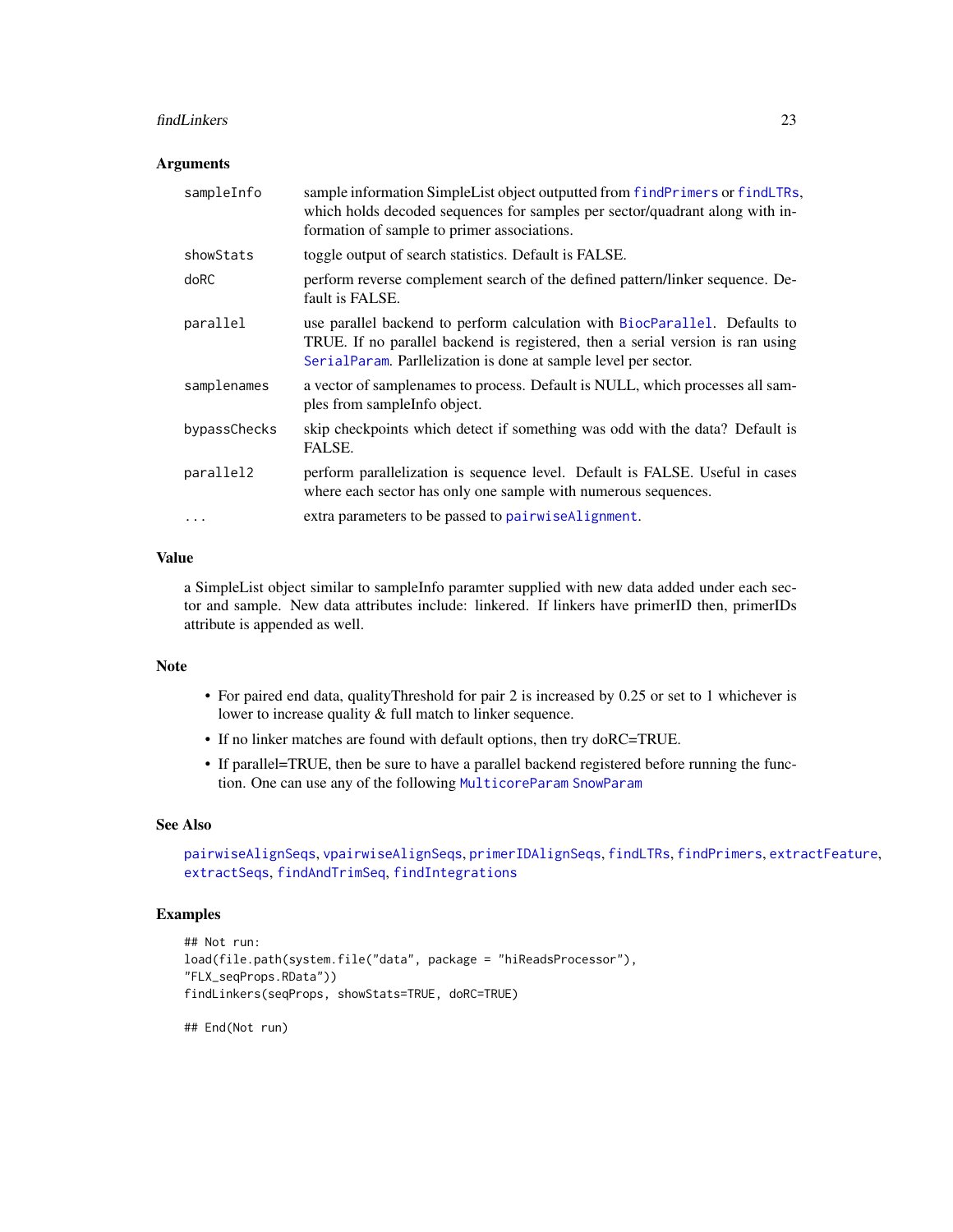<span id="page-23-1"></span><span id="page-23-0"></span>

Given a sampleInfo object, the function finds 5' LTR following the primer for each sample per sector and adds the results back to the object. This is a specialized function which depends on many other functions shown in 'see also section' to perform specialized trimming of 5' viral LTRs found in the sampleInfo object. The sequence itself is never trimmed but rather coordinates of LTR portion is added to primer coordinates and recorded back to the object and used subsequently by [extractSeqs](#page-14-1) function to perform the trimming. This function heavily relies on [pairwiseAlignSeqs](#page-34-1).

### Usage

```
findLTRs(
  sampleInfo,
  showStats = FALSE,
  doRC = FALSE,
  parallel = TRUE,
  samplenames = NULL,
  bypassChecks = FALSE,
  parallel2 = FALSE,
  ...
\mathcal{E}
```

| sampleInfo   | sample information SimpleList object outputted from findPrimers, which holds<br>decoded and primed sequences for samples per sector/quadrant along with in-<br>formation of sample to LTR associations.                         |
|--------------|---------------------------------------------------------------------------------------------------------------------------------------------------------------------------------------------------------------------------------|
| showStats    | toggle output of search statistics. Default is FALSE. For paired end data, stats<br>for "pair2" is relative to decoded and/or primed reads.                                                                                     |
| doRC         | perform reverse complement search of the defined pattern/LTR sequence. De-<br>fault is FALSE.                                                                                                                                   |
| parallel     | use parallel backend to perform calculation with BiocParallel. Defaults to<br>TRUE. If no parallel backend is registered, then a serial version is ran using<br>SerialParam. Parllelization is done at sample level per sector. |
| samplenames  | a vector of samplenames to process. Default is NULL, which processes all sam-<br>ples from sample info object.                                                                                                                  |
| bypassChecks | skip checkpoints which detect if something was odd with the data? Default is<br>FALSE.                                                                                                                                          |
| parallel2    | perform parallelization is sequence level. Default is FALSE. Useful in cases<br>where each sector has only one sample with numerous sequences.                                                                                  |
| $\cdots$     | extra parameters to be passed to pairwise Alignment.                                                                                                                                                                            |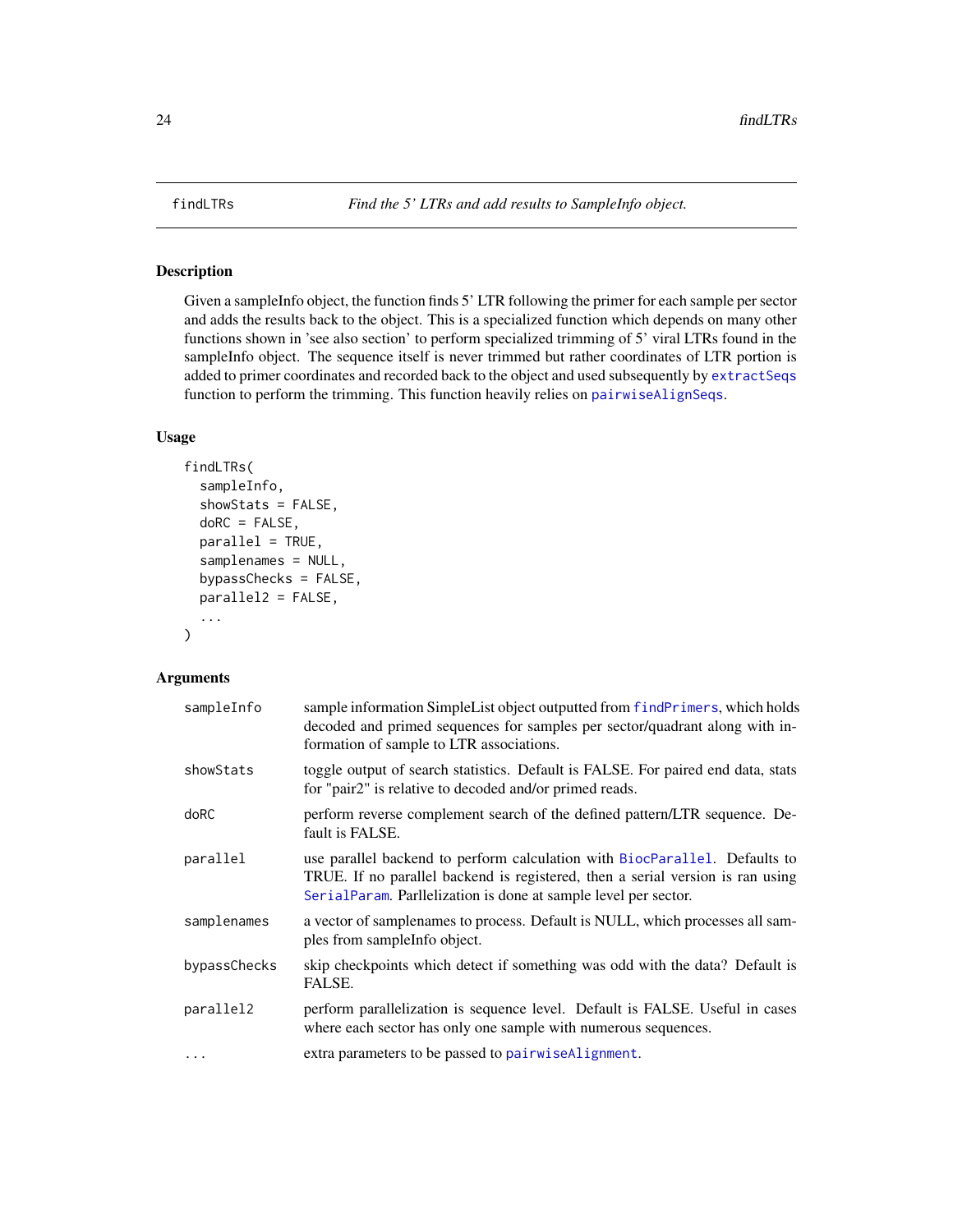#### <span id="page-24-0"></span>findPrimers 25

### Value

a SimpleList object similar to sampleInfo paramter supplied with new data added under each sector and sample. New data attributes include: LTRed

### Note

- For paired end data, qualityThreshold for pair 2 is decreased by 0.05 to increase chances of matching LTR sequence.
- If parallel=TRUE, then be sure to have a parallel backend registered before running the function. One can use any of the following [MulticoreParam](#page-0-0) [SnowParam](#page-0-0)

#### See Also

```
pairwiseAlignSeqs, vpairwiseAlignSeqs, extractFeature, extractSeqs, primerIDAlignSeqs,
findPrimers, findLinkers, findAndTrimSeq
```
#### Examples

```
## Not run:
load(file.path(system.file("data", package = "hiReadsProcessor"),
"FLX_seqProps.RData"))
findLTRs(seqProps, showStats=TRUE)
```
## End(Not run)

<span id="page-24-1"></span>findPrimers *Find the 5' primers and add results to SampleInfo object.*

### Description

Given a sampleInfo object, the function finds 5' primers for each sample per sector and adds the results back to the object. This is a specialized function which depends on many other functions shown in 'see also section' to perform specialized trimming of 5' primer/adaptor found in the sampleInfo object. The sequence itself is never trimmed but rather coordinates of primer portion is recorded back to the object and used subsequently by [extractSeqs](#page-14-1) function to perform the trimming.

#### Usage

```
findPrimers(
  sampleInfo,
  alignway = "slow".showStats = FALSE,
  doRC = FALSE,
  parallel = TRUE,
  samplenames = NULL,
  bypassChecks = FALSE,
```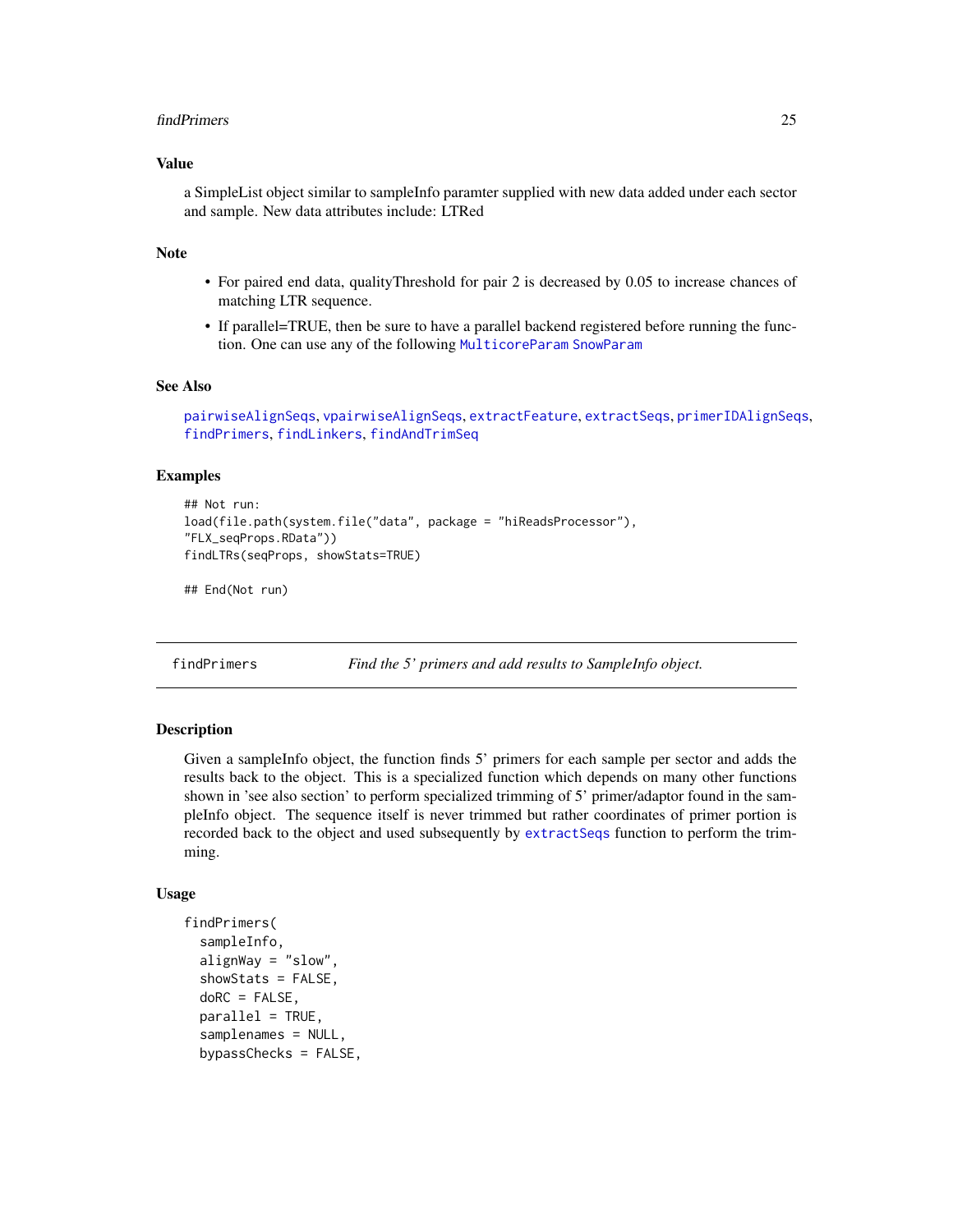```
parallel2 = FALSE,
   ...
\mathcal{L}
```
### Arguments

| sampleInfo   | sample information SimpleList object outputted from findBarcodes, which<br>holds decoded sequences for samples per sector/quadrant along with informa-<br>tion of sample to primer associations.                                                                                                                                                                               |
|--------------|--------------------------------------------------------------------------------------------------------------------------------------------------------------------------------------------------------------------------------------------------------------------------------------------------------------------------------------------------------------------------------|
| alignWay     | method to utilize for detecting the primers. One of following: "slow" (Default),<br>or "fast". Fast, calls vpairwiseAlignSeqs and uses vmatchPattern at its core,<br>which is less accurate with indels and mismatches but much faster. Slow, calls<br>pairwiseAlignSeqs and uses pairwiseAlignment at its core, which is accu-<br>rate with indels and mismatches but slower. |
| showStats    | toggle output of search statistics. Default is FALSE.                                                                                                                                                                                                                                                                                                                          |
| doRC         | perform reverse complement search of the defined pattern/primer. Default is<br>FALSE.                                                                                                                                                                                                                                                                                          |
| parallel     | use parallel backend to perform calculation. Defaults to TRUE. If no parallel<br>backend is registered, then a serial version is ran using SerialParam. Parl-<br>lelization is done at sample level per sector. Use parallel2 for parallelization at<br>sequence level.                                                                                                        |
| samplenames  | a vector of samplenames to process. Default is NULL, which processes all sam-<br>ples from sampleInfo object.                                                                                                                                                                                                                                                                  |
| bypassChecks | skip checkpoints which detect if something was odd with the data? Default is<br>FALSE.                                                                                                                                                                                                                                                                                         |
| parallel2    | perform parallelization is sequence level. Default is FALSE. Useful in cases<br>where each sector has only one sample with numerous sequences.                                                                                                                                                                                                                                 |
| .            | extra parameters to be passed to either vmatchPattern or pairwiseAlignment<br>depending on 'alignWay' parameter.                                                                                                                                                                                                                                                               |

### Value

a SimpleList object similar to sampleInfo paramter supplied with new data added under each sector and sample. New data attributes include: primed

### Note

- For paired end data, qualityThreshold for pair 2 is decreased by 0.10 to increase chances of matching primer sequence.
- If parallel=TRUE, then be sure to have a parallel backend registered before running the function. One can use any of the following [MulticoreParam](#page-0-0) [SnowParam](#page-0-0)

### See Also

```
pairwiseAlignSeqs, vpairwiseAlignSeqs, extractFeature, extractSeqs, primerIDAlignSeqs,
findLTRs, findLinkers, findAndTrimSeq
```
<span id="page-25-0"></span>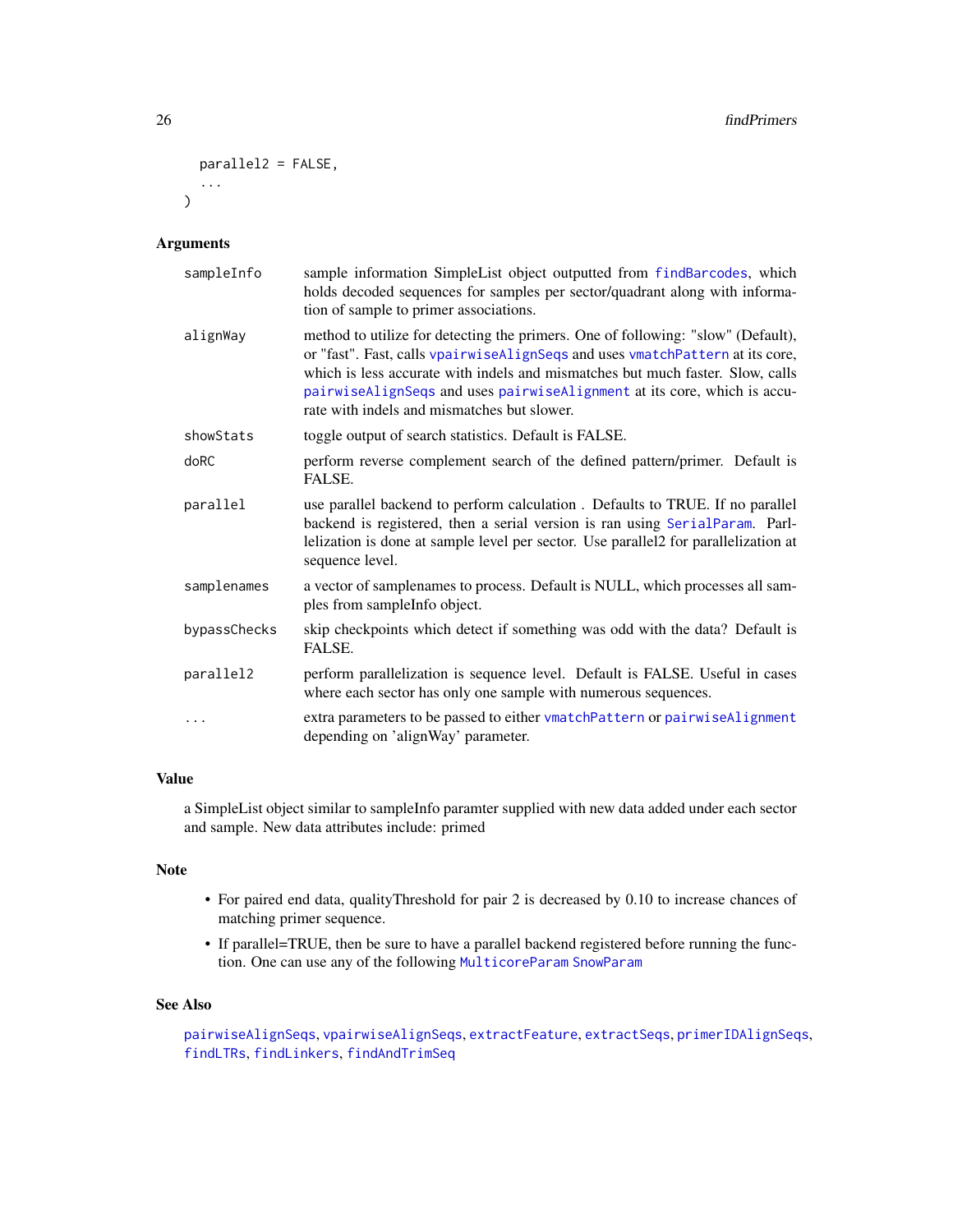#### <span id="page-26-0"></span>findVector 27

#### Examples

```
## Not run:
load(file.path(system.file("data", package = "hiReadsProcessor"),
"FLX_seqProps.RData"))
findPrimers(seqProps, showStats=TRUE)
```
## End(Not run)

<span id="page-26-1"></span>findVector *Find vector DNA in reads and add results to SampleInfo object.*

#### Description

Given a sampleInfo object, the function finds vector fragments following the LTR piece for each sample per sector and adds the results back to the object. This is a specialized function which depends on many other functions shown in 'see also section' to perform specialized trimming of 5' viral LTRs found in the sampleInfo object. The sequence itself is never trimmed but rather coordinates of vector portion is added to LTR coordinates and recorded back to the object and used subsequently by [extractSeqs](#page-14-1) function to perform the trimming. This function heavily relies on [blatSeqs](#page-6-1). In order for this function to work, it needs vector sequence which is read in using 'vectorFile' metadata supplied in the sample information file in [read.sampleInfo](#page-43-1)

#### Usage

```
findVector(sampleInfo, showStats = FALSE, parallel = TRUE, samplenames = NULL)
```
#### Arguments

| sampleInfo  | sample information SimpleList object outputted from findLTRs, which holds<br>decoded, primed, and LTRed sequences for samples per sector/quadrant.                                                                                                                                      |  |
|-------------|-----------------------------------------------------------------------------------------------------------------------------------------------------------------------------------------------------------------------------------------------------------------------------------------|--|
| showStats   | toggle output of search statistics. Default is FALSE.                                                                                                                                                                                                                                   |  |
| parallel    | use parallel backend to perform calculation with BiocParallel. Defaults to<br>TRUE. If no parallel backend is registered, then a serial version is ran using<br>SerialParam. Parllelization is done at sample level per sector. Use parallel2<br>for parallelization at sequence level. |  |
| samplenames | a vector of samplenames to process. Default is NULL, which processes all sam-<br>ples from sampleInfo object.                                                                                                                                                                           |  |

### Value

a SimpleList object similar to sampleInfo paramter supplied with new data added under each sector and sample. New data attributes include: vectored

#### Note

• If parallel=TRUE, then be sure to have a parallel backend registered before running the function. One can use any of the following [MulticoreParam](#page-0-0) [SnowParam](#page-0-0)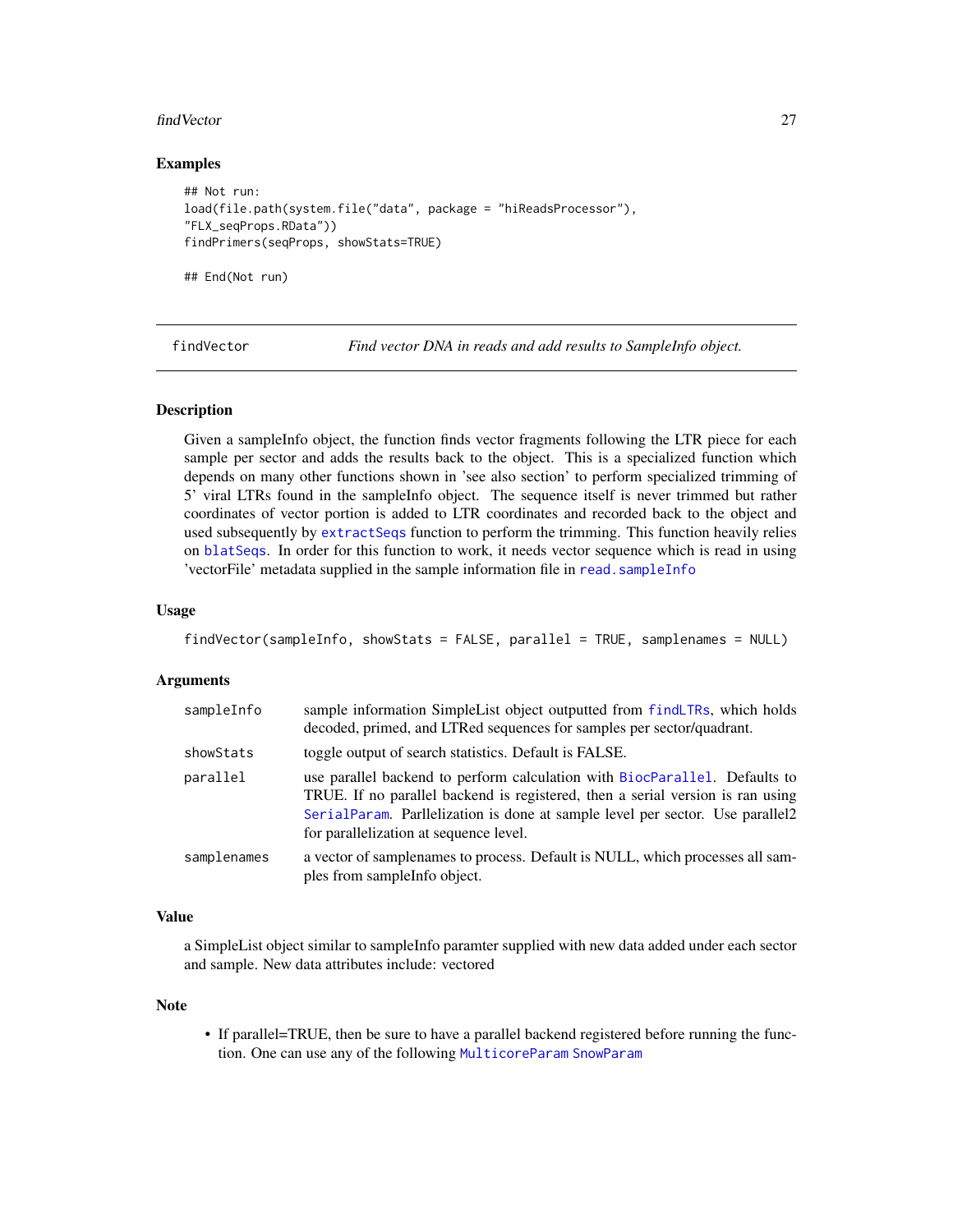### See Also

[pairwiseAlignSeqs](#page-34-1), [blatSeqs](#page-6-1), [extractFeature](#page-13-1), [extractSeqs](#page-14-1), [findPrimers](#page-24-1), [findLTRs](#page-23-1), [findLinkers](#page-21-1), [findAndTrimSeq](#page-16-1), [findAndRemoveVector](#page-15-1)

### Examples

```
## Not run:
load(file.path(system.file("data", package = "hiReadsProcessor"),
"FLX_seqProps.RData"))
findVector(seqProps, showStats=TRUE)
```
## End(Not run)

<span id="page-27-1"></span>getIntegrationSites *Obtain integration sites from BLAT output*

#### Description

Given a GRanges object from [read.psl](#page-42-1), the function uses specified filtering parameters to obtain integration sites and maintain sequence attrition. The function will remove any non-best scoring alignments from the object if not already filtered apriori.

### Usage

```
getIntegrationSites(
 psl.rd = NULL,
  startWithin = 3,
  alignRatioThreshold = 0.7,
  genomicPercentIdentity = 0.98,
  correctByqStart = TRUE,
  oneBased = FALSE
)
```

| psl.rd                 | a GRanges object reflecting psl format where tName is the sequames.                                                                                                                                                  |
|------------------------|----------------------------------------------------------------------------------------------------------------------------------------------------------------------------------------------------------------------|
| startWithin            | upper bound limit of where the alignment should start within the query. Default                                                                                                                                      |
|                        | is $31$                                                                                                                                                                                                              |
| alignRatioThreshold    |                                                                                                                                                                                                                      |
|                        | cuttoff for (alignment span/read length). Default is 0.7.                                                                                                                                                            |
| genomicPercentIdentity |                                                                                                                                                                                                                      |
|                        | cuttoff for (1-(misMatches/matches)). Default is 0.98.                                                                                                                                                               |
| correctBygStart        |                                                                                                                                                                                                                      |
|                        | use qStart to correct genomic position. This would account for sequencing/trimming<br>errors. Position=ifelse(strand=="+",tStart-qStart,tEnd+qStart). Default is TRUE.                                               |
| oneBased               | the coordinates in psl files are "zero based half open". The first base in a se-<br>quence is numbered zero rather than one. Enabling this would add $+1$ to the<br>start and leave the end as is. Default is FALSE. |

<span id="page-27-0"></span>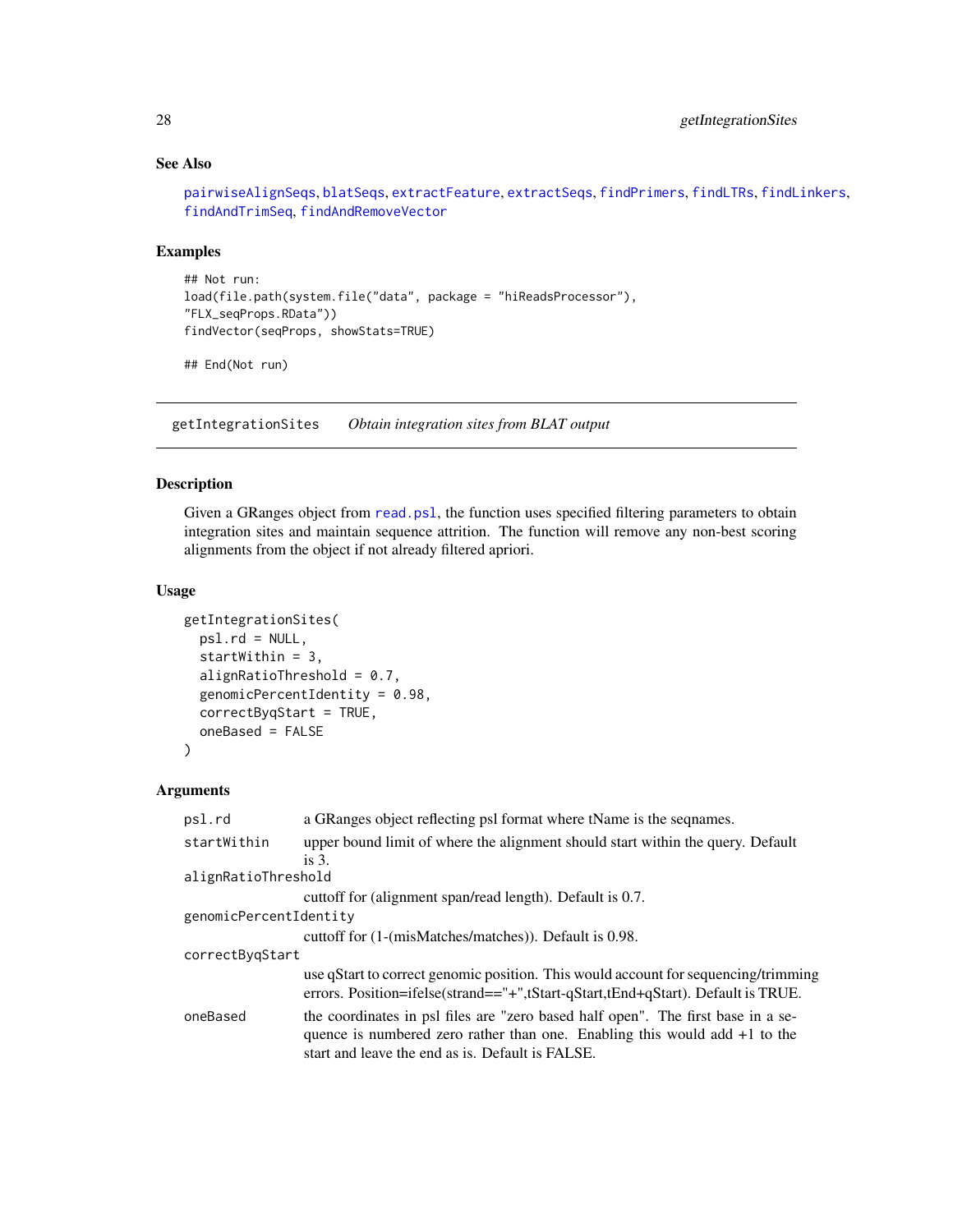### <span id="page-28-0"></span>getSectorsForSamples 29

### Value

a GRanges object with integration sites which passed all filtering criteria. Each filtering parameter creates a new column to flag if a sequence/read passed that filter which follows the scheme: 'pass.FilterName'. Integration Site is marked by new column named 'Position'.

#### See Also

[startgfServer](#page-52-1), [read.psl](#page-42-1), [blatSeqs](#page-6-1), [blatListedSet](#page-5-1), [findIntegrations](#page-19-1), [pslToRangedObject](#page-39-1), [clusterSites](#page-8-1), [isuSites](#page-30-1), [crossOverCheck](#page-10-1), [read.blast8](#page-41-1)

### Examples

```
data(psl)
psl.rd <- pslToRangedObject(psl)
getIntegrationSites(psl.rd)
```
<span id="page-28-1"></span>getSectorsForSamples *Get sectors for samples defined in the sampleInfo object.*

### Description

Given a sampleInfo object, the function gets the sectors for each samplename. This is an accessory function utilized by other functions of this package to aid sector retrieval.

#### Usage

```
getSectorsForSamples(
  sampleInfo,
  sector = NULL,samplename = NULL,
  returnDf = FALSE
)
```
### Arguments

| sampleInfo | sample information SimpleList object, which samples per sector/quadrant infor-<br>mation along with other metadata. |
|------------|---------------------------------------------------------------------------------------------------------------------|
| sector     | a specific sector or vector of sectors if known ahead of time. Default is NULL,<br>which extracts all sectors.      |
| samplename | a specific sample or vector of samplenames to get sectors for. Default is NULL,<br>which extracts all samples.      |
| returnDf   | return results in a dataframe. Default is FALSE.                                                                    |

#### Value

If returnDf=TRUE, then a dataframe of sector associated with each samplename, else a named list of length two: x[["sectors"]] and x[["samplenames"]]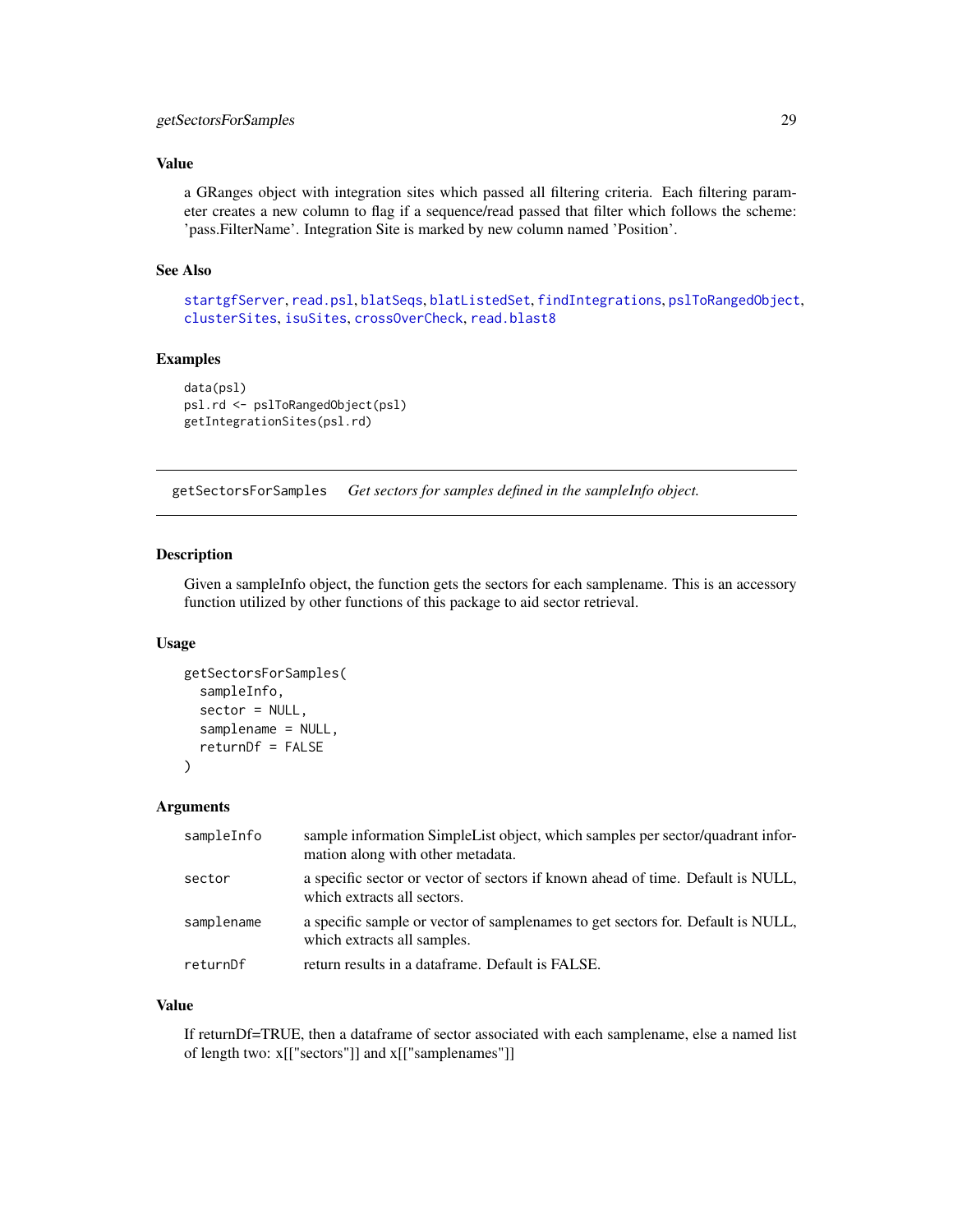### See Also

[extractSeqs](#page-14-1), [extractFeature](#page-13-1), [addFeature](#page-2-1)

#### Examples

```
load(file.path(system.file("data", package = "hiReadsProcessor"),
"FLX_seqProps.RData"))
samples <- c('Roth-MLV3p-CD4TMLVWell6-Tsp509I',
'Roth-MLV3p-CD4TMLVWell6-MseI', 'Roth-MLV3p-CD4TMLVwell5-MuA')
getSectorsForSamples(seqProps, samplename=samples)
getSectorsForSamples(seqProps, samplename=samples, returnDf=TRUE)
```

```
getSonicAbund Calculate breakpoint/sonic abundance of integration sites in a popu-
                        lation
```
#### Description

Given distinct fragment lengths per integration, the function calculates sonic abundance as described in [sonicLength](#page-0-0). This function is called by [clusterSites](#page-8-1) and needs all individual fragments lengths per position to properly estimate the clonal abundance of an integration sites in a given population.

### Usage

```
getSonicAbund(
  posID = NULL,
  fragLen = NULL,
  grouping = NULL,
  replicateNum = NULL,
  psl.rd = NULL,
  parallel = TRUE
\mathcal{L}
```

| posID        | a vector of discrete positions, i.e. Chr, strand, Position. Required if psl.rd param-<br>eter is not defined.                                                                                                             |
|--------------|---------------------------------------------------------------------------------------------------------------------------------------------------------------------------------------------------------------------------|
| fragLen      | a vector of fragment length per posID. Required if psl.rd parameter is not de-<br>fined.                                                                                                                                  |
| grouping     | additional vector of grouping of length postD or psl.rd by which to pool the rows<br>( <i>i.e.</i> samplenames). Default is NULL.                                                                                         |
| replicateNum | an optional vector of the replicate number per grouping and posID. Default is<br>NULL.                                                                                                                                    |
| psl.rd       | a GRanges object returned from getIntegration Sites Default is NULL.                                                                                                                                                      |
| parallel     | use parallel backend to perform calculation with BiocParallel. Defaults to<br>TRUE. If no parallel backend is registered, then a serial version is ran using<br>SerialParam. Process is split by the grouping the column. |

<span id="page-29-0"></span>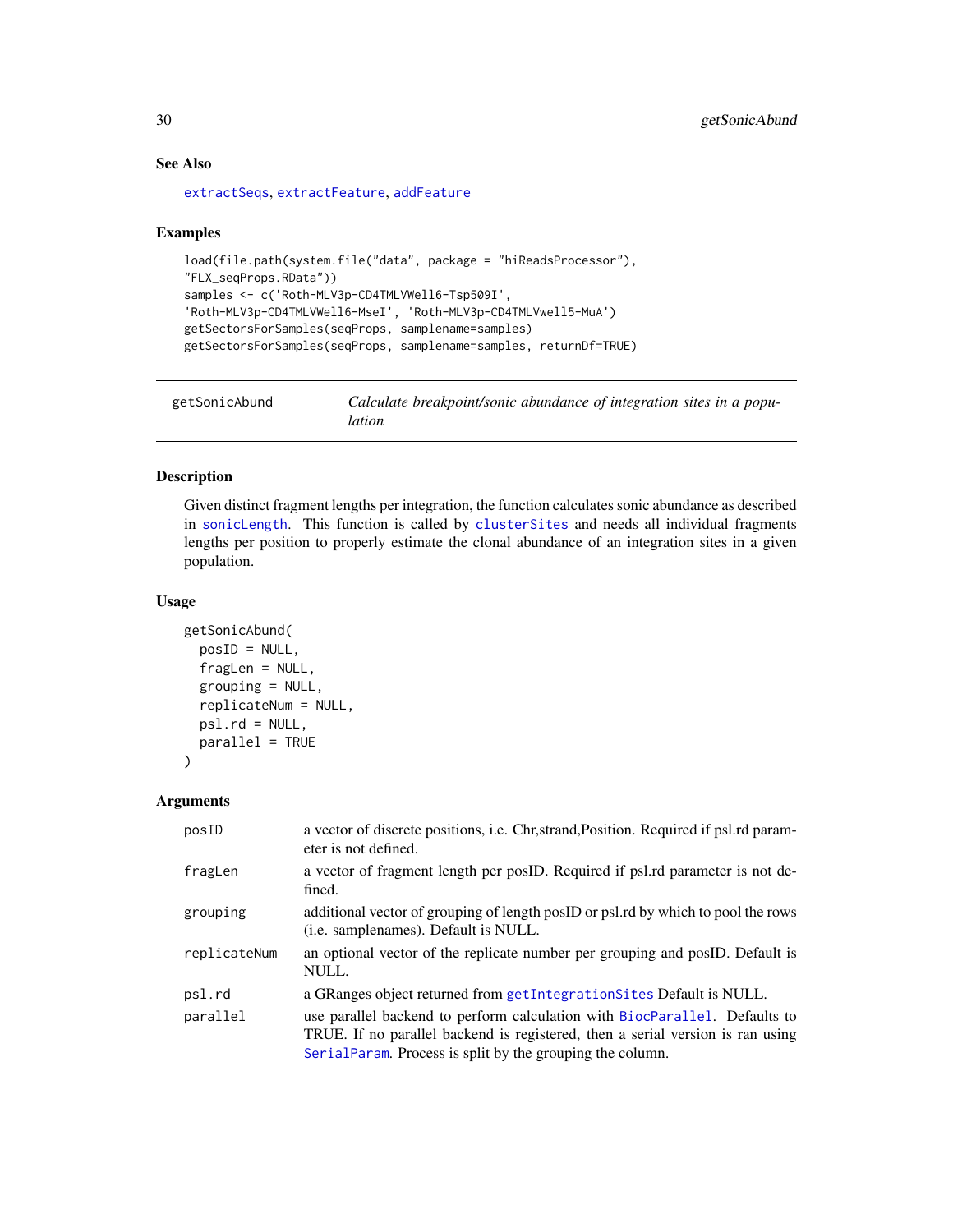### <span id="page-30-0"></span>hiReadsProcessor 31

### Value

a data frame with estimated sonic abundance shown alongside with the original input. If psl.rd parameter is defined then a GRanges object is returned with a new column 'estAbund'.

### Note

For samples isolated using traditional restriction digest method, the abundance will be inaccurate as it is designed for sonicated or sheared sample preparation method.

#### See Also

[clusterSites](#page-8-1), [otuSites](#page-32-1), [findIntegrations](#page-19-1), [getIntegrationSites](#page-27-1), [pslToRangedObject](#page-39-1)

#### Examples

```
data("A1",package='sonicLength')
A1 <- droplevels(A1[1:1000,])
bore <- with(A1, getSonicAbund(locations, lengths, "A", replicates))
head(bore)
```
hiReadsProcessor *Functions to process LM-PCR reads from 454/Illumina data*

#### **Description**

hiReadsProcessor contains set of functions which allow users to process LM-PCR products sequenced using any platform. Given an excel/txt file containing parameters for demultiplexing and sample metadata, the functions automate trimming of adaptors and identification of the genomic product. Genomic products are further processed for QC and abundance quantification.

#### Author(s)

Nirav V Malani

<span id="page-30-1"></span>isuSites *Bin values or make ISUs by assigning a unique ID to them within discrete factors.*

#### Description

Given a group of values or genomic positions per read/clone, the function tries to yield a unique ISU (Integration Site Unit) ID for the collection based on overlap of locations to other reads/clones by grouping. This is mainly useful when each read has many locations which needs to be considered as one single group of sites.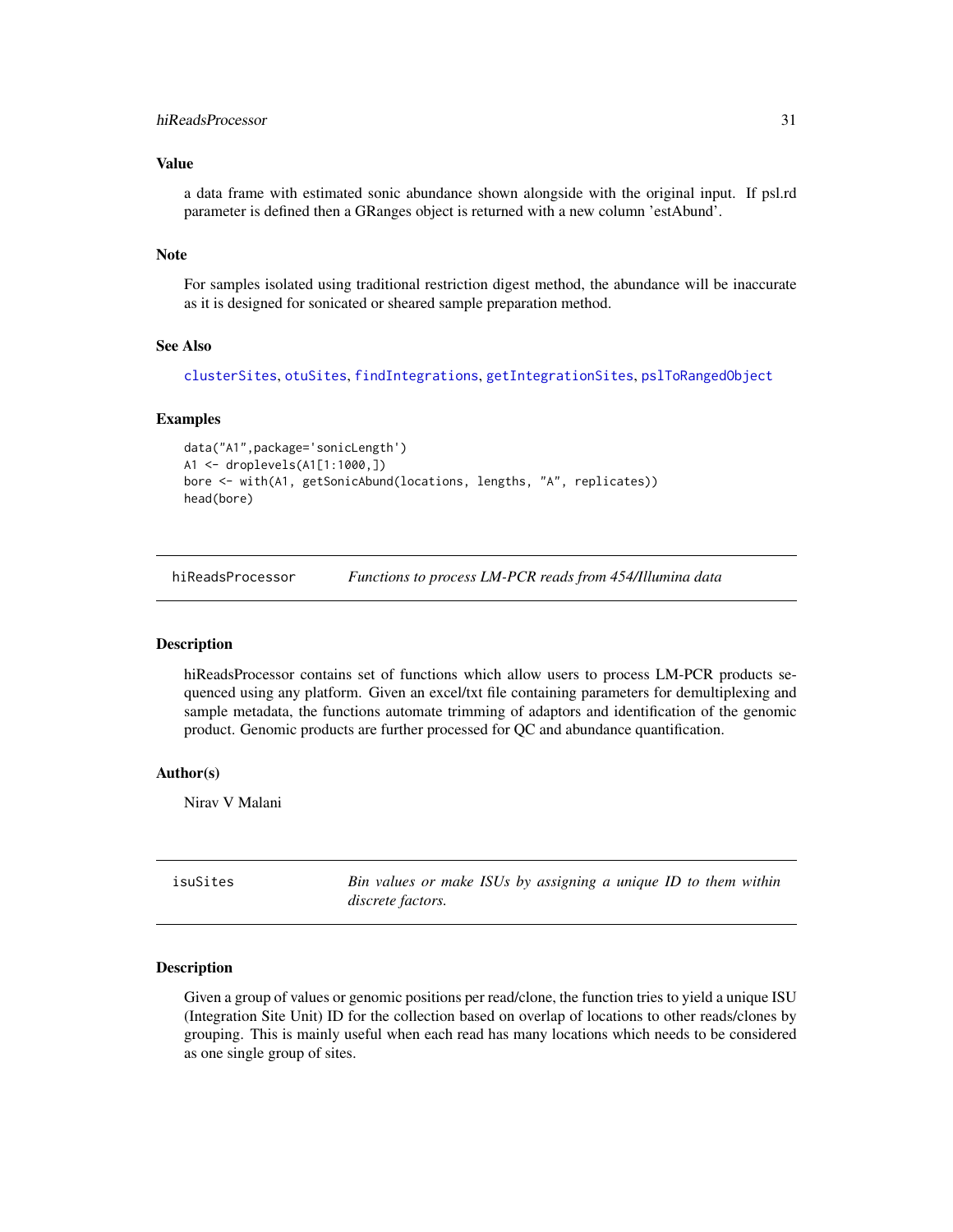#### 32 isuSites and the contract of the contract of the contract of the contract of the contract of the contract of the contract of the contract of the contract of the contract of the contract of the contract of the contract o

### Usage

```
isuSites(
 posID = NULL,
 value = NULL,
 readID = NULL,grouping = NULL,
 psl.rd = NULL,maxgap = 5,
 parallel = TRUE
)
```
### Arguments

| posID    | a vector of groupings for the value parameter (i.e. Chr, strand). Required if psl.rd<br>parameter is not defined.                                                                                                         |
|----------|---------------------------------------------------------------------------------------------------------------------------------------------------------------------------------------------------------------------------|
| value    | a vector of integer locations/positions that needs to be binned, i.e. genomic<br>location. Required if psl.rd parameter is not defined.                                                                                   |
| readID   | a vector of read/clone names which is unique to each row, <i>i.e.</i> deflines.                                                                                                                                           |
| grouping | additional vector of grouping of length postD or psl.rd by which to pool the rows<br>( <i>i.e.</i> samplenames). Default is NULL.                                                                                         |
| psl.rd   | a GRanges object returned from cluster Sites. Default is NULL.                                                                                                                                                            |
| maxgap   | max distance allowed between two non-overlapping position to trigger the merg-<br>ing. Default is 5.                                                                                                                      |
| parallel | use parallel backend to perform calculation with BiocParallel. Defaults to<br>TRUE. If no parallel backend is registered, then a serial version is ran using<br>SerialParam. Process is split by the grouping the column. |

### Value

a data frame with binned values and isuID shown alongside the original input. If psl.rd parameter is defined, then a GRanges object where object is first filtered by clusterTopHit column and the isuID column appended at the end.

### Note

The algorithm for making isus of sites is as follows: for each readID check how many positions are there. Separate readIDs with only position from the rest. Check if any readIDs with >1 position match to any readIDs with only one position. If there is a match, then assign both readIDs with the same ISU ID. Check if any positions from readIDs with  $>1$  position match any other readIDs with >1 position. If yes, then assign same ISU ID to all readIDs sharing 1 or more positions.

### See Also

[clusterSites](#page-8-1), [isuSites](#page-30-1), [crossOverCheck](#page-10-1), [findIntegrations](#page-19-1), [getIntegrationSites](#page-27-1), [pslToRangedObject](#page-39-1)

<span id="page-31-0"></span>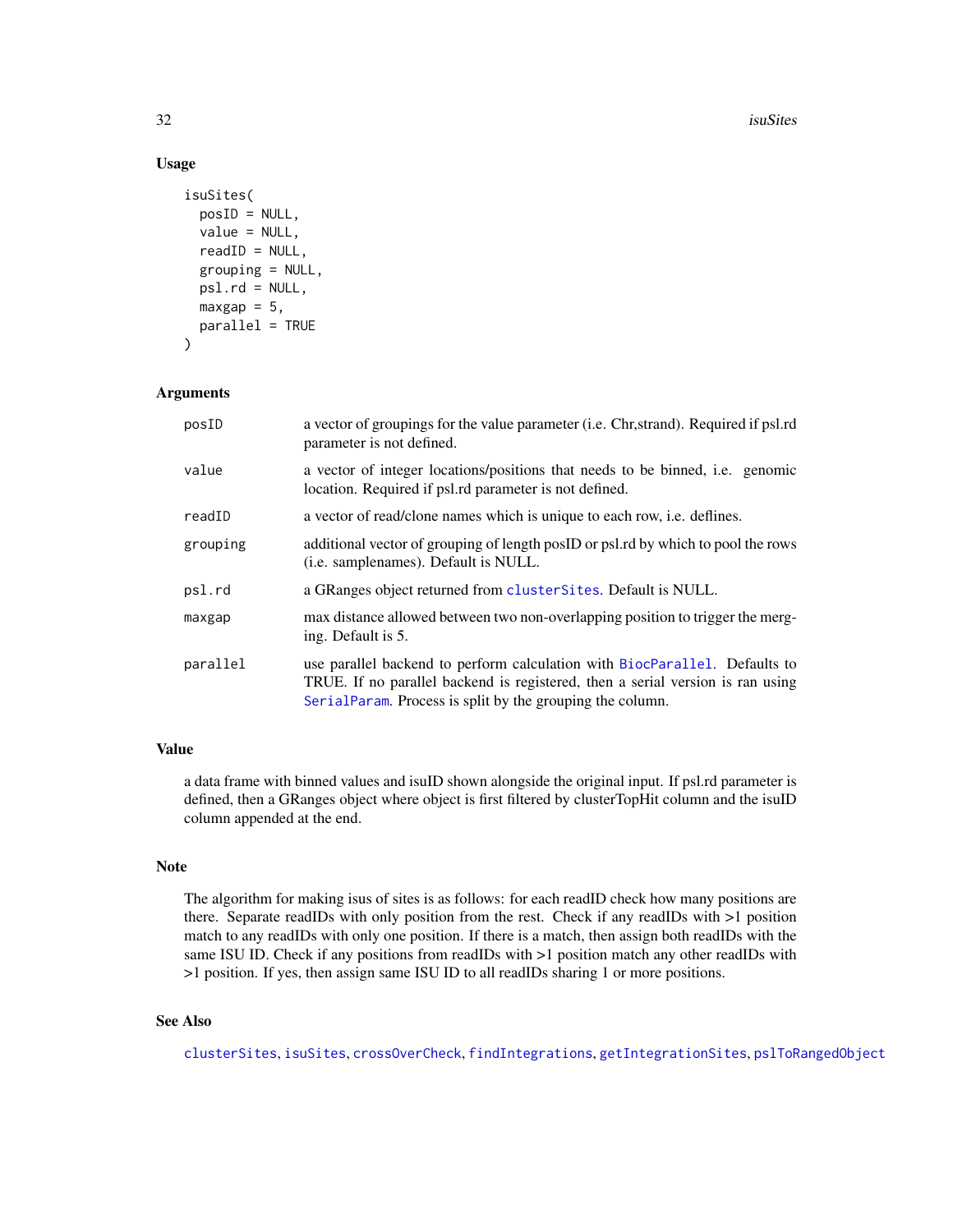#### <span id="page-32-0"></span>otuSites 33

#### Examples

```
isuStes(posID = c('chr1-', 'chr1-', 'chr1-', 'chr2+', 'chr15-', 'chr16-', 'chr11-'),value = c(rep(1000, 2), 5832, 1000, 12324, 65738, 928042),
readID = paste('read', sample(letters, 7), sep = '-'),
grouping = c('a', 'a', 'a', 'b', 'b', 'b', 'c'), parallel = FALSE)
```
<span id="page-32-1"></span>

| otuSites |  |
|----------|--|
|----------|--|

Bin values or make OTUs by assigning a unique ID to them within *discrete factors.*

### Description

Given a group of values or genomic positions per read/clone, the function tries to yield a unique OTU (operation taxinomical unit) ID for the collection based on overlap of locations to other reads/clones by grouping. This is mainly useful when each read has many locations which needs to be considered as one single group of sites.

### Usage

```
otuSites(
 posID = NULL,value = NULL,
  readID = NULL,grouping = NULL,
 psl.rd = NULL,maxgap = 5,
 parallel = TRUE
)
```

| posID    | a vector of groupings for the value parameter ( <i>i.e.</i> Chr, strand). Required if psl.rd<br>parameter is not defined.                                                                                                 |
|----------|---------------------------------------------------------------------------------------------------------------------------------------------------------------------------------------------------------------------------|
| value    | a vector of integer locations/positions that needs to be binned, i.e. genomic<br>location. Required if psl.rd parameter is not defined.                                                                                   |
| readID   | a vector of read/clone names which is unique to each row, <i>i.e.</i> deflines.                                                                                                                                           |
| grouping | additional vector of grouping of length postD or psl.rd by which to pool the rows<br>( <i>i.e.</i> samplenames). Default is NULL.                                                                                         |
| psl.rd   | a GRanges object returned from clusterSites. Default is NULL.                                                                                                                                                             |
| maxgap   | max distance allowed between two non-overlapping position to trigger the merg-<br>ing. Default is 5.                                                                                                                      |
| parallel | use parallel backend to perform calculation with BiocParallel. Defaults to<br>TRUE. If no parallel backend is registered, then a serial version is ran using<br>SerialParam. Process is split by the grouping the column. |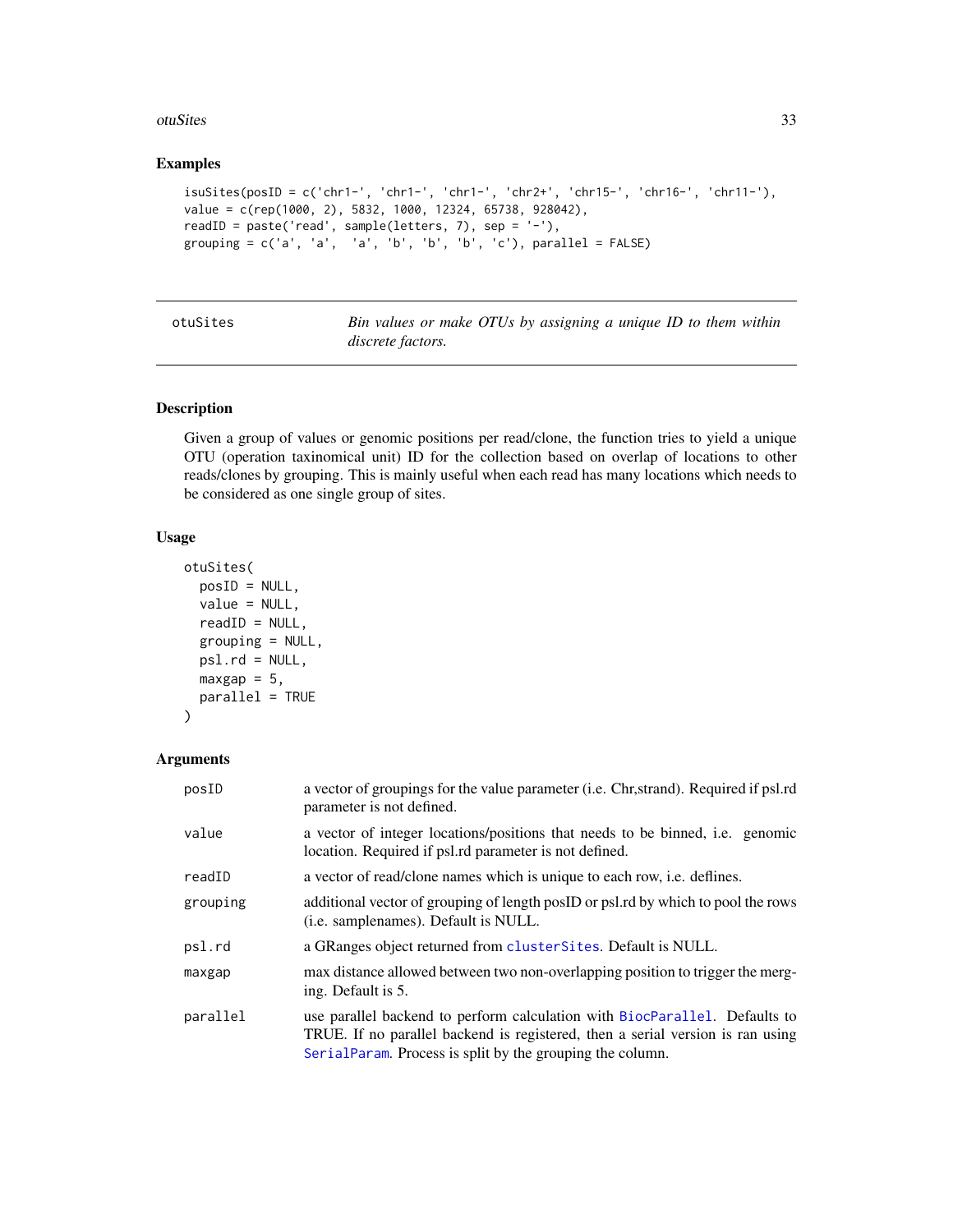### <span id="page-33-0"></span>Value

a data frame with binned values and otuID shown alongside the original input. If psl.rd parameter is defined, then a GRanges object.

#### Note

The algorithm for making OTUs of sites is as follows:

- for each grouping & posID, fix values off by maxgap parameter
- create bins of fixed values per readID
- assign arbitrary numeric ID to each distinct bins above & obtain its frequency
- perform overlap b/w readIDs with only one value (singletons) to readIDs with >1 value (nonsingletons)
- - for any overlapping values, tag non-singleton readID with the ID of singleton readID
- - if non-singleton readID matched with more than one singleton readID, then pick on at random
- for any non-tagged & non-singleton readIDs, perform an overlap of values within themselves using the maxgap parameter
- - tag any overlapping positions across any readID with the ID of most frequently occuring bin
- positions with no overlap are left as is with the original arbitrary ID

#### See Also

[clusterSites](#page-8-1), [isuSites](#page-30-1), [crossOverCheck](#page-10-1), [findIntegrations](#page-19-1), [getIntegrationSites](#page-27-1), [pslToRangedObject](#page-39-1)

### Examples

```
otuSites(posID = c('chr1-', 'chr1-', 'chr1-', 'chr2+', 'chr15-', 'chr16-', 'chr11-'),
value = c(1000, 1003, 5832, 1000, 12324, 65738, 928042),
readID = paste('read', sample(letters, 7), sep = '-'),
grouping = c('a', 'a', 'a', 'b', 'b', 'b', 'c'), parallel = FALSE)
```
<span id="page-33-1"></span>pairUpAlignments *Pair up alignments in a GRanges object*

### **Description**

Given a GRanges object, the function uses specified gaplength parameter to pair up reads where the qName column ends with "atpersand pairname atpersand" which is outputted by [extractSeqs](#page-14-1).

### Usage

```
pairUpAlignments(
 psl.rd = NULL,
 maxGapLength = 2500,
 sameStrand = TRUE,
  parallel = TRUE
)
```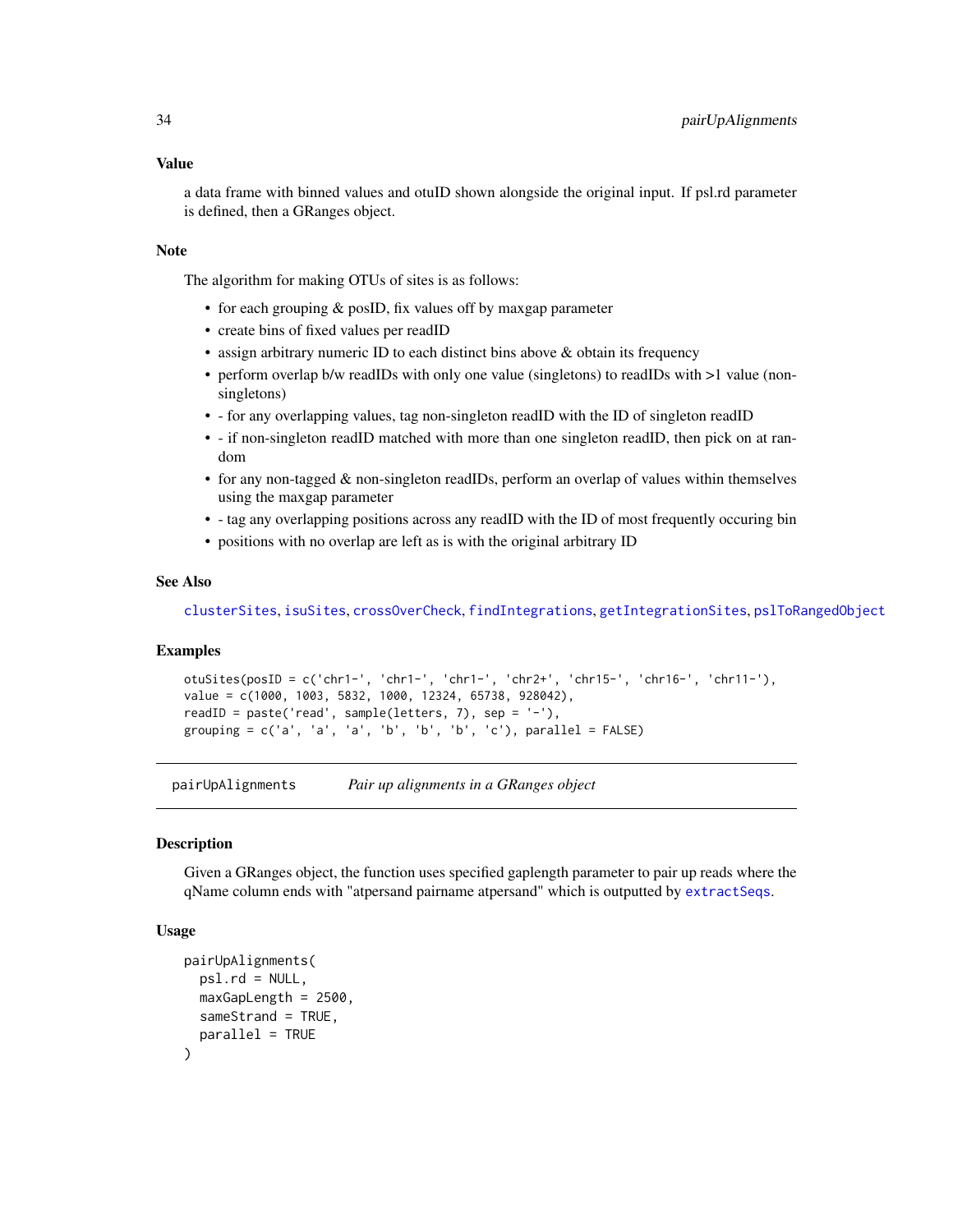### <span id="page-34-0"></span>pairwiseAlignSeqs 35

#### **Arguments**

| psl.rd       | a GRanges object with qNames ending in "atpersand pairname atpersand".                                                                                                                                              |
|--------------|---------------------------------------------------------------------------------------------------------------------------------------------------------------------------------------------------------------------|
| maxGapLength | maximum gap allowed between end of pair1 and start of pair2. Default is 2500<br>bp.                                                                                                                                 |
| sameStrand   | should pairs be aligned to the same strand or in same orientation in the reference<br>genome? Default is TRUE. This is 'TRUE' because pair2 reads are reverseC-<br>omplemented when reading in data in findBarcodes |
| parallel     | use parallel backend to perform calculation with BiocParallel. Defaults to<br>TRUE. If no parallel backend is registered, then a serial version is ran using<br>SerialParam.                                        |

### Value

a GRanges object with reads paired up denoted by "paired" column. Improper pairs or unpaired reads are returned with "paired" column as FALSE.

#### See Also

[pairwiseAlignSeqs](#page-34-1), [blatSeqs](#page-6-1), [read.blast8](#page-41-1), [read.psl](#page-42-1), [getIntegrationSites](#page-27-1), [read.BAMasPSL](#page-40-1)

#### Examples

```
## Not run:
psl.rd <- read.BAMasPSL(bamFile=c("sample1hits.bam","sample2hits.bam"))
pairUpAlignments(psl.rd)
```
## End(Not run)

<span id="page-34-1"></span>pairwiseAlignSeqs *Align a short pattern to variable length target sequences.*

### Description

Align a fixed length short pattern sequence (i.e. primers or adaptors) to subject sequences using [pairwiseAlignment](#page-0-0). This function uses default of type="overlap", gapOpening=-1, and gapExtension=- 1 to align the patternSeq against subjectSeqs. One can adjust these parameters if prefered, but not recommended. This function is meant for aligning a short pattern onto large collection of subjects. If you are looking to align a vector sequence to subjects, then please use BLAT or see one of following [blatSeqs](#page-6-1), [findAndRemoveVector](#page-15-1)

#### Usage

```
pairwiseAlignSeqs(
  subjectSeqs = NULL,
  patternSeq = NULL,
  side = "left",
```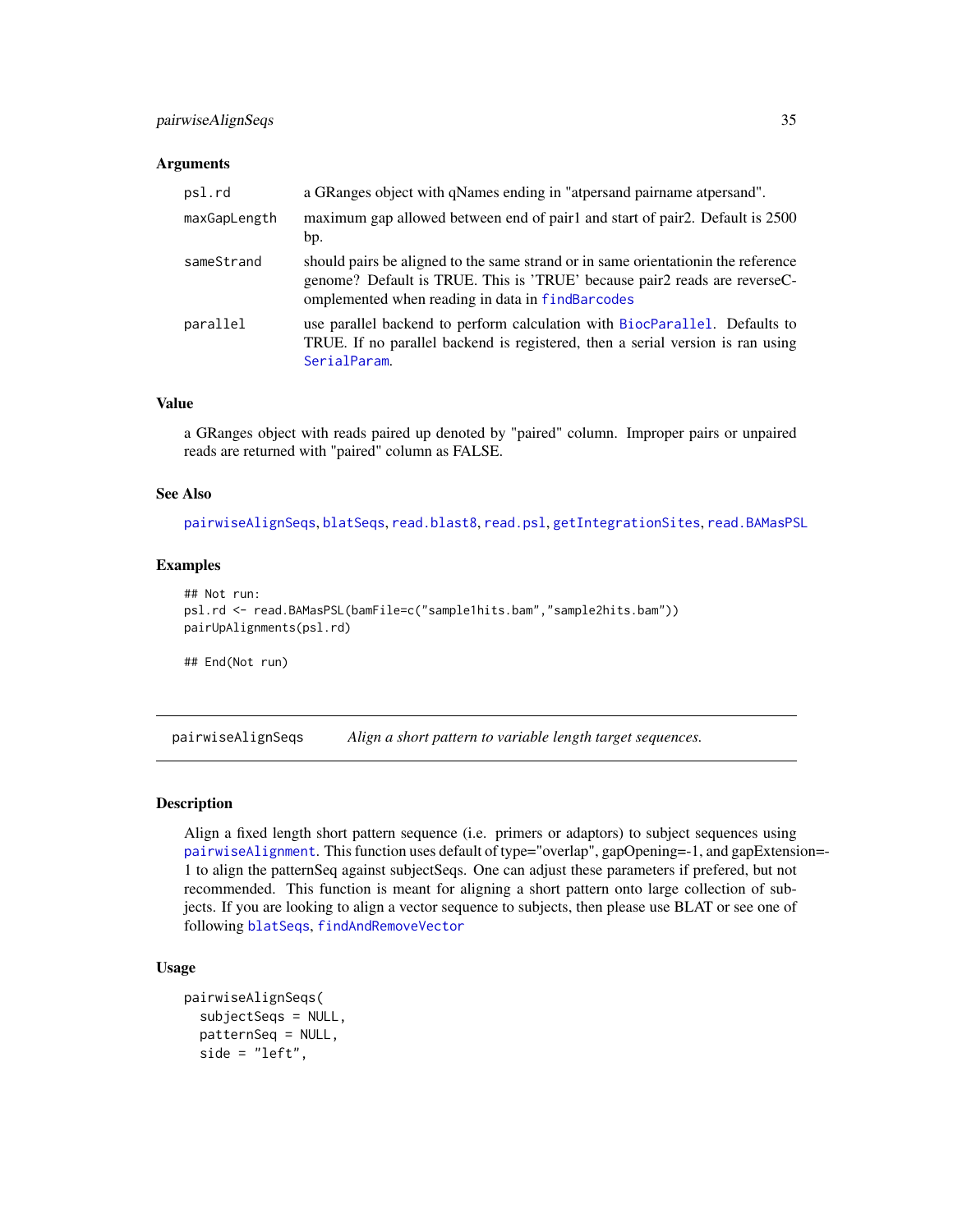```
qualityThreshold = 1,
showStats = FALSE,
bufferBases = 5,
doRC = TRUE,
returnUnmatched = FALSE,
returnLowScored = FALSE,
parallel = FALSE,
...
```
### Arguments

)

| subjectSeqs      | DNAStringSet object containing sequences to be searched for the pattern. This<br>is generally bigger than patternSeq, and cases where subjectSeqs is smaller than<br>patternSeq will be ignored in the alignment.             |  |
|------------------|-------------------------------------------------------------------------------------------------------------------------------------------------------------------------------------------------------------------------------|--|
| patternSeq       | DNAString object or a sequence containing the query sequence to search. This<br>is generally smaller than subjectSeqs.                                                                                                        |  |
| side             | which side of the sequence to perform the search: left, right or middle. Default<br>is 'left'.                                                                                                                                |  |
| qualityThreshold |                                                                                                                                                                                                                               |  |
|                  | percent of patternSeq to match. Default is 1, full match.                                                                                                                                                                     |  |
| showStats        | toggle output of search statistics. Default is FALSE.                                                                                                                                                                         |  |
| bufferBases      | use x number of bases in addition to patternSeq length to perform the search.<br>Beneficial in cases where the pattern has homopolymers or indels compared to<br>the subject. Default is 5. Doesn't apply when side='middle'. |  |
| doRC             | perform reverse complement search of the defined pattern. Default is TRUE.                                                                                                                                                    |  |
| returnUnmatched  |                                                                                                                                                                                                                               |  |
|                  | return sequences which had no or less than 5% match to the pattern Seq. Default<br>is FALSE.                                                                                                                                  |  |
| returnLowScored  |                                                                                                                                                                                                                               |  |
|                  | return sequences which had quality score less than the defined quality Threshold.<br>Default is FALSE.                                                                                                                        |  |
| parallel         | use parallel backend to perform calculation with BiocParallel. Defaults to<br>FALSE. If no parallel backend is registered, then a serial version is ran using<br>SerialParam.                                                 |  |
| $\cdots$         | extra parameters for pairwiseAlignment                                                                                                                                                                                        |  |

### Value

- IRanges object with starts, stops, and names of the aligned sequences.
- If returnLowScored or returnUnmatched = T, then a CompressedIRangesList where x[["hits"]] has the good scoring hits, x[["Rejected"]] has the failed to match qualityThreshold hits, and  $x[["Absent"]$  has the hits where the aligned bit is  $\leq$ =10% match to the patternSeq.

<span id="page-35-0"></span>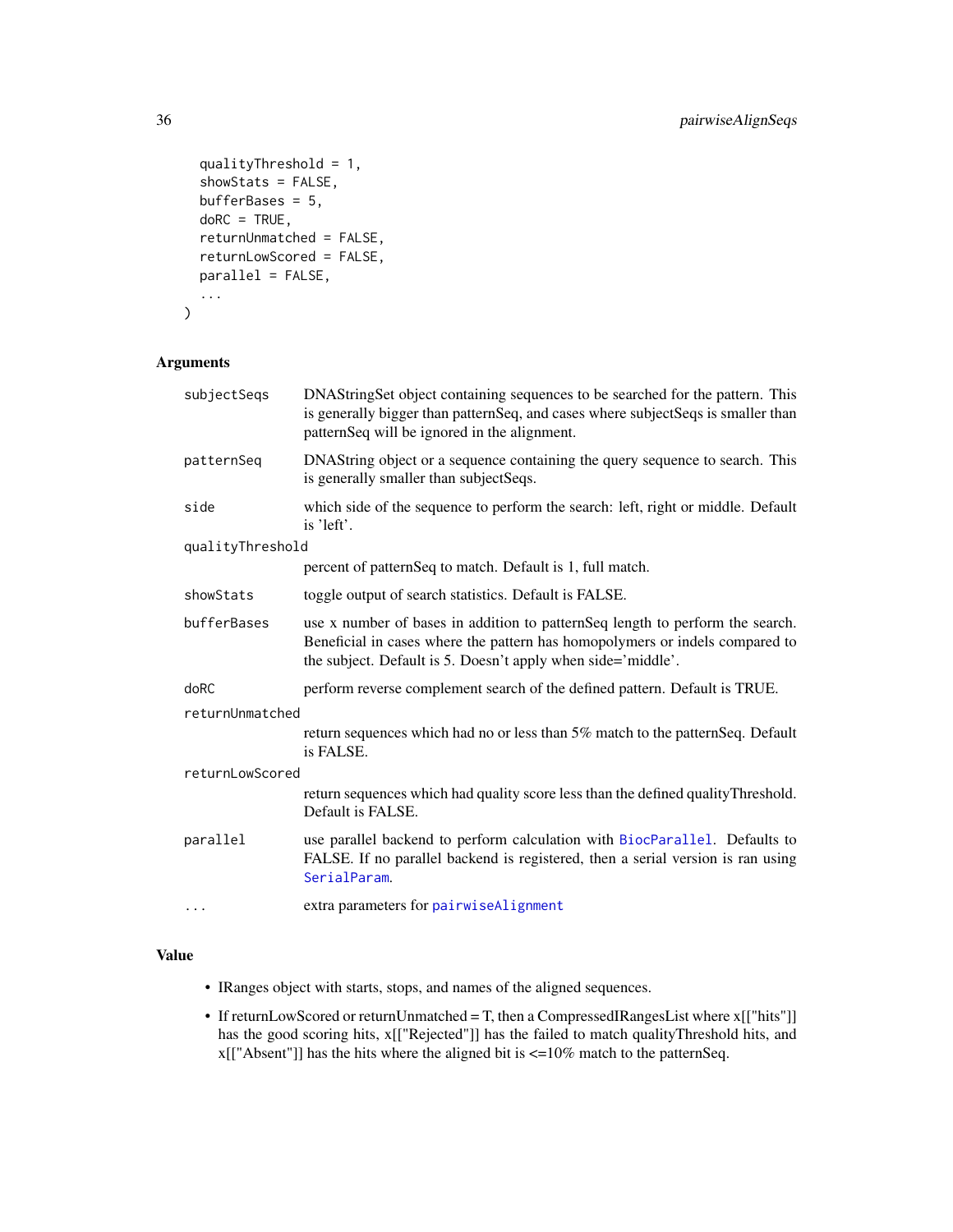#### <span id="page-36-0"></span>Note

- For qualityThreshold, the alignment score is calculated by (matches\*2)-(mismatches+gaps) which programatically translates to round(nchar(patternSeq)\*qualityThreshold)\*2.
- Gaps and mismatches are weighed equally with value of -1 which can be overriden by defining extra parameters 'gapOpening' & 'gapExtension'.
- If qualityThreshold is 1, then it is a full match, if 0, then any match is accepted which is useful in searching linker sequences at 3' end. Beware, this function only searches for the pattern sequence in one orientation. If you are expecting to find the pattern in both orientation, you might be better off using BLAST/BLAT!
- If parallel=TRUE, then be sure to have a parallel backend registered before running the function. One can use any of the following [MulticoreParam](#page-0-0) [SnowParam](#page-0-0)

#### See Also

[primerIDAlignSeqs](#page-36-1), [vpairwiseAlignSeqs](#page-55-1), [doRCtest](#page-12-1), [findAndTrimSeq](#page-16-1), [blatSeqs](#page-6-1), [findAndRemoveVector](#page-15-1)

#### Examples

```
subjectSeqs <- c("CCTGAATCCTGGCAATGTCATCATC", "ATCCTGGCAATGTCATCATCAATGG",
"ATCAGTTGTCAACGGCTAATACGCG", "ATCAATGGCGATTGCCGCGTCTGCA",
"CCGCGTCTGCAATGTGAGGGCCTAA", "GAAGGATGCCAGTTGAAGTTCACAC")
subjectSeqs <- DNAStringSet(xscat("AAAAAAAAAA", subjectSeqs))
pairwiseAlignSeqs(subjectSeqs, "AAAAAAAAAA", showStats=TRUE)
pairwiseAlignSeqs(subjectSeqs, "AAATAATAAA", showStats=TRUE,
qualityThreshold=0.5)
```
<span id="page-36-1"></span>primerIDAlignSeqs *Align a short pattern with PrimerID to variable length target sequences.*

### Description

Align a fixed length short pattern sequence containing primerID to variable length subject sequences using [pairwiseAlignment](#page-0-0). This function uses default of type="overlap", gapOpening=-1, and gapExtension=-1 to align the patterSeq against subjectSeqs. The search is broken up into as many pieces +1 as there are primerID and then compared against subjectSeqs. For example, patternSeq="AGCATCAGCANNNNNNNNNACGATCTACGCC" will launch two search jobs one per either side of Ns. For each search, qualityThreshold is used to filter out candidate alignments and the area in between is chosen to be the primerID. This strategy is benefical because of Indels introduced through homopolymer errors. Most likely the length of primerID(s) wont the same as you expected!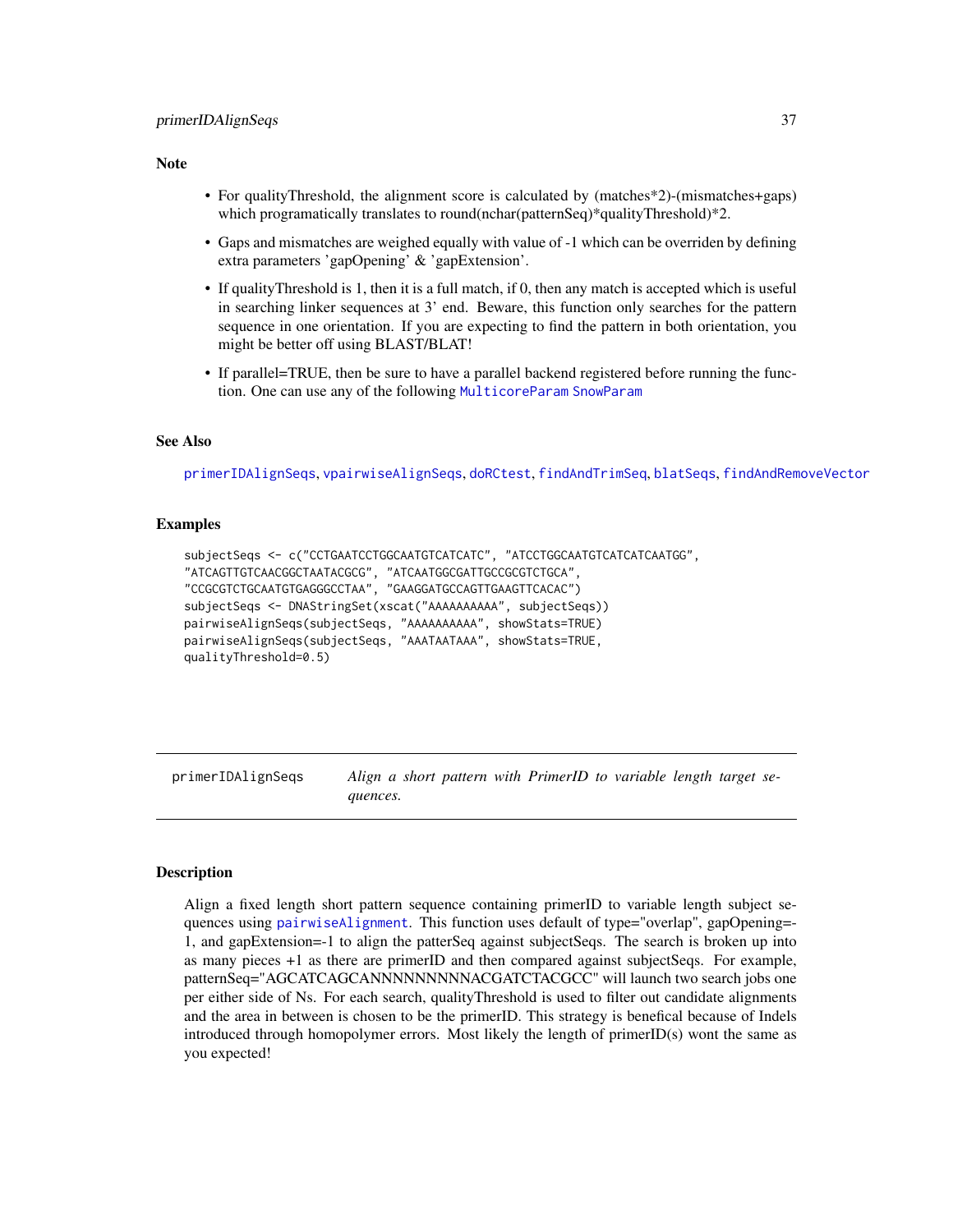### Usage

```
primerIDAlignSeqs(
  subjectSeqs = NULL,
  patternSeq = NULL,
  qualityThreshold1 = 0.75,
  qualityThreshold2 = 0.5,
  doAnchored = FALSE,
  doRC = TRUE,
  returnUnmatched = FALSE,
  returnRejected = FALSE,
  showStats = FALSE,
  ...
)
```
### Arguments

| subjectSeqs       | DNAStringSet object containing sequences to be searched for the pattern.                                                                                               |  |
|-------------------|------------------------------------------------------------------------------------------------------------------------------------------------------------------------|--|
| patternSeq        | DNAString object or a sequence containing the query sequence to search with<br>the primerID.                                                                           |  |
| qualityThreshold1 |                                                                                                                                                                        |  |
|                   | percent of first part of patternSeq to match. Default is 0.75.                                                                                                         |  |
| qualityThreshold2 |                                                                                                                                                                        |  |
|                   | percent of second part of patternSeq to match. Default is 0.50.                                                                                                        |  |
| doAnchored        | for primerID based patternSeq, use the base before and after primer ID in pat-<br>ternSeq as anchors?. Default is FALSE.                                               |  |
| doRC              | perform reverse complement search of the defined pattern. Default is TRUE.                                                                                             |  |
| returnUnmatched   |                                                                                                                                                                        |  |
|                   | return sequences if it had no or less than 5% match to the first part of patternSeq<br>before the primerID. Default is FALSE.                                          |  |
|                   | returnRejected return sequences if it only has a match to one side of patternSeq or primerID<br>length does not match # of Ns $+/-2$ in the pattern. Default is FALSE. |  |
| showStats         | toggle output of search statistics. Default is FALSE.                                                                                                                  |  |
| $\cdots$          | extra parameters for pairwiseAlignment                                                                                                                                 |  |

### Value

- A CompressedIRangesList of length two, where x[["hits"]] is hits covering the entire patternSeq, and x[["primerIDs"]] is the potential primerID region.
- If returnUnmatched = T, then x[["Absent"]] is appended which includes reads not matching the first part of patternSeq.
- If returnRejected=TRUE, then x[["Rejected"]] includes reads that only matched one part of patternSeq or places where no primerID was found in between two part of patternSeq, and x[["RejectedprimerIDs"]] includes primerIDs that didn't match the correct length.
- If doAnchored=TRUE, then x[["unAnchoredprimerIDs"]] includes reads that didn't match the base before and after primer ID on patternSeq.

<span id="page-37-0"></span>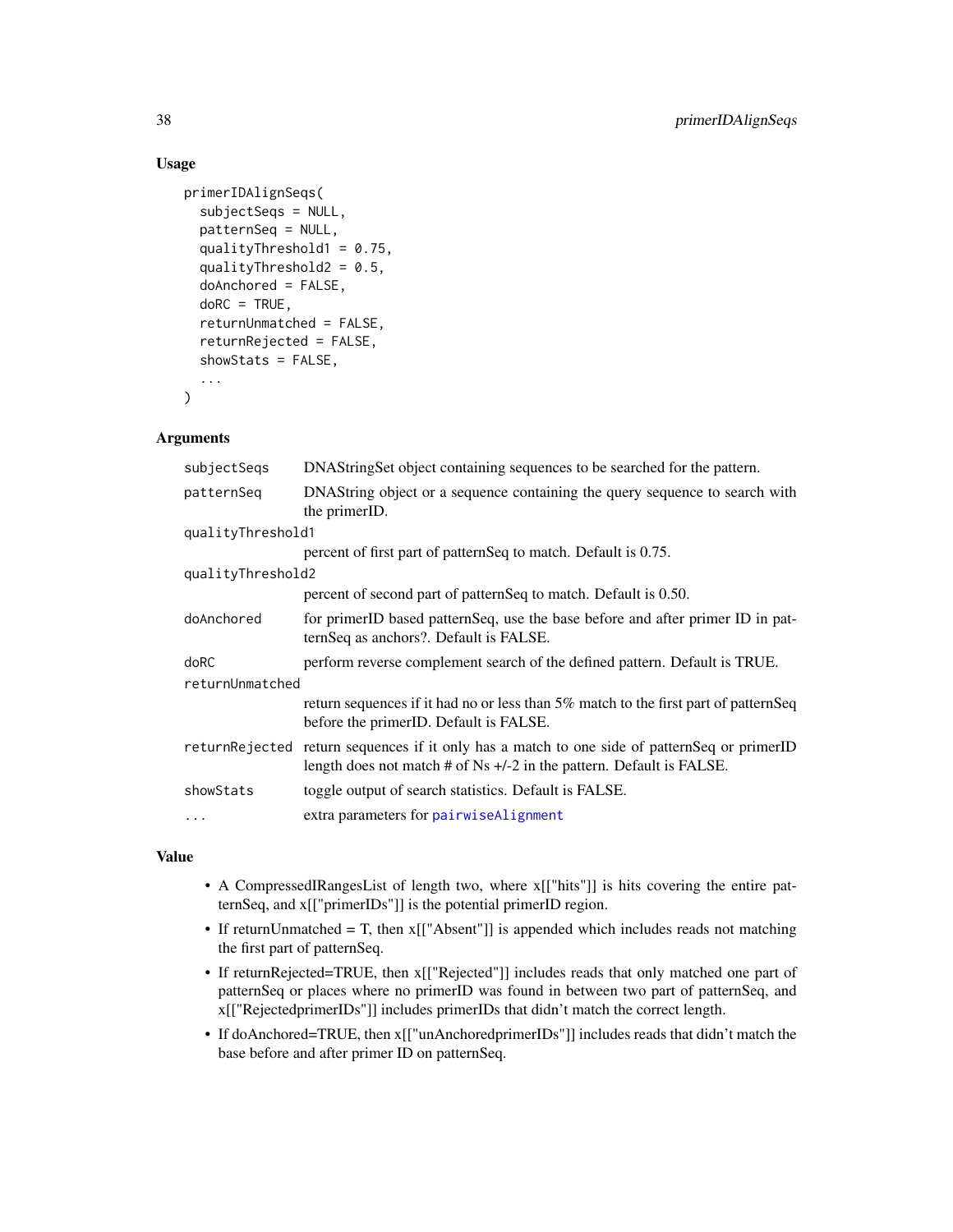### • For qualityThreshold1 & qualityThreshold2, the alignment score is calculated by (matches\*2)- (mismatches+gaps) which programatically translates to round(nchar(patternSeq)\*qualityThreshold)\*2

- Gaps and mismatches are weighed equally with value of -1 which can be overriden by defining extra parameters 'gapOpening' & 'gapExtension'.
- If qualityThreshold is 1, then it is a full match, if 0, then any match is accepted which is useful in searching linker sequences at 3' end. Beware, this function only searches for the pattern sequence in one orientation. If you are expecting to find the pattern in both orientation, you might be better off using BLAST/BLAT!

### See Also

<span id="page-38-0"></span>Note

[vpairwiseAlignSeqs](#page-55-1), [pairwiseAlignSeqs](#page-34-1), [doRCtest](#page-12-1), [blatSeqs](#page-6-1), [findAndRemoveVector](#page-15-1)

### Examples

```
subjectSeqs <- c("CCTGAATCCTGGCAATGTCATCATC", "ATCCTGGCAATGTCATCATCAATGG",
"ATCAGTTGTCAACGGCTAATACGCG", "ATCAATGGCGATTGCCGCGTCTGCA",
"CCGCGTCTGCAATGTGAGGGCCTAA", "GAAGGATGCCAGTTGAAGTTCACAC")
ids <- c("GGTTCTACGT", "AGGAGTATGA", "TGTCGGTATA", "GTTATAAAAC",
"AGGCTATATC", "ATGGTTTGTT")
subjectSeqs <- xscat(subjectSeqs, xscat("AAGCGGAGCCC",ids,"TTTTTTTTTTT"))
patternSeq <- "AAGCGGAGCCCNNNNNNNNNNNTTTTTTTTTT"
primerIDAlignSeqs(DNAStringSet(subjectSeqs), patternSeq, doAnchored = TRUE)
```
psl *PSL file output*

#### **Description**

Sample BLAT PSL file output from samples included Integration Sites Sequencing Data [seqProps](#page-49-1)

### Format

a data frame of 1000 rows and 21 columns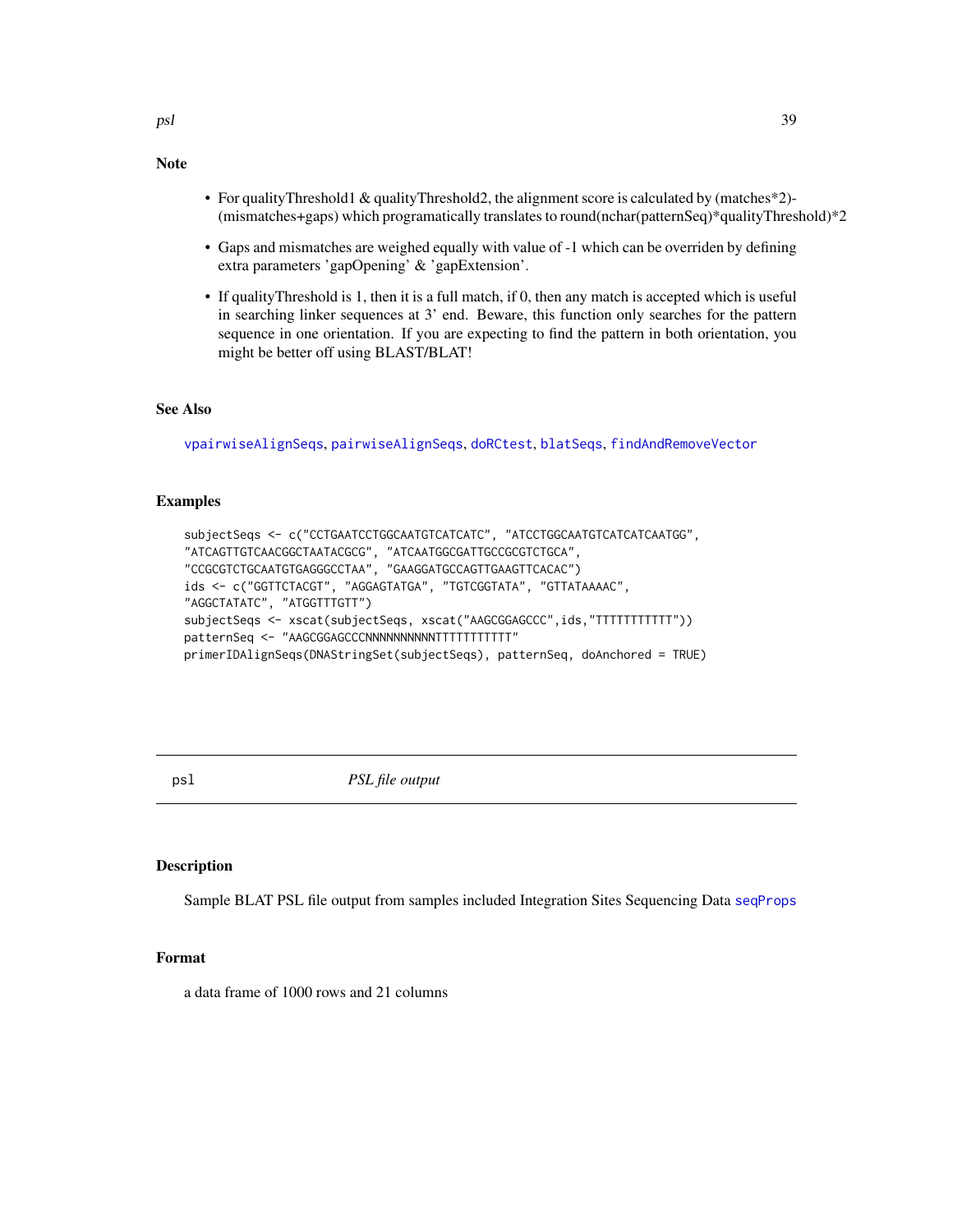<span id="page-39-2"></span><span id="page-39-0"></span>

Print out required fields & classes of PSL file format

### Usage

```
pslCols(withClass = TRUE)
```
### Arguments

withClass return classes for each column.

### Value

vector of PSL column names

### See Also

[pairwiseAlignSeqs](#page-34-1), [vpairwiseAlignSeqs](#page-55-1), [startgfServer](#page-52-1), [blatSeqs](#page-6-1), [read.blast8](#page-41-1), [read.BAMasPSL](#page-40-1), [pslToRangedObject](#page-39-1)

### Examples

pslCols()

<span id="page-39-1"></span>pslToRangedObject *Convert psl dataframe to GRanges*

### Description

Convert psl dataframe to GRanges object using either the query or target as the reference data column.

### Usage

```
pslToRangedObject(x, useTargetAsRef = TRUE, isblast8 = FALSE)
```

| x.       | dataframe reflecting psl format                                                                               |
|----------|---------------------------------------------------------------------------------------------------------------|
|          | useTargetAsRef use target(tName) or query(qName) as the chromosome or the reference data.<br>Default is TRUE. |
| isblast8 | the input data frame blast 8 format output from BLAT. Default is FALSE.                                       |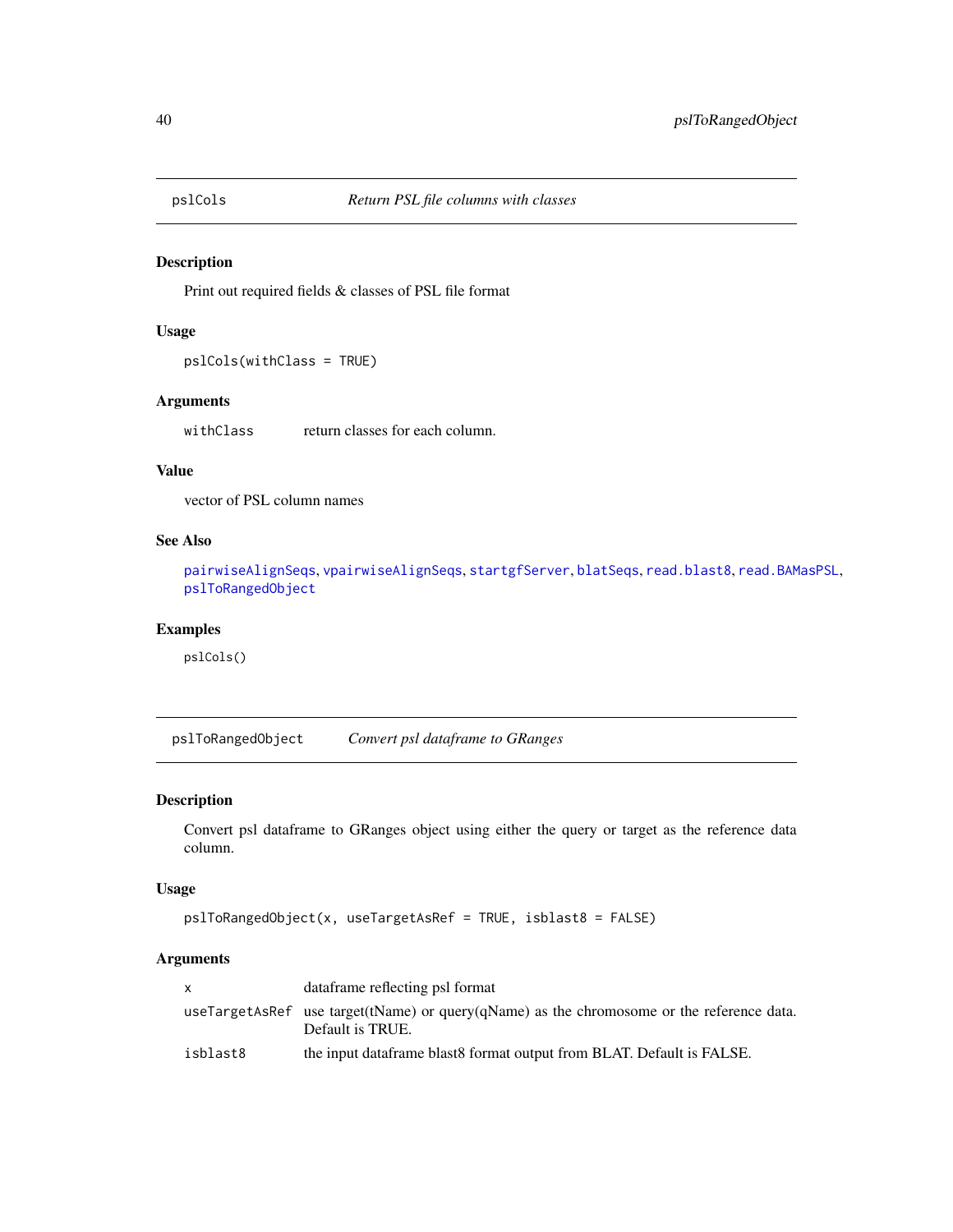### <span id="page-40-0"></span>read.BAMasPSL 41

### Value

a GRanges object reflecting psl file type.

#### See Also

[read.psl](#page-42-1), [read.blast8](#page-41-1), [blatListedSet](#page-5-1)

### Examples

```
data(psl)
psl <- head(psl)
pslToRangedObject(psl)
pslToRangedObject(psl, useTargetAsRef = FALSE)
```
<span id="page-40-1"></span>read.BAMasPSL *Reads a BAM/SAM file and converts it into a PSL like format.*

### Description

Given filename(s), the function reads the BAM/SAM file, converts into a PSL like format. Any other file format will yield errors or erroneous results. This is intended to be used independently with other short read aligners.

#### Usage

```
read.BAMasPSL(bamFile = NULL, removeFile = TRUE, asGRanges = TRUE)
```
#### Arguments

| bamFile    | BAM/SAM filename, or vector of filenames, or a pattern of files to import.            |  |  |
|------------|---------------------------------------------------------------------------------------|--|--|
| removeFile | remove the file(s) supplied in bamFile paramter after importing. Default is<br>FALSE. |  |  |
| asGRanges  | return a GRanges object. Default is TRUE                                              |  |  |

### Value

a GRanges or GAlignments object reflecting psl file type.

#### See Also

[pairwiseAlignSeqs](#page-34-1), [blatSeqs](#page-6-1), [read.blast8](#page-41-1), [read.psl](#page-42-1), [pslToRangedObject](#page-39-1), [pairUpAlignments](#page-33-1)

#### Examples

```
## Not run:
read.BAMasPSL(bamFile="processed.*.bam$")
read.BAMasPSL(bamFile=c("sample1hits.bam","sample2hits.bam"))
```
## End(Not run)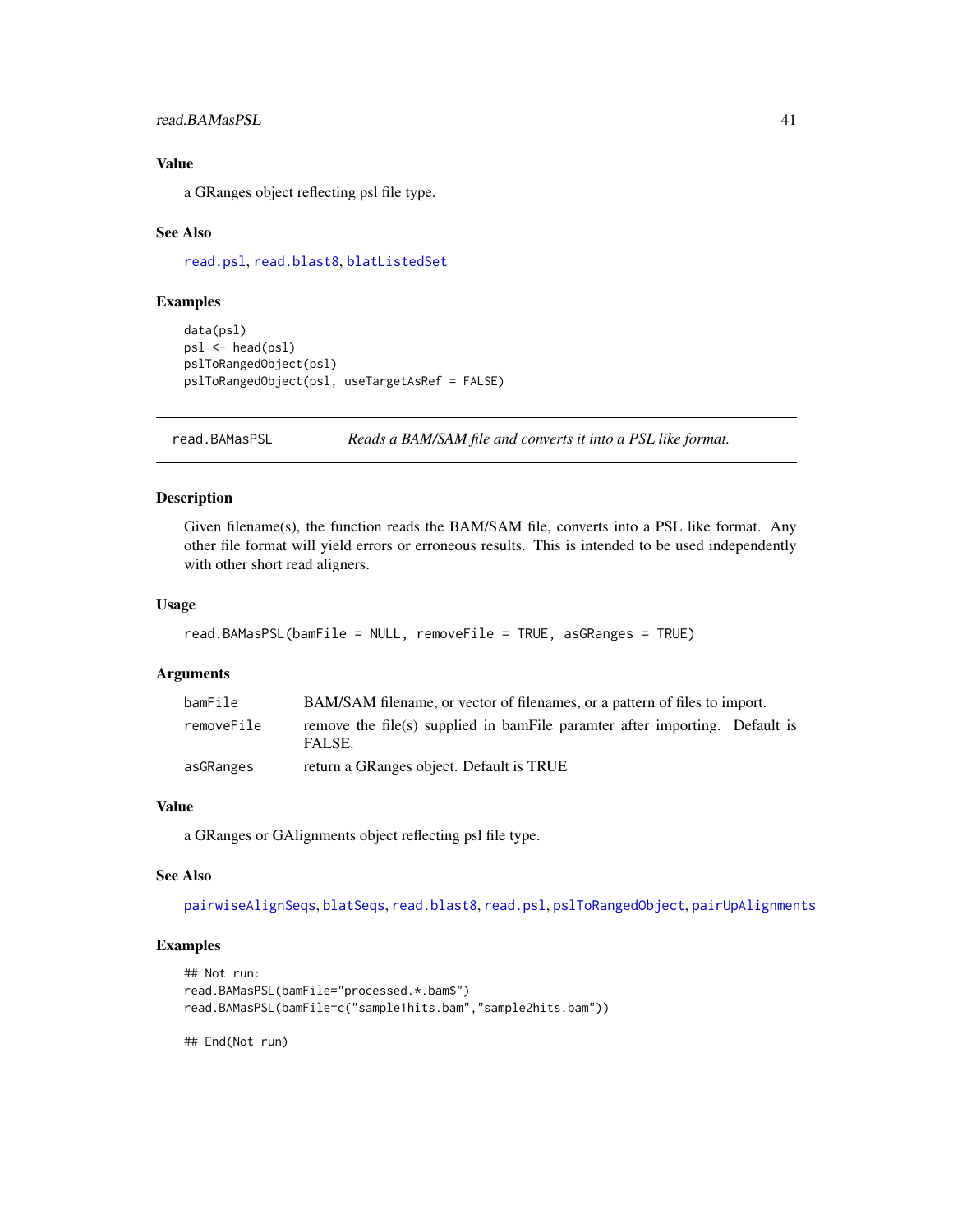Given filename(s), the function reads the blast8 file format from BLAT as a data frame and performs basic score filtering if indicated. Any other file format will yield errors or erroneous results.

#### Usage

```
read.blast8(
  files = NULL,
  asGRanges = FALSE,
  removeFile = TRUE,
 parallel = FALSE
)
```
#### Arguments

| files      | blast 8 filename, or vector of filenames, or a pattern of files to import.                                                                                                   |
|------------|------------------------------------------------------------------------------------------------------------------------------------------------------------------------------|
| asGRanges  | return a GRanges object instead of a data frame. Default is TRUE Saves mem-<br>ory!                                                                                          |
| removeFile | remove the blast of file (s) after importing. Default is FALSE.                                                                                                              |
| parallel   | use parallel backend to perform calculation with BiocParallel. Defaults to<br>TRUE. If no parallel backend is registered, then a serial version is ran using<br>SerialParam. |

### Value

a dataframe or GRanges object reflecting blast8 file type.

#### Note

If parallel=TRUE, then be sure to have a parallel backend registered before running the function. One can use any of the following [MulticoreParam](#page-0-0) [SnowParam](#page-0-0)

### See Also

[pairwiseAlignSeqs](#page-34-1), [vpairwiseAlignSeqs](#page-55-1), [startgfServer](#page-52-1), [blatSeqs](#page-6-1), [read.psl](#page-42-1)

```
# this function works similar to read.psl #
#read.blast8(files="processed.*.blast8$")
#read.blast8(files=c("sample1hits.blast8","sample2hits.blast8"))
```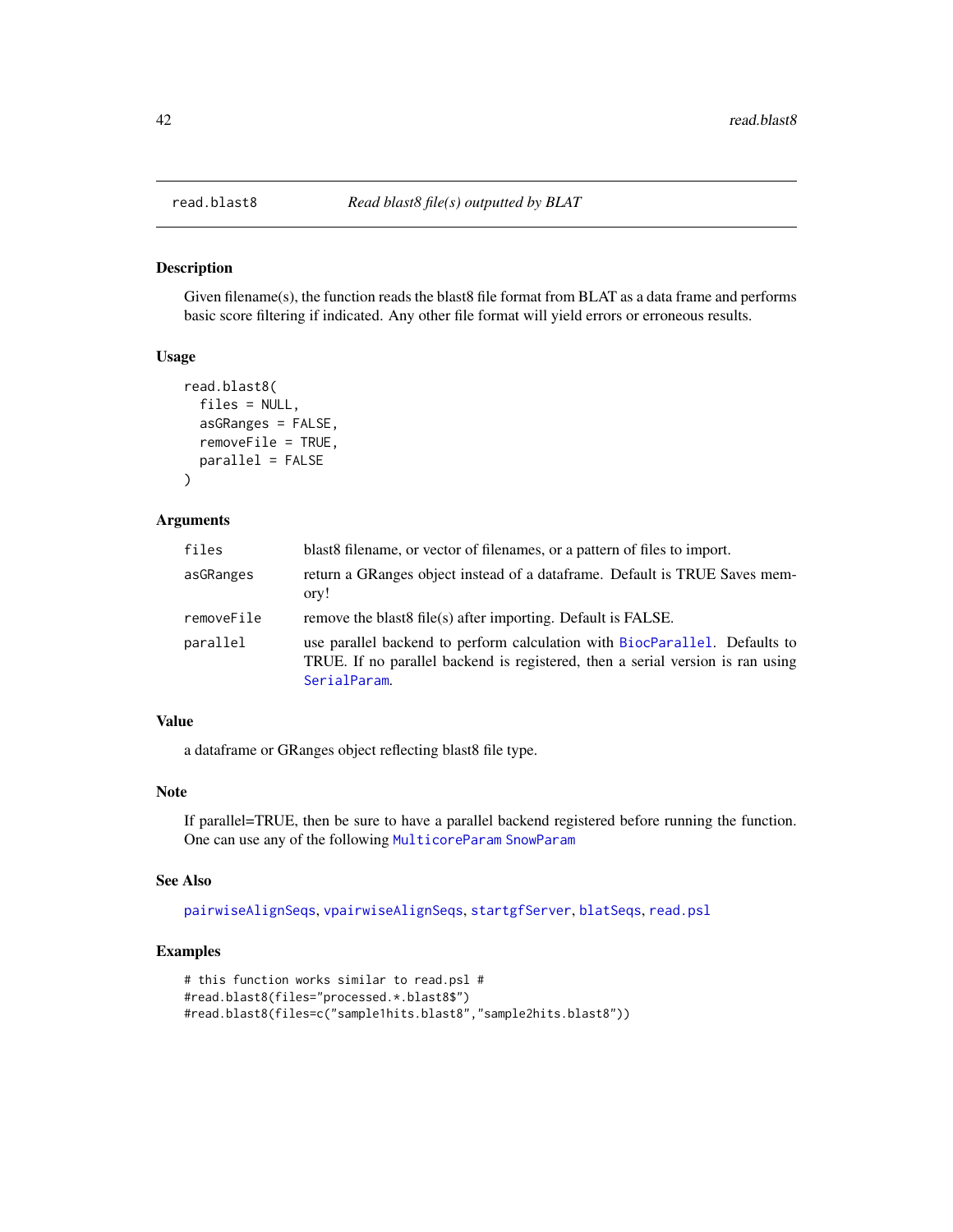<span id="page-42-1"></span><span id="page-42-0"></span>

Given filename(s), the function reads the PSL file format from BLAT as a data frame and performs basic score filtering if indicated. Any other file format will yield errors or erroneous results. Make sure there is no header row! See required columns in [pslCols](#page-39-2).

### Usage

```
read.psl(
  pslFile = NULL,
  bestScoring = TRUE,
  asGRanges = FALSE,
  removeFile = TRUE,
  parallel = FALSE
\mathcal{E}
```
#### Arguments

| pslFile     | PSL filename, or vector of filenames, or a pattern of files to import.                                                                                                       |
|-------------|------------------------------------------------------------------------------------------------------------------------------------------------------------------------------|
| bestScoring | report only best scoring hits instead of all hits. Default is TRUE. Score is calcu-<br>lated by matches-misMatches-qBaseInsert-tBaseInsert.                                  |
| asGRanges   | return a GRanges object instead of a dataframe. Default is FALSE                                                                                                             |
| removeFile  | remove the PSL file(s) after importing. Default is FALSE.                                                                                                                    |
| parallel    | use parallel backend to perform calculation with BiocParallel. Defaults to<br>TRUE. If no parallel backend is registered, then a serial version is ran using<br>SerialParam. |

### Value

a dataframe reflecting psl file type. If asGRanges=TRUE, then a GRanges object.

### Note

If parallel=TRUE, then be sure to have a parallel backend registered before running the function. One can use any of the following [MulticoreParam](#page-0-0) [SnowParam](#page-0-0)

### See Also

```
pairwiseAlignSeqs, vpairwiseAlignSeqs, startgfServer, blatSeqs, read.blast8, read.BAMasPSL,
pslToRangedObject, write.psl
```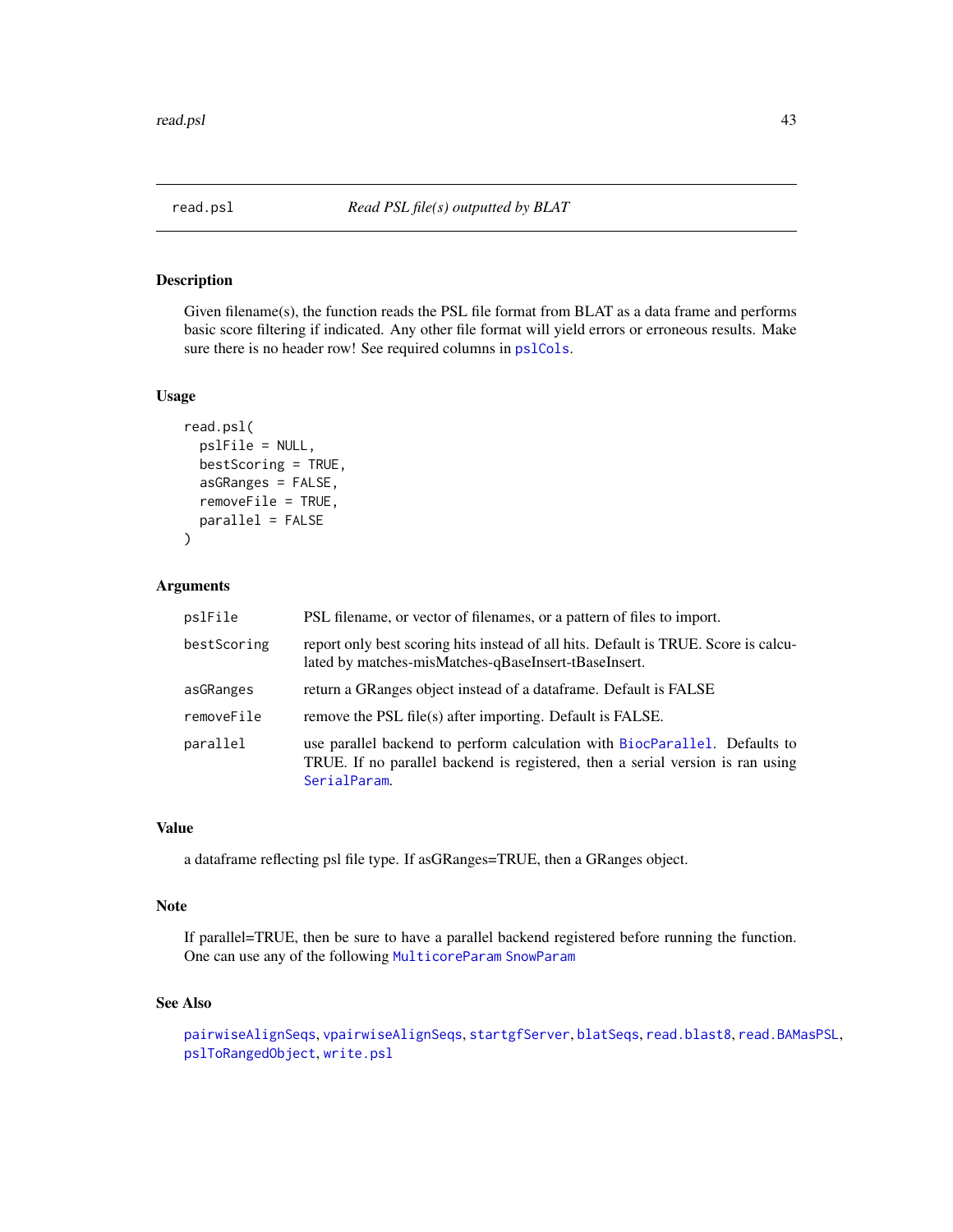#### Examples

```
## Not run:
data(psl)
pslFile <- tempfile()
write.psl(psl, filename = pslFile)
head(read.psl(pslFile = pslFile))
# read many PSL files matching the regex #
psl <- read.psl(pslFile = "processed.*.psl$")
## End(Not run)
```
<span id="page-43-1"></span>read.sampleInfo *Read a sample information file and format appropriate metadata.*

#### **Description**

Given a sample information file, the function checks if it includes required information to process samples present on each sector/quadrant/region/lane. The function also adds other columns required for processing with default values if not already defined ahead of time.

#### Usage

```
read.sampleInfo(sampleInfoPath = NULL, splitBySector = TRUE)
```
#### Arguments

|  | sampleInfoPath full or relative path to the sample information file, which holds samples to quad-                                                                                                                                                                                                                                                                                                                                                                                                    |
|--|------------------------------------------------------------------------------------------------------------------------------------------------------------------------------------------------------------------------------------------------------------------------------------------------------------------------------------------------------------------------------------------------------------------------------------------------------------------------------------------------------|
|  | rant/lane associations along with other metadata required to trim sequences or                                                                                                                                                                                                                                                                                                                                                                                                                       |
|  | process it.                                                                                                                                                                                                                                                                                                                                                                                                                                                                                          |
|  | B C L FRIDE<br>$\mathbf{1} \cdot \mathbf{1} \cdot \mathbf{1} \cdot \mathbf{1} \cdot \mathbf{1} \cdot \mathbf{1} \cdot \mathbf{1} \cdot \mathbf{1} \cdot \mathbf{1} \cdot \mathbf{1} \cdot \mathbf{1} \cdot \mathbf{1} \cdot \mathbf{1} \cdot \mathbf{1} \cdot \mathbf{1} \cdot \mathbf{1} \cdot \mathbf{1} \cdot \mathbf{1} \cdot \mathbf{1} \cdot \mathbf{1} \cdot \mathbf{1} \cdot \mathbf{1} \cdot \mathbf{1} \cdot \mathbf{1} \cdot \mathbf{1} \cdot \mathbf{1} \cdot \mathbf{1} \cdot \mathbf{$ |

```
splitBySector split the data frame into a list by sector column. Default is TRUE.
```
### Details

- Required Column Description:
	- sector => region/quadrant/lane of the sequencing plate the sample comes from. If files have been split by samples apriori, then the filename associated per sample without the extension. If this is a filename, then be sure to enable 'alreadyDecoded' parameter in [findBarcodes](#page-18-1), since contents of this column is pasted together with 'seqfilePattern' parameter in [read.SeqFolder](#page-45-1) to find the appropriate file needed. For paired end data, this is basename of the FASTA/Q file holding the sample data from the LTR side. For example, files such as Lib3\_L001\_R2\_001.fastq.gz or Lib3\_L001\_R2\_001.fastq would be Lib3\_L001\_R2\_001, and consequently Lib3\_L001\_R1\_001 would be used as the second pair!
	- barcode => unique 4-12bp DNA sequence which identifies the sample. If providing filename as sector, then leave this blank since it is assumed that the data is already demultiplexed.

<span id="page-43-0"></span>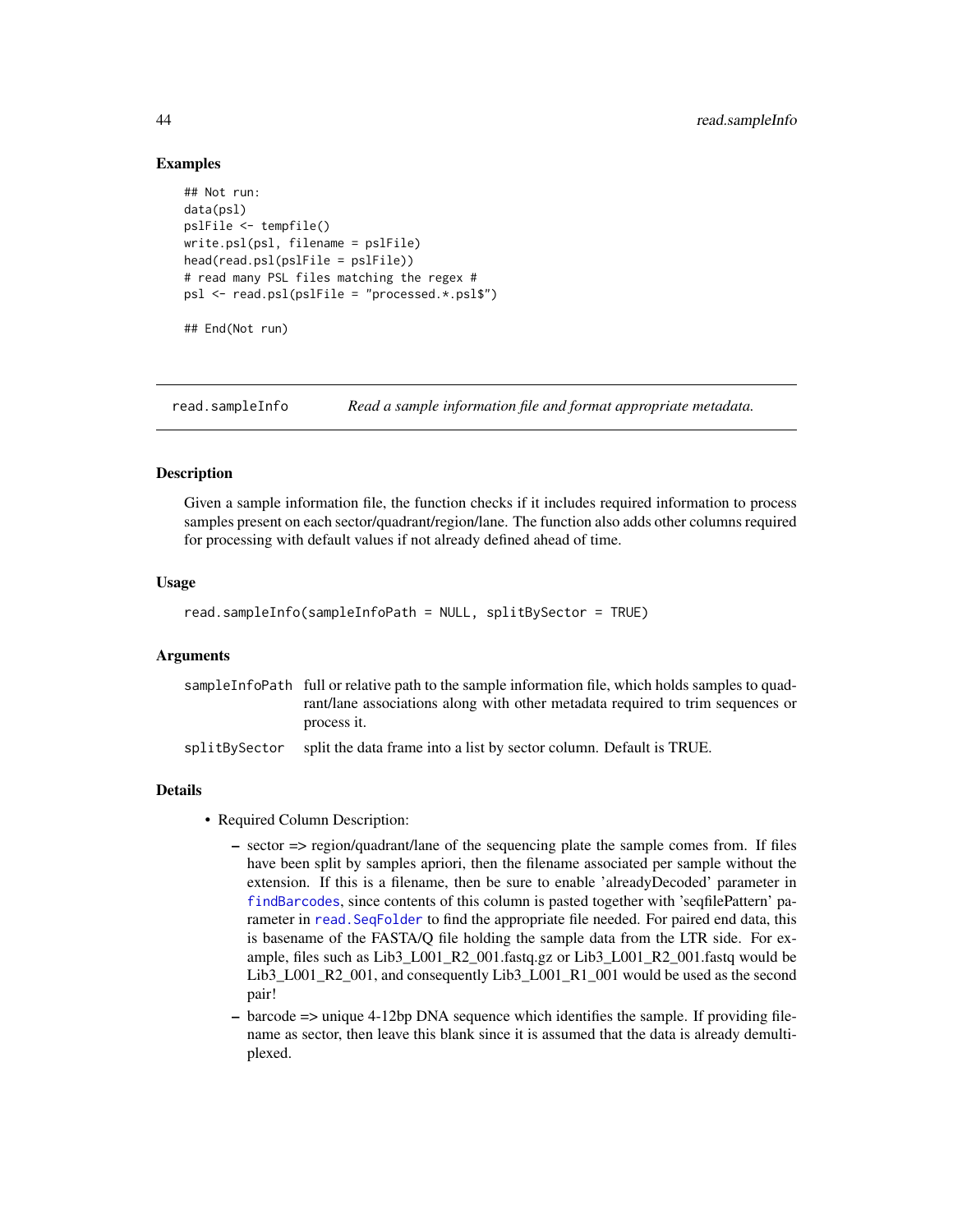- primerltrsequence => DNA sequence of the viral LTR primer with/without the viral LTR sequence following the primer landing site. If already trimmed, then mark this as SKIP.
- sampleName => Name of the sample associated with the barcode
- sampleDescription => Detailed description of the sample
- gender => sex of the sample: male or female or NA
- species => species of the sample: homo sapien, mus musculus, etc.
- freeze => UCSC freeze to which the sample should be aligned to.
- linkerSequence => DNA sequence of the linker adaptor following the genomic sequence. If already trimmed, then mark this as SKIP.
- restrictionEnzyme => Restriction enzyme used for digestion and sample recovery. Can also be one of: Fragmentase or Sonication!
- Metadata Parameter Column Description:
	- ltrBitSequence => DNA sequence of the viral LTR following the primer landing site. Default is last 7bps of the primerltrsequence.
	- ltrBitIdentity => percent of LTR bit sequence to match during the alignment. Default is 1.
	- primerLTRidentity => percent of primer to match during the alignment. Default is .85
	- linkerIdentity => percent of linker sequence to match during the alignment. Default is 0.55. Only applies to non-primerID/random tag based linker search.
	- $-$  primerIdInLinker  $\Rightarrow$  whether the linker adaptor used has primerID/random tag in it? Default is FALSE.
	- $-$  primerIdInLinkerIdentity1  $\Rightarrow$  percent of sequence to match before the random tag. Default is 0.75. Only applies to primerID/random tag based linker search and when primeridinlinker is TRUE.
	- primerIdInLinkerIdentity2 => percent of sequence to match after the random tag. Default is 0.50. Only applies to primerID/random tag based linker search and when primeridinlinker is TRUE.
	- celltype => celltype information associated with the sample
	- user => name of the user who prepared or processed the sample
	- pairedEnd => is the data paired end? Default is FALSE.
	- vectorFile => fasta file containing the vector sequence
- Processing Parameter Column Description:
	- startWithin => upper bound limit of where the alignment should start within the query. Default is 3.
	- alignRatioThreshold => cuttoff for (alignment span/read length). Default is 0.7.
	- genomicPercentIdentity => cuttoff for (1-(misMatches/matches)). Default is 0.98.
	- clusterSitesWithin => cluster integration sites within a defined window size based on frequency which corrects for any sequencing errors. Default is 5.
	- $-$  keepMultiHits  $\Rightarrow$  whether to keep sequences/reads that return multiple best hits, aka ambiguous locations.
	- processingDate => the date of processing

#### Value

if splitBySector=TRUE, then an object of SimpleList named by quadrant/lane information defined in sampleInfo file, else a dataframe.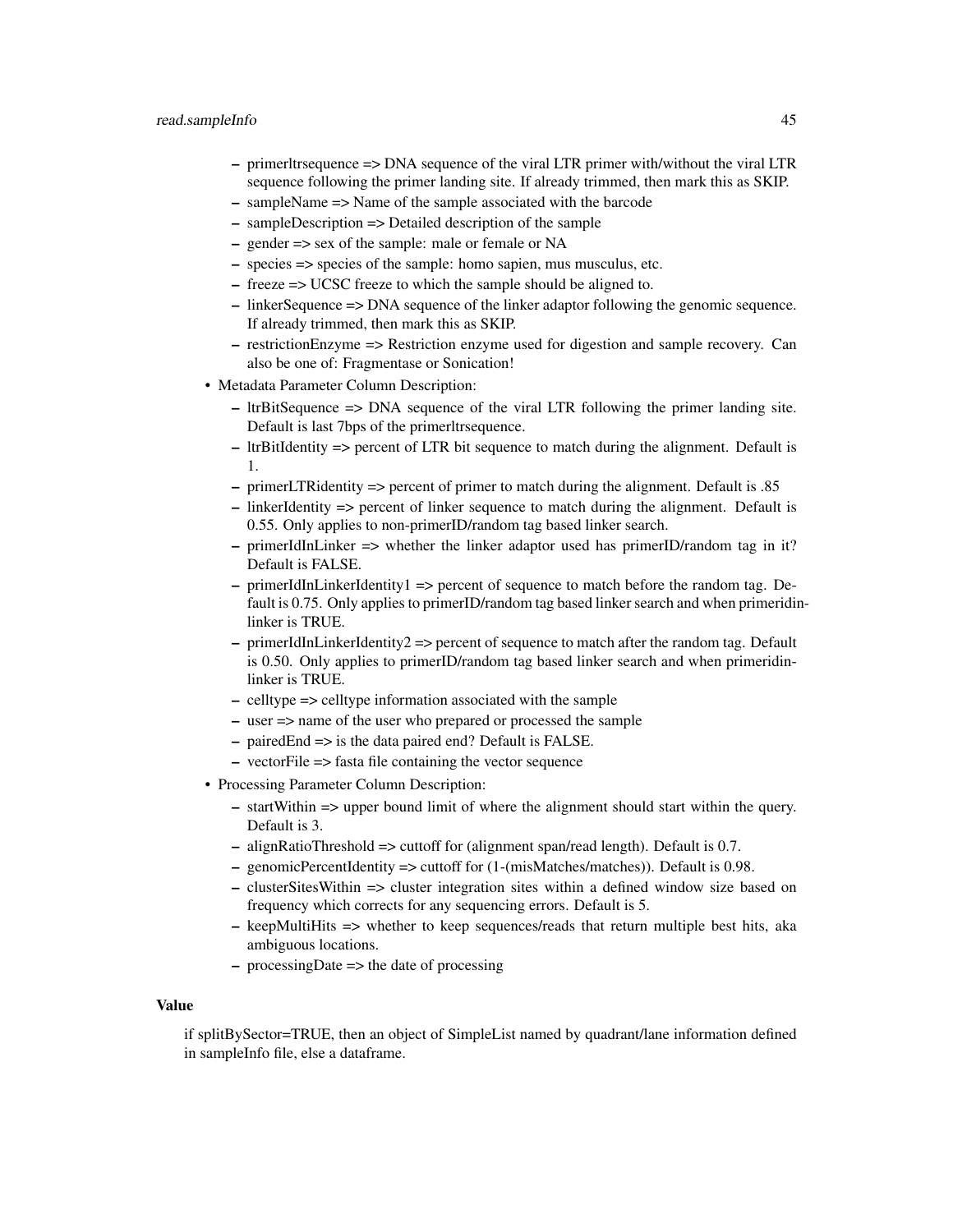#### <span id="page-45-0"></span>See Also

[read.SeqFolder](#page-45-1), [findBarcodes](#page-18-1), [splitByBarcode](#page-50-1)

#### Examples

```
runData <- system.file(file.path("extdata", "FLX_sample_run"),
package = "hiReadsProcessor")
read.sampleInfo(file.path(runData, "sampleInfo.xlsx"))
```
<span id="page-45-1"></span>read.SeqFolder *Read contents of a sequencing folder and make a SimpleList object*

### **Description**

Given a sequencing folder path, sample information file path, and sequence file extension pattern, the function returns a list of variables required to process the data. The function also calls [read.sampleInfo](#page-43-1) which reads in sample processing metadata and formats it if needed.

#### Usage

```
read.SeqFolder(
  sequencingFolderPath = NULL,
  sampleInfoFilePath = NULL,
  seqfilePattern = NULL
)
```
### Arguments

sequencingFolderPath

full or relative path to the sequencing folder

sampleInfoFilePath

full or relative path to the sample information file, which holds samples to quadrant/lane associations along with other metadata required to trim sequences or process it. Default to NULL, where the function tries to find xls/xlsx or tab deliminated txt file in the sequencing folder which sounds similar to 'sampleinfo' and present you with choices of file to select from.

seqfilePattern regex/string to describe sequence file endings. See examples. Default is NULL.

#### Value

a SimpleList list which is used by other functions to process and decode the data.

#### Note

- One must make sure that each sequencing file has sector name/number prefixed at the beginning, else [findBarcodes](#page-18-1) will fail trying to find the filename.
- For paired end Illumina runs, make sure the filenames include R1, R2, and I1 somewhere in the name denoting pair1, pair2, and index/barcode reads, respectively.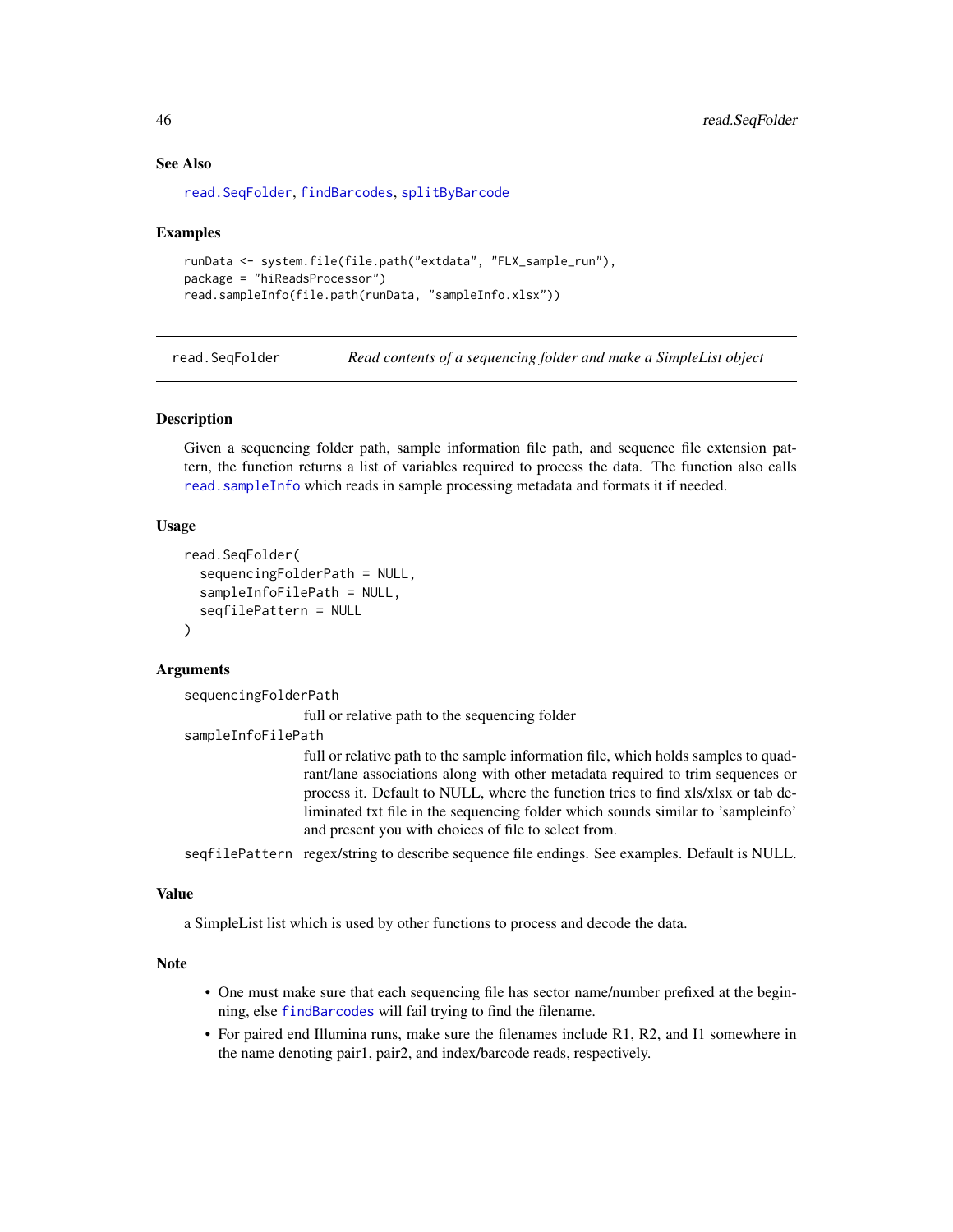### <span id="page-46-0"></span>read.seqsFromSector 47

### See Also

[read.sampleInfo](#page-43-1), [findBarcodes](#page-18-1), [splitByBarcode](#page-50-1)

#### Examples

```
runData <- system.file("extdata/FLX_sample_run/",
package = "hiReadsProcessor")
read.SeqFolder(runData, seqfilePattern=".+fna.gz$")
## Not run:
read.SeqFolder(".", seqfilePattern = "\\.TCA.454Reads.fna$")
read.SeqFolder(".", seqfilePattern = ".+fastq$")
## End(Not run)
```
<span id="page-46-1"></span>read.seqsFromSector *Read fasta/fastq given the path or sampleInfo object.*

### Description

Given a sequence reads file path, the function returns a DNAStringSet object.

#### Usage

```
read.seqsFromSector(seqFilePath = NULL, sector = 1, isPaired = FALSE)
```
#### Arguments

| seqFilePath | a path to fasta/fastq reads file or a sample info object returned by read. Seq Folder                                                             |
|-------------|---------------------------------------------------------------------------------------------------------------------------------------------------|
| sector      | specific sector to reads sequences from. Default is 1, and not required if seq-<br>FilePath is a direct file path rather than sample Info object. |
| isPaired    | does the sector contain paired end reads? Default is FALSE                                                                                        |

#### Value

if isPaired is FALSE, then a DNAStringSet object, else a list of DNAStringSet objects of three elements corresponding to reads from "barcode", "pair1", and "pair2". Note: "pair2" is reverse complemented!

### See Also

[findBarcodes](#page-18-1), [read.SeqFolder](#page-45-1), [extractSeqs](#page-14-1)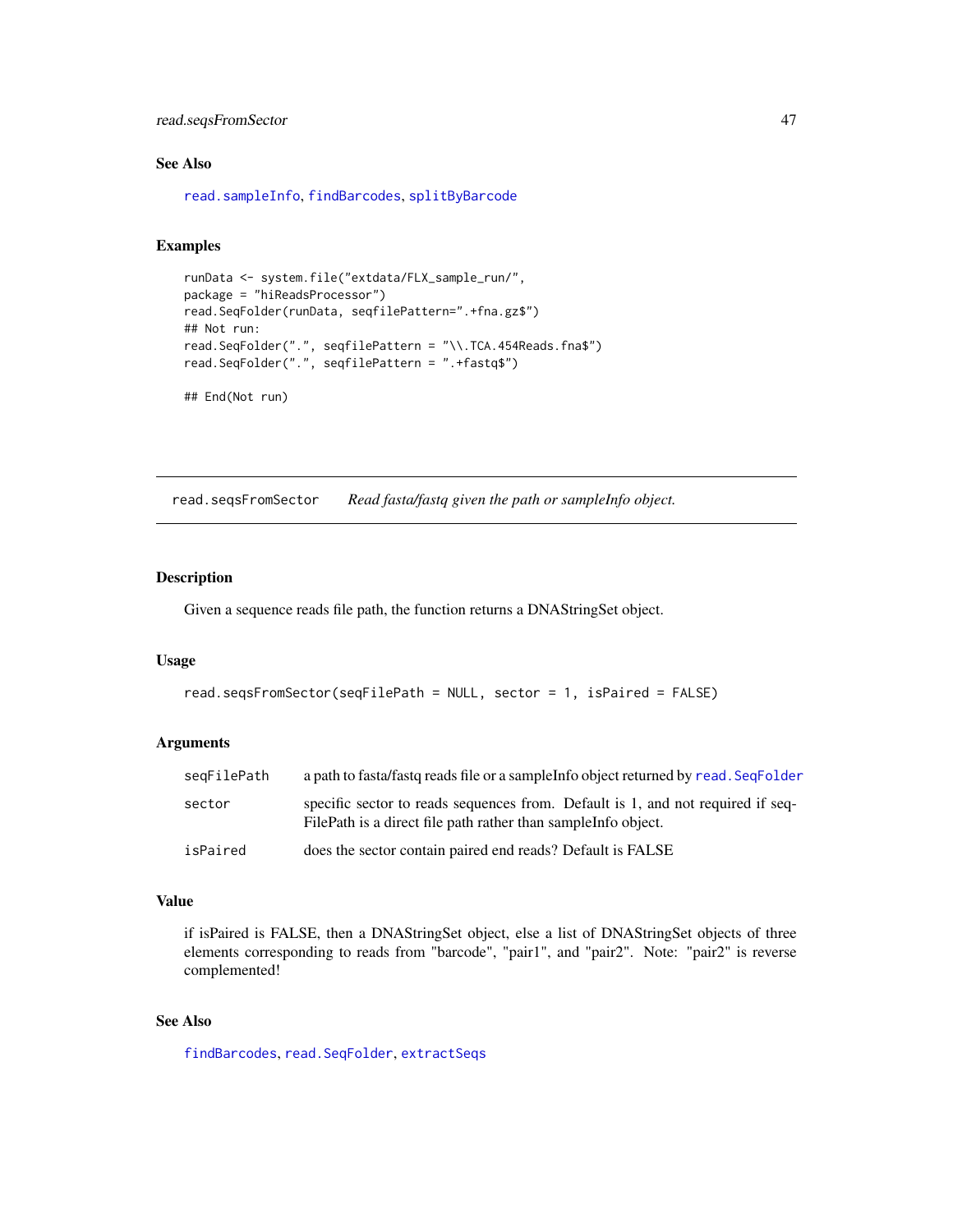### Examples

```
## Not run:
load(file.path(system.file("data", package = "hiReadsProcessor"),
"FLX_seqProps.RData"))
read.seqsFromSector(seqProps, sector="2")
## End(Not run)
```
<span id="page-47-1"></span>removeReadsWithNs *Remove sequences with ambiguous nucleotides.*

### Description

Given a DNAStringSet object, the function removes any reads that has either repeating or total Ns which is greater than to maxNs threshold

#### Usage

```
removeReadsWithNs(dnaSet, maxNs = 5, consecutive = TRUE)
```
### Arguments

| dnaSet      | DNAString Set object to evaluate.                                                       |
|-------------|-----------------------------------------------------------------------------------------|
| maxNs       | integer value denoting the threshold of maximum allowed Ns. Default is 5.               |
| consecutive | boolean flag denoting whether Ns to filter is consecutive or total. Default is<br>TRUE. |

### Value

DNAStringSet object.

#### See Also

[dereplicateReads](#page-11-1), [replicateReads](#page-48-1), [findBarcodes](#page-18-1), [splitByBarcode](#page-50-1)

```
dnaSet <- c("CCTGAATCCTNNCAATGTCATCATC", "ATCCTGGCNATGTCATCATCAATGG",
"ATCAGTTGTCAACGGCTAATACGCG", "ATCAATGGCGATTGCCGCGTCTGCA",
"CCGNNTCTGCAATGTGNGGNCCTAN", "GAAGNNNNNNGTTGAAGTTCACAC")
removeReadsWithNs(dnaSet)
removeReadsWithNs(dnaSet, maxNs = 4, consecutive = FALSE)
```
<span id="page-47-0"></span>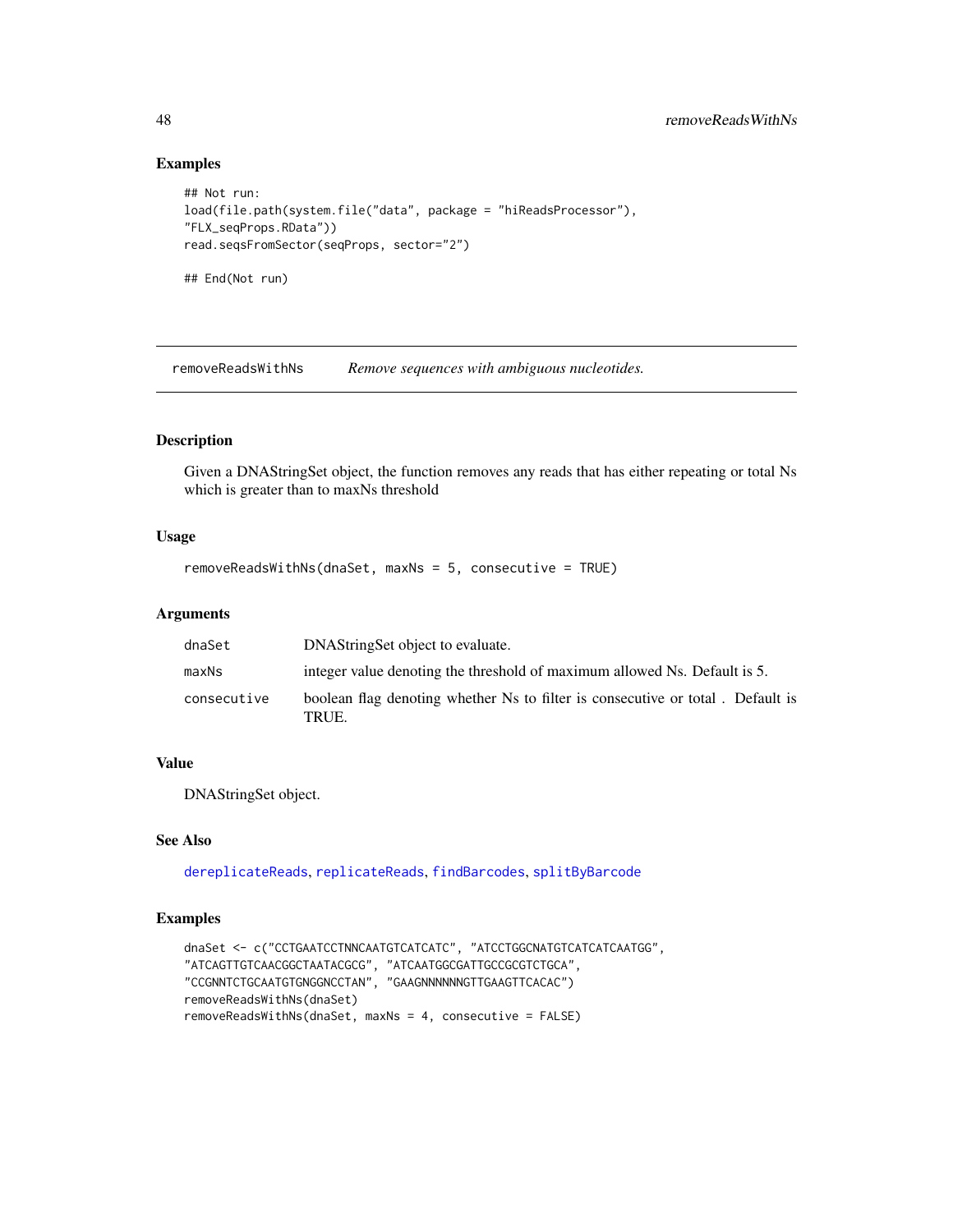<span id="page-48-1"></span><span id="page-48-0"></span>Given a DNAStringSet object, the function replicates reads using counts=X marker at the end of definition line.

### Usage

```
replicateReads(dnaSet, counts = NULL)
```
#### Arguments

| dnaSet | DNAString Set object to replicate.                                                                                                                                                                                 |
|--------|--------------------------------------------------------------------------------------------------------------------------------------------------------------------------------------------------------------------|
| counts | an integer or a numeric vector of length length (dnaSet) indicating how many<br>times to repeat each sequence. Default is NULL, in which it uses counts=X<br>notation from the definition line to replicate reads. |

### Value

DNAStringSet object.

### See Also

[dereplicateReads](#page-11-1), [removeReadsWithNs](#page-47-1), [findBarcodes](#page-18-1), [splitByBarcode](#page-50-1)

```
dnaSet <- c("CCTGAATCCTGGCAATGTCATCATC", "ATCCTGGCAATGTCATCATCAATGG",
"ATCAGTTGTCAACGGCTAATACGCG", "ATCAATGGCGATTGCCGCGTCTGCA",
"CCGCGTCTGCAATGTGAGGGCCTAA", "GAAGGATGCCAGTTGAAGTTCACAC",
"CCTGAATCCTGGCAATGTCATCATC", "ATCCTGGCAATGTCATCATCAATGG",
"ATCAGTTGTCAACGGCTAATACGCG", "ATCAATGGCGATTGCCGCGTCTGCA",
"CCGCGTCTGCAATGTGAGGGCCTAA", "GAAGGATGCCAGTTGAAGTTCACAC")
dnaSet <- dereplicateReads(dnaSet)
replicateReads(dnaSet)
```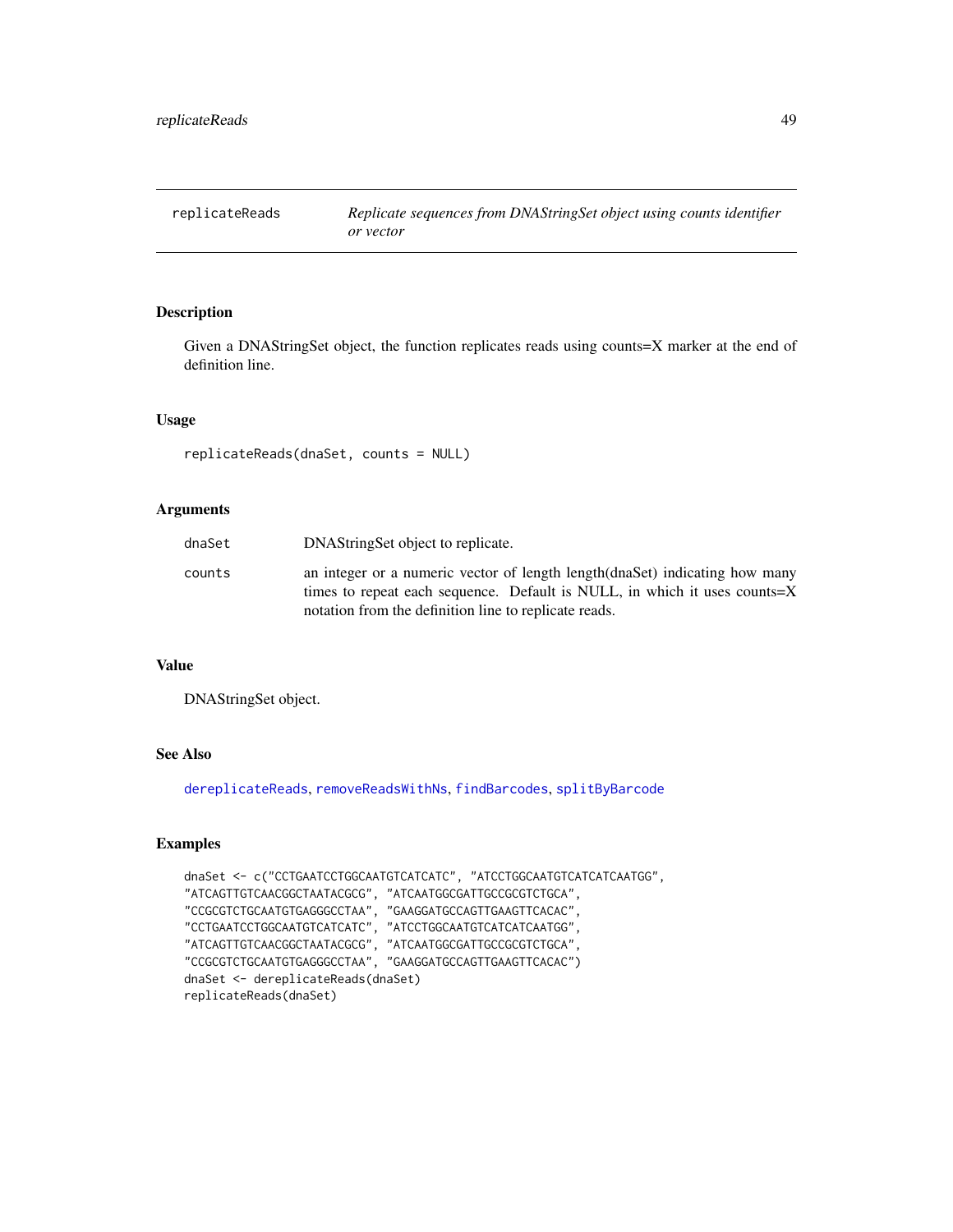<span id="page-49-0"></span>

Give a simple summary of major attributes in sampleInfo/SimpleList object.

### Usage

sampleSummary(object, ...)

### Arguments

| object                  | sample information SimpleList object, which samples per sector/quadrant infor-<br>mation along with other metadata. |
|-------------------------|---------------------------------------------------------------------------------------------------------------------|
| $\cdot$ $\cdot$ $\cdot$ | ignored for now.                                                                                                    |

### Value

a dataframe summarizing counts of major attributes per sample and sector.

### Examples

```
data(FLX_seqProps)
sampleSummary(seqProps)
```
<span id="page-49-1"></span>seqProps *Sample Integration Sites Sequencing Data*

### Description

This is a processed data object containing raw sequences and respective alignments to UCSC freeze hg18 from 112 integration site samples. The object is of SimpleList class and follows a certain structural hierarchy explained by the Introductory vignette.

#### Format

A SimpleList object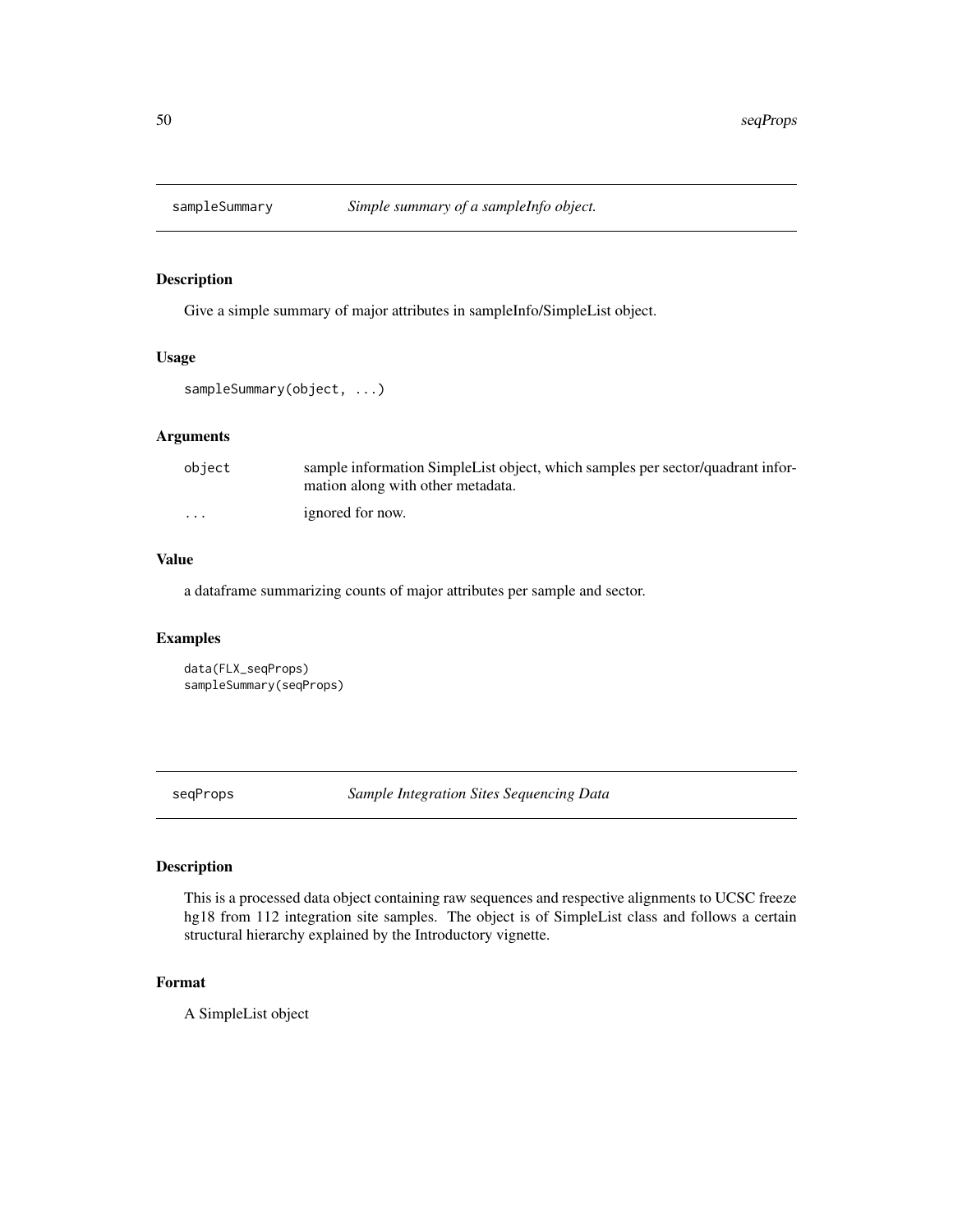<span id="page-50-1"></span><span id="page-50-0"></span>

Given a character vector of barcodes/MID to sample association and a DNAStringSet object, the function splits/demultiplexes the DNAStringSet object by first few bases dictated by length of barcodes/MID supplied. This is an accessory function used by [findBarcodes](#page-18-1)

#### Usage

```
splitByBarcode(
 barcodesSample,
  dnaSet,
  trimFrom = NULL,
  showStats = FALSE,
  returnUnmatched = FALSE
)
```
### Arguments

|                 | barcodes Sample a character vector of barcodes to sample name associations. Ex: c("ACATCCAT"="Sample1",<br>"GAATGGAT"="Sample2",)    |
|-----------------|--------------------------------------------------------------------------------------------------------------------------------------|
| dnaSet          | DNAString Set object to evaluate.                                                                                                    |
| trimFrom        | integer value serving as start point to trim the sequences from. This is calculated<br>internally length barcode+1. Default is NULL. |
| showStats       | boolean flag denoting whether to show decoding statistics per sample & barcode.<br>Default is FALSE.                                 |
| returnUnmatched |                                                                                                                                      |
|                 | boolean flag denoting whether to return unmatched reads. Default is FALSE.                                                           |
|                 |                                                                                                                                      |

### Value

DNAStringSet object split by sample name found in barcodesSample.

#### See Also

[findBarcodes](#page-18-1), [dereplicateReads](#page-11-1), [replicateReads](#page-48-1)

```
dnaSet <- DNAStringSet(c("read1" = "ACATCCATAGAGCTACGACGACATCGACATA",
"read2"="GAATGGATGACGACTACAGCACGACGAGCAGCTACT",
"read3"="GAATGGATGCGCTAAGAAGAGA", "read4"="ACATCCATTCTACACATCT"))
splitByBarcode(c("ACATCCAT" = "Sample1", "GAATGGAT" = "Sample2"), dnaSet,
showStats=TRUE)
```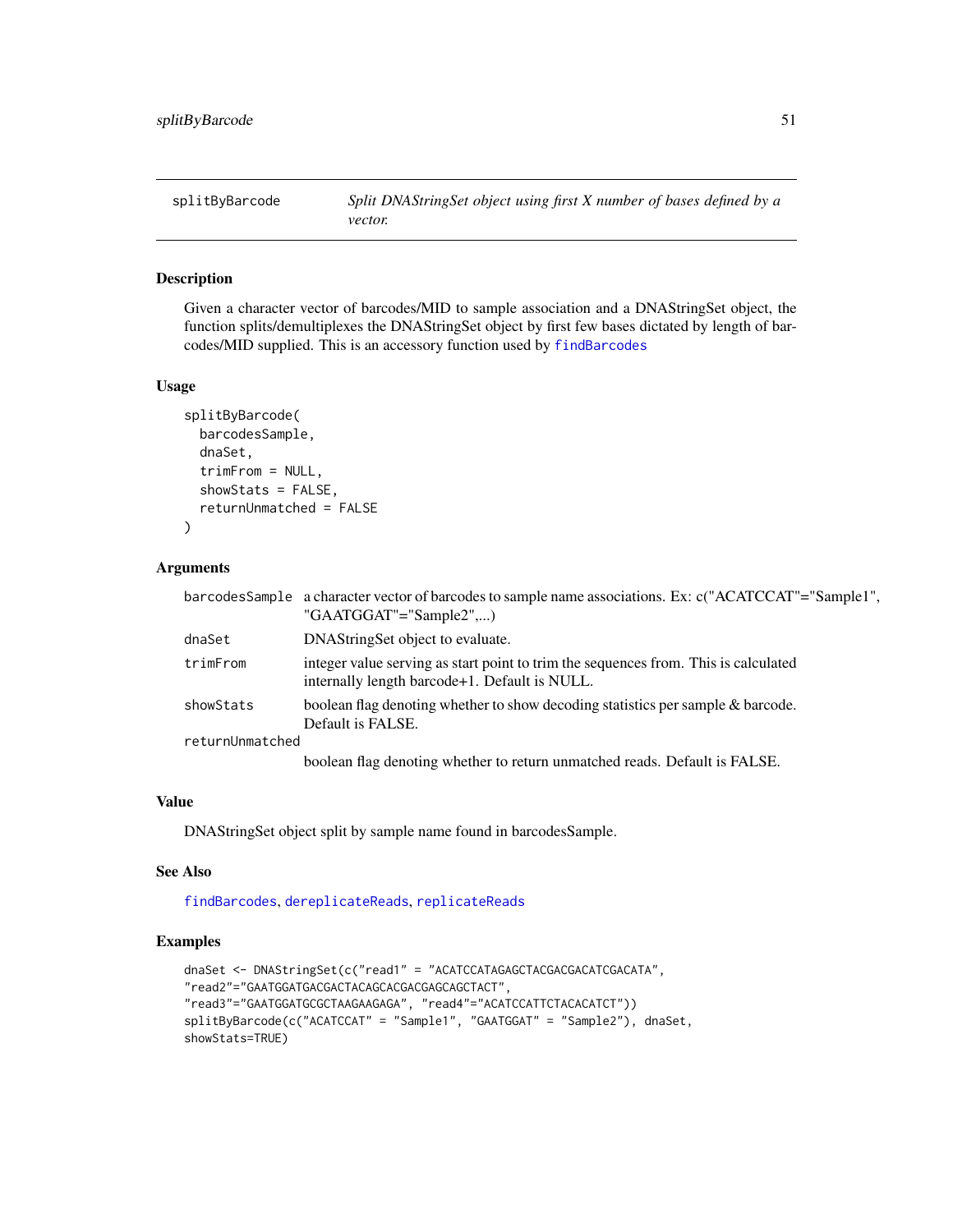<span id="page-51-1"></span><span id="page-51-0"></span>

Given a vector of sequences or DNAStringSet or a FASTA filename, the function splits it into smaller pieces as denoted by totalFiles parameter.

### Usage

```
splitSeqsToFiles(
  x,
  totalFiles = 4,
  suffix = "tempy",
  filename = "queryFile.fa",
  outDir = getwd()
\mathcal{L}
```
### Arguments

| X          | a DNAStringSet object, or a FASTA filename.                                |
|------------|----------------------------------------------------------------------------|
| totalFiles | an integer indicating how many files to create. Default is 4.              |
| suffix     | a word to add to each file created. Default is "tempy".                    |
| filename   | name of the file if x is a DNAStringSet object. Default is "queryFile.fa". |
| outDir     | directory to write the output file. Default is current directory.          |

#### Value

a vector of filename names created.

### See Also

#### [blatSeqs](#page-6-1)

```
seqs <- DNAStringSet(sapply(sample(c(100:1000), 500),
function(size) paste(sample(DNA_BASES, size, replace = TRUE), collapse = "")))
splitSeqsToFiles(seqs, 5, "tempyQ", "myDNAseqs.fa", tempdir())
```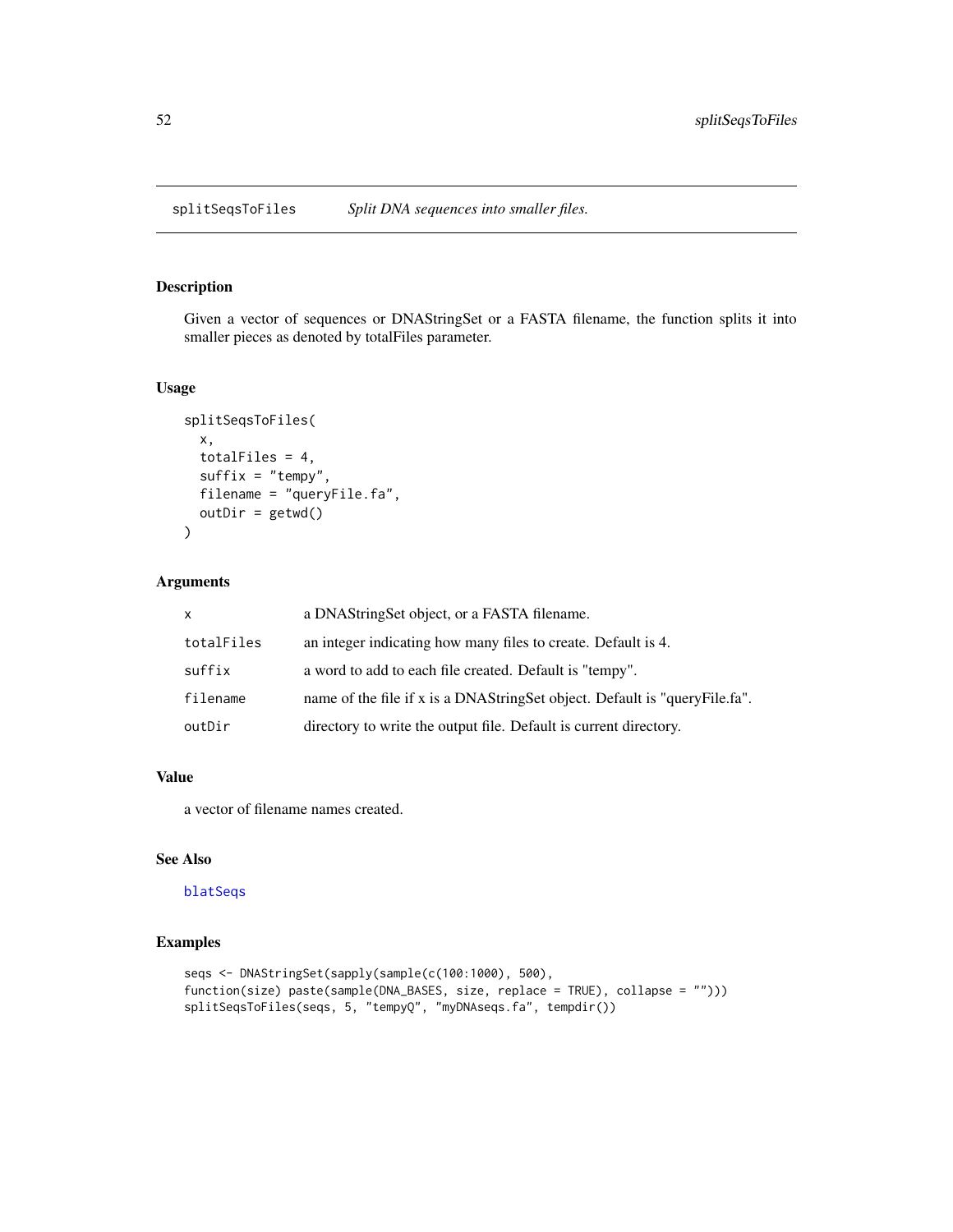<span id="page-52-2"></span><span id="page-52-1"></span><span id="page-52-0"></span>

Start or Stop a gfServer with indexed reference genome to align batch of sequences using BLAT gfServer/gfClient protocol.

### Usage

```
startgfServer(
  seqDir = NULL,
 host = "localhost",
 port = 5560,gfServerOpts = c(repMatch = 112312, stepSize = 5, tileSize = 10, maxDnaHits = 10)
\lambda
```
stopgfServer(host = "localhost", port = NULL)

### Arguments

| seqDir       | absolute or relative path to the genome index (nib/2bit files).                                                                                                                                                        |
|--------------|------------------------------------------------------------------------------------------------------------------------------------------------------------------------------------------------------------------------|
| host         | name of the machine to run gfServer on. Default: localhost                                                                                                                                                             |
| port         | a port number to host the gfServer with. Default is 5560.                                                                                                                                                              |
| gfServerOpts | a character vector of options to be passed to gfServer command on top of server<br>defaults. Default: c(repMatch=112312, stepSize=5, tileSize=10, maxDnaHits=10).<br>Set this to NULL to start gfServer with defaults. |

### Value

system command status for executing gfServer command.

### See Also

[stopgfServer](#page-52-2), [read.psl](#page-42-1), [blatSeqs](#page-6-1), [read.blast8](#page-41-1)

```
#startgfServer(seqDir="/usr/local/blatSuite34/hg18.2bit",port=5560)
#stopgfServer(port=5560)
```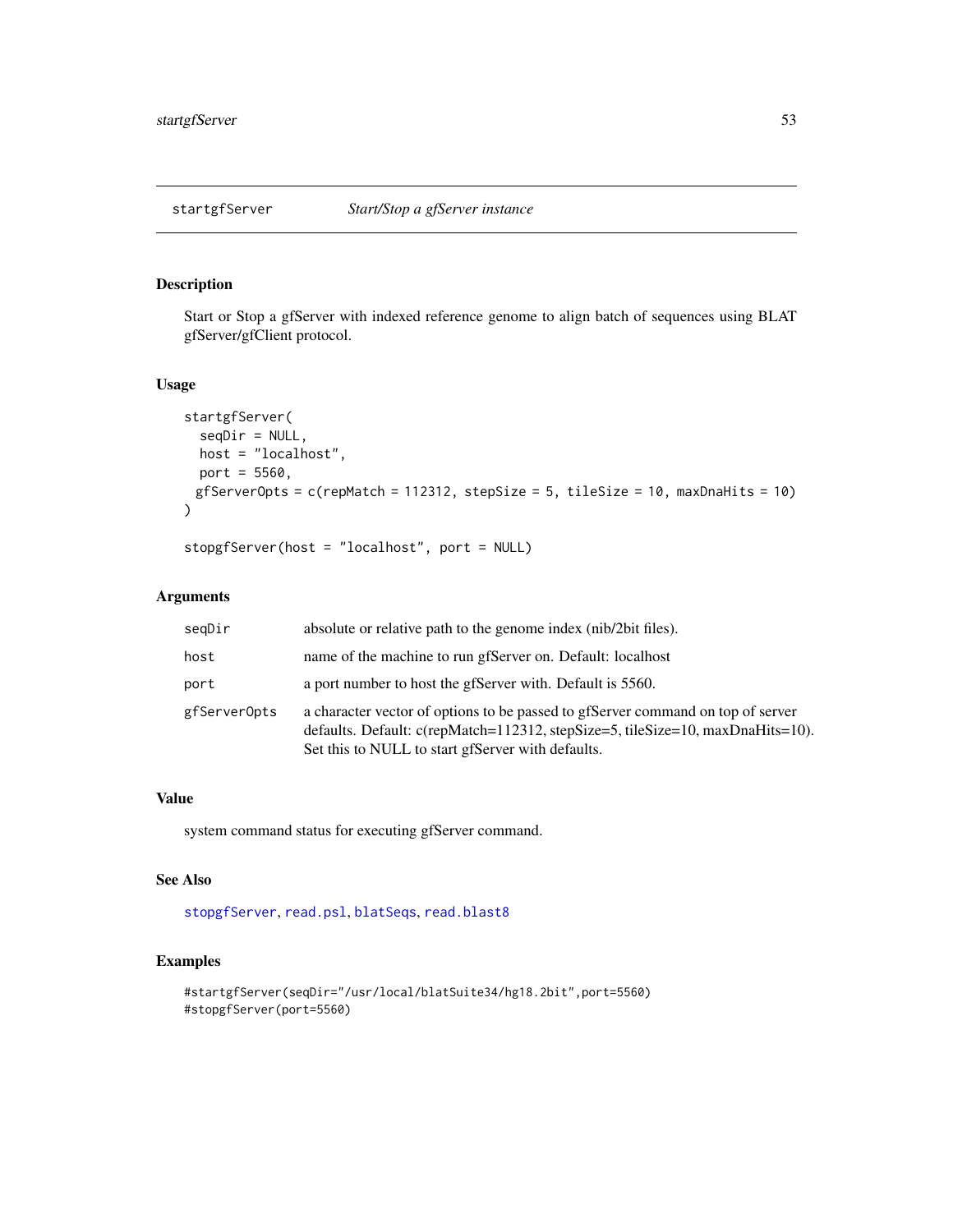<span id="page-53-1"></span><span id="page-53-0"></span>

This function trims a DNAStringSet object using the ranges from left, right, or middle of the sequence. This is a helper function utilized in [primerIDAlignSeqs](#page-36-1) and [extractSeqs](#page-14-1). If dnaSet and coords are not the same length, then they are required to have a names attribute to perform the matched trimming.

#### Usage

```
trimSeqs(dnaSet, coords, side = "middle", offBy = 0)
```
#### Arguments

| dnaSet | DNAStringSet object containing sequences to be trimmed.                                                     |
|--------|-------------------------------------------------------------------------------------------------------------|
| coords | IRanges object containing boundaries.                                                                       |
| side   | either 'left', 'right', or the Default 'middle'.                                                            |
| offBv  | integer value dictating if the supplied coordinates should be offset by X number<br>of bases. Default is 0. |

### Value

a DNAStringSet object with trimmed sequences.

### Note

If side is left, then any sequence following end of coords+offBy is returned. If side is right, then sequence preceding start of coords-offBy is returned. If side is middle, then sequence contained in coords is returned where offBy is added to start and subtracted from end in coords.

#### See Also

[extractSeqs](#page-14-1), [primerIDAlignSeqs](#page-36-1)

```
dnaSet <- DNAStringSet(c("AAAAAAAAAACCTGAATCCTGGCAATGTCATCATC",
"AAAAAAAAAAATCCTGGCAATGTCATCATCAATGG", "AAAAAAAAAAATCAGTTGTCAACGGCTAATACGCG",
"AAAAAAAAAAATCAATGGCGATTGCCGCGTCTGCA", "AAAAAAAAAACCGCGTCTGCAATGTGAGGGCCTAA",
"AAAAAAAAAAGAAGGATGCCAGTTGAAGTTCACAC"))
coords <- IRanges(start=1, width=rep(10,6))
trimSeqs(dnaSet, coords, side="left", offBy=1)
trimSeqs(dnaSet, coords, side="middle")
```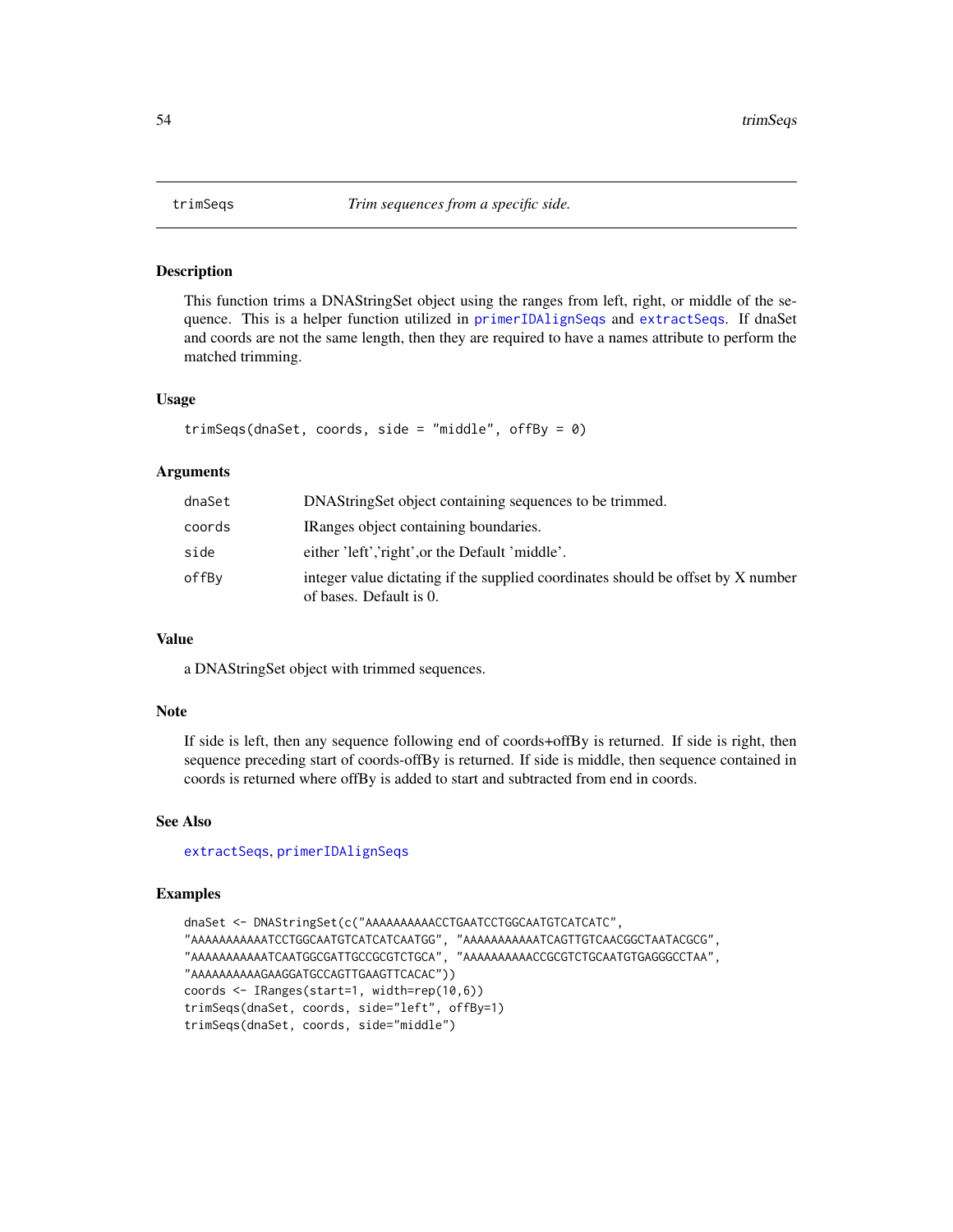<span id="page-54-0"></span>troubleshootLinkers *Compare LTRed/Primed sequences to all linkers.*

### Description

Given a SampleInfo object, the function compares LTRed sequences from each sample per sector to all the linker sequences present in the run. The output is a summary table of counts of good matches to all the linkers per sample.

### Usage

```
troubleshootLinkers(
  sampleInfo,
  qualityThreshold = 0.55,
  qualityThreshold1 = 0.75,
  qualityThreshold2 = 0.5,
  doRC = TRUE,
 parallel = TRUE,
  samplenames = NULL,
  ...
)
```

| sampleInfo        | sample information SimpleList object outputted from findPrimers or findLTRs,<br>which holds decoded sequences for samples per sector/quadrant along with in-<br>formation of sample to primer associations.                     |  |
|-------------------|---------------------------------------------------------------------------------------------------------------------------------------------------------------------------------------------------------------------------------|--|
| qualityThreshold  |                                                                                                                                                                                                                                 |  |
|                   | percent of linker length to match, round(nchar(linker)*qualityThreshold). De-<br>fault is 0.55. Only applies to non-primerID based linkers                                                                                      |  |
| qualityThreshold1 |                                                                                                                                                                                                                                 |  |
|                   | percent of first part of patternSeq to match. Default is 0.75. Only applies to<br>primerID based linker search.                                                                                                                 |  |
| qualityThreshold2 |                                                                                                                                                                                                                                 |  |
|                   | percent of second part of patternSeq to match. Default is 0.50. Only applies to<br>primerID based linker search.                                                                                                                |  |
| doRC              | perform reverse complement search of the linker sequence. Default is TRUE.<br>Highly recommended!                                                                                                                               |  |
| parallel          | use parallel backend to perform calculation with BiocParallel. Defaults to<br>TRUE. If no parallel backend is registered, then a serial version is ran using<br>SerialParam. Parllelization is done at sample level per sector. |  |
| samplenames       | a vector of samplenames to process. Default is NULL, which processes all sam-<br>ples from sample info object.                                                                                                                  |  |
| $\cdots$          | extra parameters to be passed to pairwiseAlignment.                                                                                                                                                                             |  |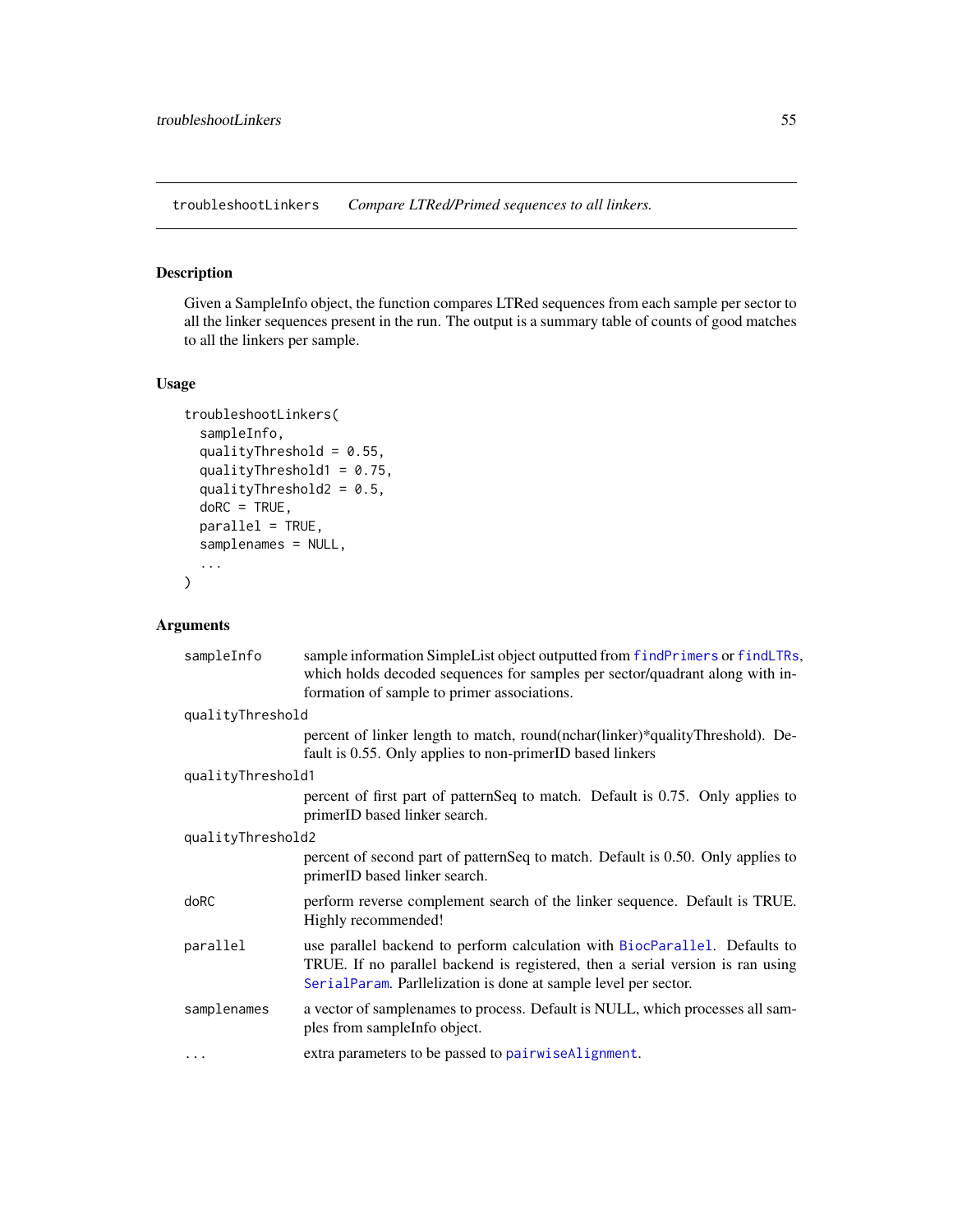### Value

a dataframe of counts.

### Note

If parallel=TRUE, then be sure to have a parallel backend registered before running the function. One can use any of the following [MulticoreParam](#page-0-0) [SnowParam](#page-0-0)

### See Also

[pairwiseAlignSeqs](#page-34-1), [vpairwiseAlignSeqs](#page-55-1), [primerIDAlignSeqs](#page-36-1), [findLTRs](#page-23-1), [findPrimers](#page-24-1), [findAndTrimSeq](#page-16-1)

<span id="page-55-1"></span>vpairwiseAlignSeqs *Align a short pattern to variable length target sequences.*

### Description

Align a fixed length short pattern sequence to subject sequences using [vmatchPattern](#page-0-0). This function is meant for aligning a short pattern onto large collection of subjects. If you are looking to align a vector sequence to subjects, then please use BLAT.

### Usage

```
vpairwiseAlignSeqs(
  subjectSeqs = NULL,
  patternSeq = NULL,
  side = "left",
  qualityThreshold = 1,
  showStats = FALSE,
  bufferBases = 5,
  doRC = TRUE,
  parallel = FALSE,
  ...
\lambda
```

| subjectSegs | DNAStringSet object containing sequences to be searched for the pattern. This<br>is generally bigger than pattern Seq, and cases where subject Seqs is smaller than<br>patternSeq will be ignored in the alignment. |
|-------------|---------------------------------------------------------------------------------------------------------------------------------------------------------------------------------------------------------------------|
| patternSeq  | DNAString object or a sequence containing the query sequence to search. This<br>is generally smaller than subject Seqs.                                                                                             |
| side        | which side of the sequence to perform the search: left, right, or middle. Default<br>is 'left'.                                                                                                                     |

<span id="page-55-0"></span>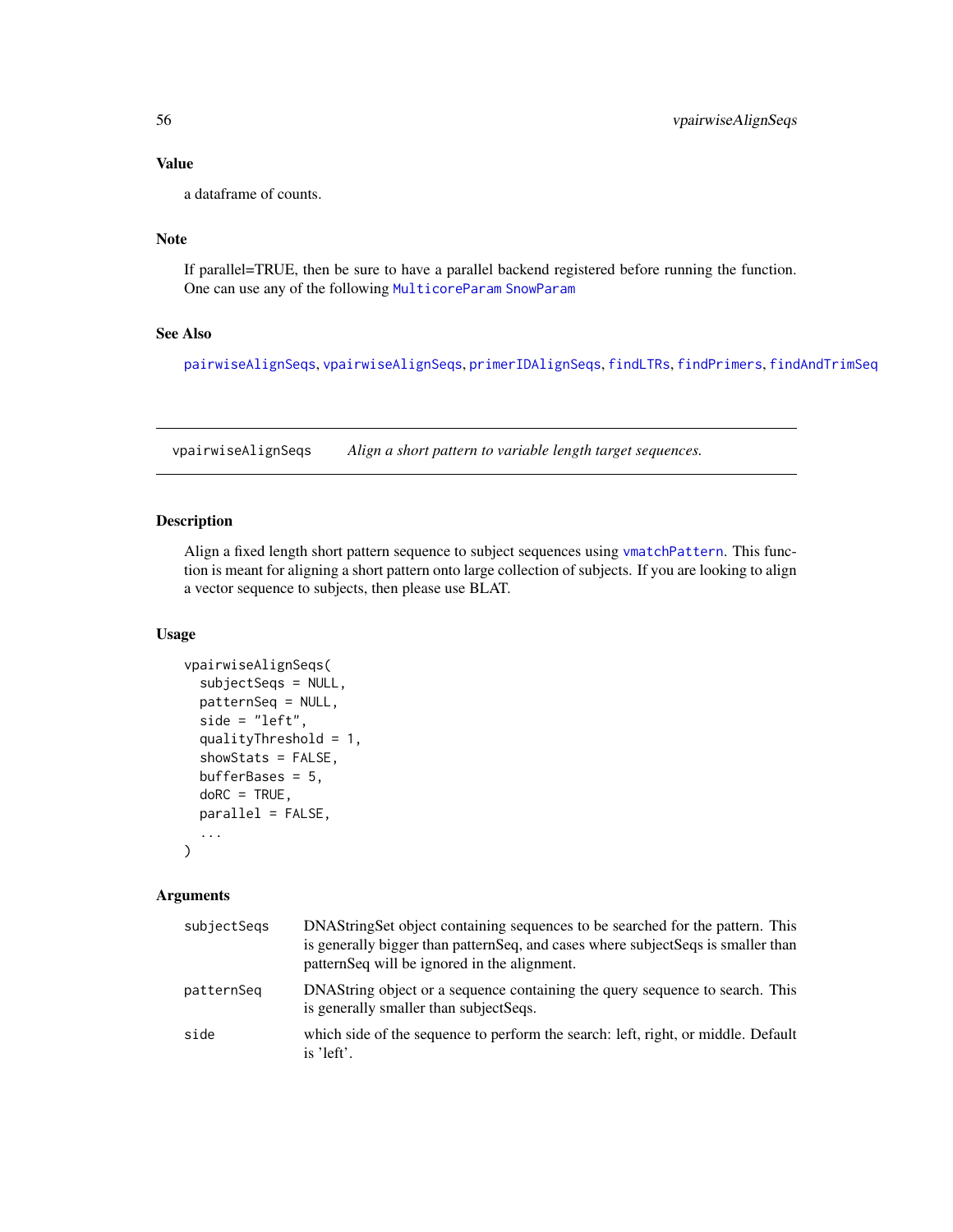<span id="page-56-0"></span>

| qualityThreshold |                                                                                                                                                                                                                                |  |
|------------------|--------------------------------------------------------------------------------------------------------------------------------------------------------------------------------------------------------------------------------|--|
|                  | percent of patternSeq to match. Default is 1, full match. This is supplied<br>to max.mismatch parameter of vmatchPattern as round(nchar(patternSeq)*(1-<br>qualityThreshold).                                                  |  |
| showStats        | toggle output of search statistics. Default is FALSE.                                                                                                                                                                          |  |
| bufferBases      | use x number of bases in addition to pattern Seq length to perform the search.<br>Beneficial in cases where the pattern has homopolymers or indels compared to<br>the subject. Default is 5. Doesn't apply when side='middle'. |  |
| doRC             | perform reverse complement search of the defined pattern. Default is TRUE.                                                                                                                                                     |  |
| parallel         | use parallel backend to perform calculation with BiocParallel. Defaults to<br>FALSE. If no parallel backend is registered, then a serial version is ran using<br>SerialParam.                                                  |  |
| .                | extra parameters for vmatchPattern except for 'max.mismatch' since it's cal-<br>culated internally using the 'qualityThreshold' parameter.                                                                                     |  |

#### Value

IRanges object with starts, stops, and names of the aligned sequences.

#### Note

- For qualityThreshold, the alignment score is calculated by (matches\*2)-(mismatches+gaps) which programatically translates to round(nchar(patternSeq)\*qualityThreshold)\*2.
- No indels are allowed in the function, if expecting indels then use [pairwiseAlignSeqs](#page-34-1).
- If qualityThreshold is 1, then it is a full match, if 0, then any match is accepted which is useful in searching linker sequences at 3' end. Beware, this function only searches for the pattern sequence in one orientation. If you are expecting to find the pattern in both orientation, you might be better off using BLAST/BLAT!
- If parallel=TRUE, then be sure to have a parallel backend registered before running the function. One can use any of the following [MulticoreParam](#page-0-0) [SnowParam](#page-0-0)

#### See Also

[pairwiseAlignSeqs](#page-34-1), [primerIDAlignSeqs](#page-36-1), [doRCtest](#page-12-1), [findAndTrimSeq](#page-16-1), [blatSeqs](#page-6-1), [findAndRemoveVector](#page-15-1)

```
subjectSeqs <- c("CCTGAATCCTGGCAATGTCATCATC", "ATCCTGGCAATGTCATCATCAATGG",
"ATCAGTTGTCAACGGCTAATACGCG", "ATCAATGGCGATTGCCGCGTCTGCA",
"CCGCGTCTGCAATGTGAGGGCCTAA", "GAAGGATGCCAGTTGAAGTTCACAC")
subjectSeqs <- DNAStringSet(xscat("AAAAAAAAAA", subjectSeqs))
vpairwiseAlignSeqs(subjectSeqs, "AAAAAAAAAA", showStats=TRUE)
vpairwiseAlignSeqs(subjectSeqs, "AAAAAAAAAA", showStats=TRUE,
qualityThreshold=0.5)
```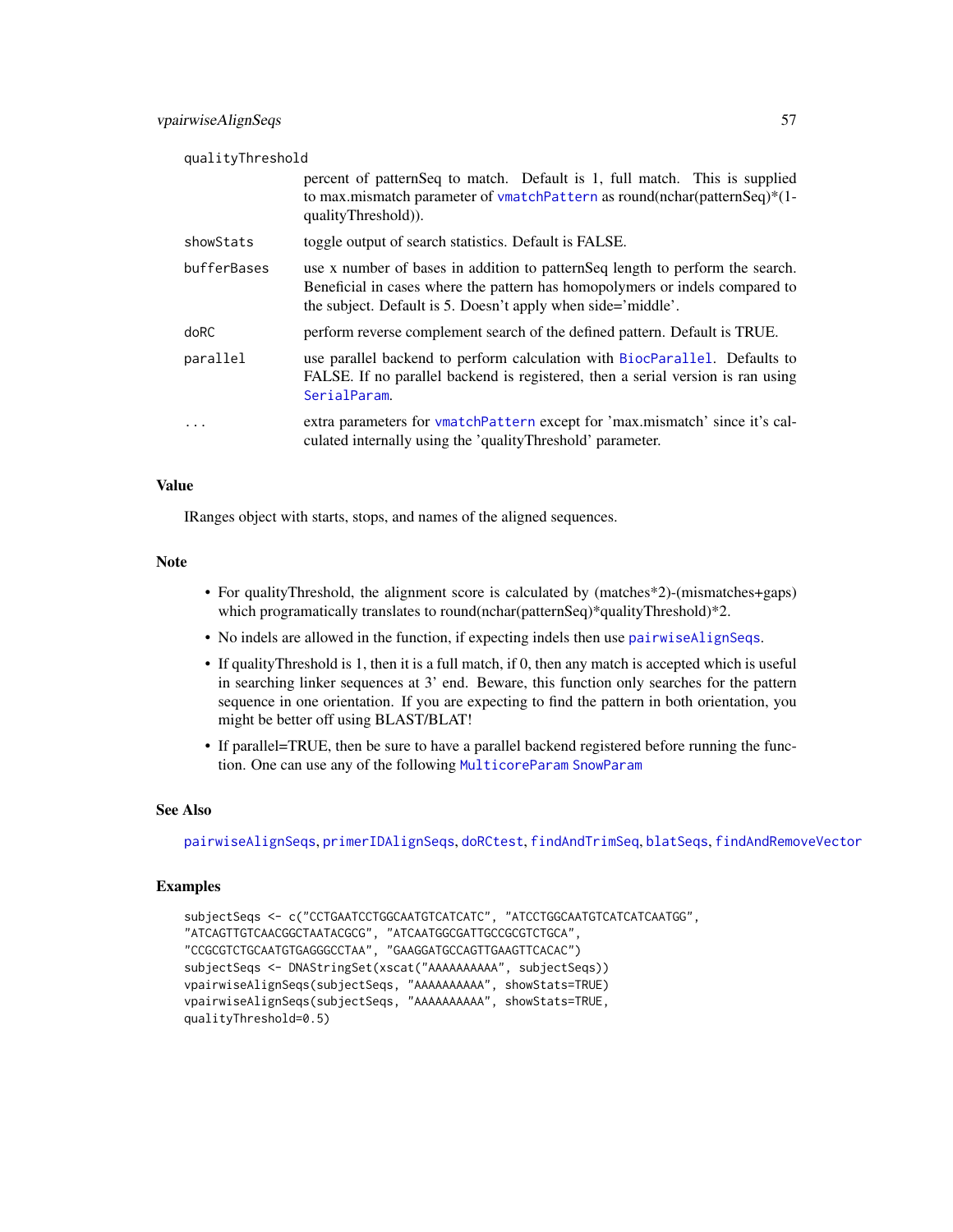```
write.listedDNAStringSet
```
*Write a fasta file per sample in parallel*

### Description

Given a listed DNAStringSet object return from [extractSeqs](#page-14-1), the function writes a fasta file for each sample as defined in filePath parameter.

#### Usage

```
write.listedDNAStringSet(
  dnaSet,
  filePath = "."filePrefix = "processed",
  prependSamplenames = TRUE,
  format = "fasta",
 parallel = FALSE
\mathcal{E}
```
### Arguments

| dnaSet             | listed DNAStringSet object containing sequences to be written.                                                                                                               |  |
|--------------------|------------------------------------------------------------------------------------------------------------------------------------------------------------------------------|--|
| filePath           | a path write the fasta files per sample. Default is current working directory.                                                                                               |  |
| filePrefix         | prefix the filenames with a string. Default is 'processed' followed by sample-<br>name.                                                                                      |  |
| prependSamplenames |                                                                                                                                                                              |  |
|                    | Prepend definition lines with samplenames. Default is TRUE. Make sure the<br>dnaSet parameter is a named list where names are used as samplenames.                           |  |
| format             | either fasta (the default) or fastq.                                                                                                                                         |  |
| parallel           | use parallel backend to perform calculation with BiocParallel. Defaults to<br>TRUE. If no parallel backend is registered, then a serial version is ran using<br>SerialParam. |  |

#### Note

- Writing of the files is done using [writeXStringSet](#page-0-0) with parameter append=TRUE. This is to aggregate reads from a sample which might be present in more than one sector.
- If data is paired end, then each pair will be written separately with designations in the filename as well as in the definition line as (at)pairX(at) appended at the end.
- If parallel=TRUE, then be sure to have a parallel backend registered before running the function. One can use any of the following [MulticoreParam](#page-0-0) [SnowParam](#page-0-0)

### See Also

[findBarcodes](#page-18-1), [read.SeqFolder](#page-45-1), [extractSeqs](#page-14-1), [addListNameToReads](#page-3-1)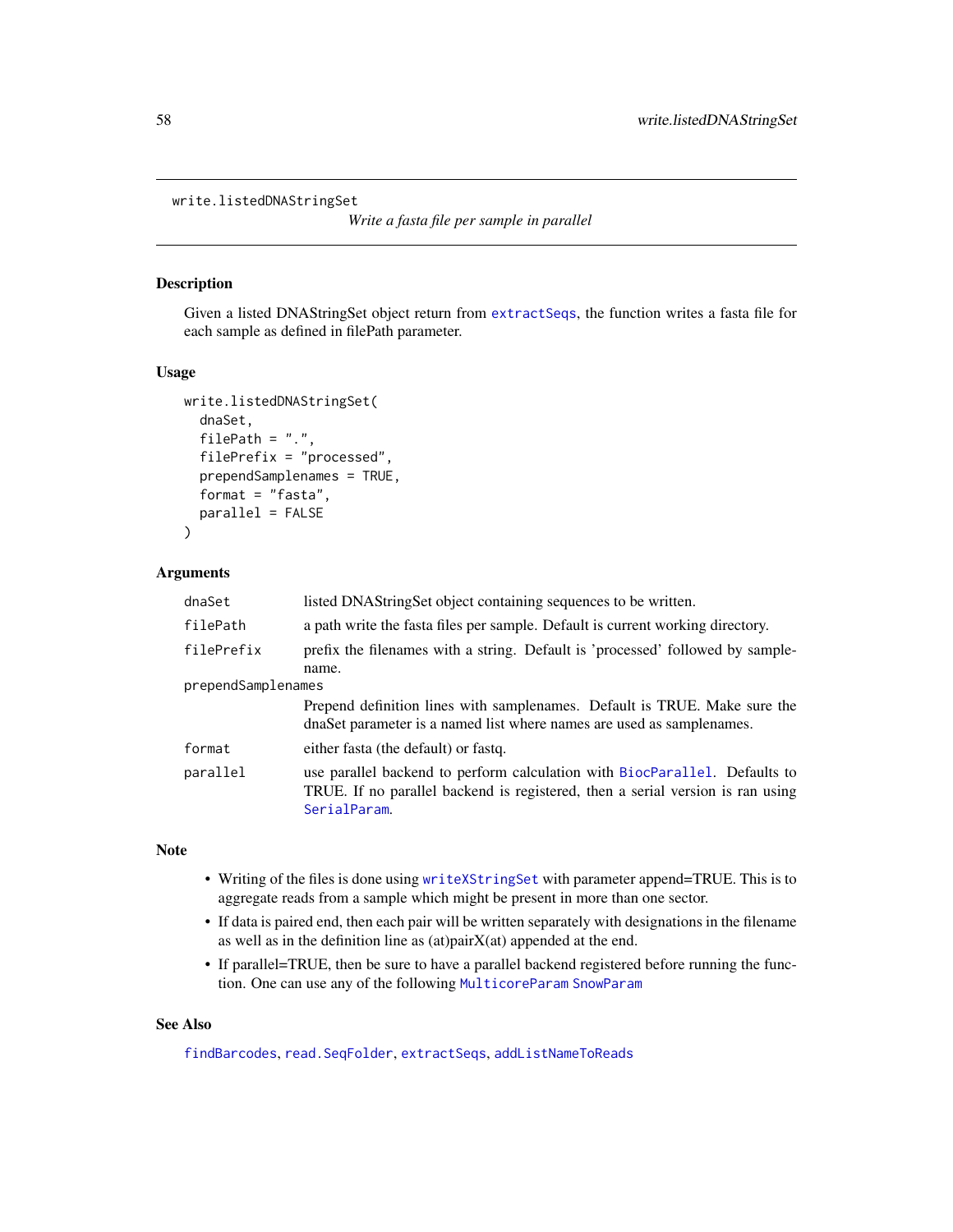#### <span id="page-58-0"></span>write.psl 59

### Examples

```
## Not run:
load(file.path(system.file("data", package = "hiReadsProcessor"),
"FLX_seqProps.RData"))
samples <- c('Roth-MLV3p-CD4TMLVWell6-Tsp509I',
'Roth-MLV3p-CD4TMLVWell6-MseI', 'Roth-MLV3p-CD4TMLVwell5-MuA')
seqs <- extractSeqs(seqProps, sector='2', samplename=samples, feature="primed")
write.listedDNAStringSet(seqs)
```
## End(Not run)

<span id="page-58-1"></span>

write.psl *Write PSL file from dataframe or GRanges*

#### Description

Given a data frame or GRanges object, the function write a tab deliminated PSL file

#### Usage

write.psl(x, filename = "out.psl", header = FALSE, includeOtherCols = FALSE)

### Arguments

| $\mathsf{x}$     | data frame or GRanges object with required columns for psl file format.       |  |
|------------------|-------------------------------------------------------------------------------|--|
| filename         | name for the output PSL file. Default is "out.psl"                            |  |
| header           | include PSL header line. Default is FALSE.                                    |  |
| includeOtherCols |                                                                               |  |
|                  | nclude other non PSL specific columns from x in the output. Default is FALSE. |  |

#### Value

name of the output PSL file

### See Also

[read.psl](#page-42-1), [blatSeqs](#page-6-1), [read.blast8](#page-41-1), [read.BAMasPSL](#page-40-1), [pslToRangedObject](#page-39-1)

```
data(psl)
pslFile <- tempfile()
write.psl(psl, filename = pslFile)
```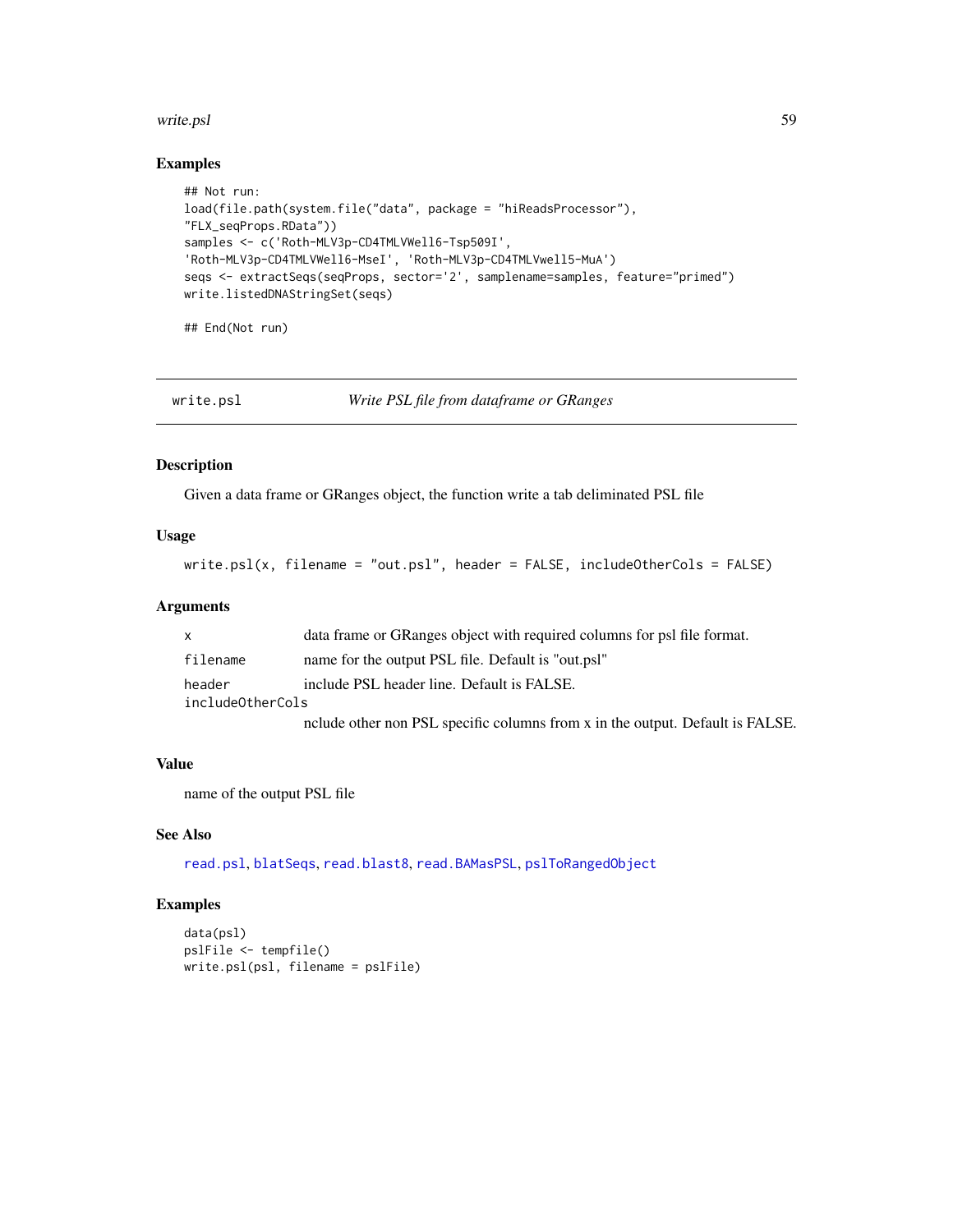# <span id="page-59-0"></span>**Index**

∗ datasets

psl, [39](#page-38-0) seqProps, [50](#page-49-0) addFeature, [3,](#page-2-0) *[14](#page-13-0)*, *[30](#page-29-0)* addListNameToReads, [4,](#page-3-0) *[58](#page-57-0)* annotateSites, [5,](#page-4-0) *[22](#page-21-0)* BiocParallel, *[7](#page-6-0)*, *[10](#page-9-0)*, *[13](#page-12-0)*, *[17](#page-16-0)*, *[21](#page-20-0)*, *[23,](#page-22-0) [24](#page-23-0)*, *[27](#page-26-0)*, *[30](#page-29-0)*, *[32,](#page-31-0) [33](#page-32-0)*, *[35,](#page-34-0) [36](#page-35-0)*, *[42,](#page-41-0) [43](#page-42-0)*, *[55](#page-54-0)*, *[57,](#page-56-0) [58](#page-57-0)* blatListedSet, [6,](#page-5-0) *[22](#page-21-0)*, *[29](#page-28-0)*, *[41](#page-40-0)* blatSeqs, *[6](#page-5-0)*, [7,](#page-6-0) *[17,](#page-16-0) [18](#page-17-0)*, *[20–](#page-19-0)[22](#page-21-0)*, *[27–](#page-26-0)[29](#page-28-0)*, *[35](#page-34-0)*, *[37](#page-36-0)*, *[39](#page-38-0)[–43](#page-42-0)*, *[52,](#page-51-0) [53](#page-52-0)*, *[57](#page-56-0)*, *[59](#page-58-0)* chunkize, [8](#page-7-0) clusterSites, *[5](#page-4-0)*, [9,](#page-8-0) *[12](#page-11-0)*, *[20](#page-19-0)*, *[22](#page-21-0)*, *[29–](#page-28-0)[34](#page-33-0)* crossOverCheck, *[5](#page-4-0)*, *[10](#page-9-0)*, [11,](#page-10-0) *[22](#page-21-0)*, *[29](#page-28-0)*, *[32](#page-31-0)*, *[34](#page-33-0)* decodeByBarcode *(*findBarcodes*)*, [19](#page-18-0) dereplicateReads, [12,](#page-11-0) *[19,](#page-18-0) [20](#page-19-0)*, *[48,](#page-47-0) [49](#page-48-0)*, *[51](#page-50-0)* doAnnotation, *[5](#page-4-0)* doRCtest, [13,](#page-12-0) *[37](#page-36-0)*, *[39](#page-38-0)*, *[57](#page-56-0)* extractFeature, *[3,](#page-2-0) [4](#page-3-0)*, [14,](#page-13-0) *[16](#page-15-0)*, *[18](#page-17-0)*, *[23](#page-22-0)*, *[25,](#page-24-0) [26](#page-25-0)*, *[28](#page-27-0)*, *[30](#page-29-0)* extractSeqs, *[3](#page-2-0)[–6](#page-5-0)*, *[14](#page-13-0)*, [15,](#page-14-0) *[18](#page-17-0)*, *[20](#page-19-0)*, *[22–](#page-21-0)[28](#page-27-0)*, *[30](#page-29-0)*, *[34](#page-33-0)*, *[47](#page-46-0)*, *[54](#page-53-0)*, *[58](#page-57-0)* findAndRemoveVector, [16,](#page-15-0) *[28](#page-27-0)*, *[35](#page-34-0)*, *[37](#page-36-0)*, *[39](#page-38-0)*, *[57](#page-56-0)* findAndTrimSeq, *[17](#page-16-0)*, [17,](#page-16-0) *[23](#page-22-0)*, *[25,](#page-24-0) [26](#page-25-0)*, *[28](#page-27-0)*, *[37](#page-36-0)*, *[56,](#page-55-0) [57](#page-56-0)* findBarcodes, *[12](#page-11-0)*, *[15](#page-14-0)*, [19,](#page-18-0) *[26](#page-25-0)*, *[35](#page-34-0)*, *[44](#page-43-0)*, *[46–](#page-45-0)[49](#page-48-0)*, *[51](#page-50-0)*, *[58](#page-57-0)* findIntegrations, *[5](#page-4-0)*, *[10](#page-9-0)*, *[12](#page-11-0)*, [20,](#page-19-0) *[23](#page-22-0)*, *[29](#page-28-0)*, *[31,](#page-30-0) [32](#page-31-0)*, *[34](#page-33-0)* findLinkers, *[14](#page-13-0)*, *[16](#page-15-0)*, *[18](#page-17-0)*, *[21,](#page-20-0) [22](#page-21-0)*, [22,](#page-21-0) *[25,](#page-24-0) [26](#page-25-0)*, *[28](#page-27-0)* findLTRs, *[14](#page-13-0)*, *[16](#page-15-0)*, *[22,](#page-21-0) [23](#page-22-0)*, [24,](#page-23-0) *[26–](#page-25-0)[28](#page-27-0)*, *[55,](#page-54-0) [56](#page-55-0)* findPrimers, *[3](#page-2-0)*, *[14](#page-13-0)*, *[16](#page-15-0)*, *[18](#page-17-0)*, *[22–](#page-21-0)[25](#page-24-0)*, [25,](#page-24-0) *[28](#page-27-0)*, *[55,](#page-54-0) [56](#page-55-0)* findVector, *[15](#page-14-0)*, [27](#page-26-0)

getIntegrationSites, *[5](#page-4-0)*, *[10](#page-9-0)*, *[12](#page-11-0)*, *[20](#page-19-0)*, *[22](#page-21-0)*, [28,](#page-27-0) *[30](#page-29-0)[–32](#page-31-0)*, *[34,](#page-33-0) [35](#page-34-0)* getSectorsForSamples, *[3,](#page-2-0) [4](#page-3-0)*, *[14](#page-13-0)*, *[16](#page-15-0)*, [29](#page-28-0) getSonicAbund, *[10](#page-9-0)*, *[21,](#page-20-0) [22](#page-21-0)*, [30](#page-29-0) hiReadsProcessor, [31](#page-30-0) isuSites, *[5](#page-4-0)*, *[10](#page-9-0)*, *[21,](#page-20-0) [22](#page-21-0)*, *[29](#page-28-0)*, [31,](#page-30-0) *[32](#page-31-0)*, *[34](#page-33-0)* MulticoreParam, *[17,](#page-16-0) [18](#page-17-0)*, *[22,](#page-21-0) [23](#page-22-0)*, *[25](#page-24-0)[–27](#page-26-0)*, *[37](#page-36-0)*, *[42,](#page-41-0) [43](#page-42-0)*, *[56](#page-55-0)[–58](#page-57-0)* otuSites, *[10](#page-9-0)*, *[12](#page-11-0)*, *[20](#page-19-0)*, *[31](#page-30-0)*, [33](#page-32-0) pairUpAlignments, [34,](#page-33-0) *[41](#page-40-0)* pairwiseAlignment, *[18](#page-17-0)*, *[23,](#page-22-0) [24](#page-23-0)*, *[26](#page-25-0)*, *[35](#page-34-0)[–38](#page-37-0)*, *[55](#page-54-0)* pairwiseAlignSeqs, *[6](#page-5-0)*, *[8,](#page-7-0) [9](#page-8-0)*, *[13](#page-12-0)*, *[17,](#page-16-0) [18](#page-17-0)*, *[22](#page-21-0)[–26](#page-25-0)*, *[28](#page-27-0)*, *[35](#page-34-0)*, [35,](#page-34-0) *[39](#page-38-0)[–43](#page-42-0)*, *[56,](#page-55-0) [57](#page-56-0)* primerIDAlignSeqs, *[9](#page-8-0)*, *[13](#page-12-0)*, *[15](#page-14-0)*, *[18](#page-17-0)*, *[22,](#page-21-0) [23](#page-22-0)*, *[25,](#page-24-0) [26](#page-25-0)*, *[37](#page-36-0)*, [37,](#page-36-0) *[54](#page-53-0)*, *[56,](#page-55-0) [57](#page-56-0)* psl, [39](#page-38-0) pslCols, [40,](#page-39-0) *[43](#page-42-0)* pslToRangedObject, *[5,](#page-4-0) [6](#page-5-0)*, *[10](#page-9-0)*, *[12](#page-11-0)*, *[17](#page-16-0)*, *[22](#page-21-0)*, *[29](#page-28-0)*, *[31,](#page-30-0) [32](#page-31-0)*, *[34](#page-33-0)*, *[40](#page-39-0)*, [40,](#page-39-0) *[41](#page-40-0)*, *[43](#page-42-0)*, *[59](#page-58-0)* read.BAMasPSL, *[35](#page-34-0)*, *[40](#page-39-0)*, [41,](#page-40-0) *[43](#page-42-0)*, *[59](#page-58-0)* read.blast8, *[6](#page-5-0)*, *[8](#page-7-0)*, *[17](#page-16-0)*, *[29](#page-28-0)*, *[35](#page-34-0)*, *[40,](#page-39-0) [41](#page-40-0)*, [42,](#page-41-0) *[43](#page-42-0)*, *[53](#page-52-0)*, *[59](#page-58-0)* read.psl, *[6](#page-5-0)*, *[8](#page-7-0)*, *[20](#page-19-0)*, *[22](#page-21-0)*, *[28,](#page-27-0) [29](#page-28-0)*, *[35](#page-34-0)*, *[41,](#page-40-0) [42](#page-41-0)*, [43,](#page-42-0) *[53](#page-52-0)*, *[59](#page-58-0)* read.sampleInfo, *[19](#page-18-0)*, *[27](#page-26-0)*, [44,](#page-43-0) *[46,](#page-45-0) [47](#page-46-0)* read.SeqFolder, *[19](#page-18-0)*, *[44](#page-43-0)*, *[46](#page-45-0)*, [46,](#page-45-0) *[47](#page-46-0)*, *[58](#page-57-0)* read.seqsFromSector, *[19](#page-18-0)*, [47](#page-46-0) removeReadsWithNs, *[12](#page-11-0)*, [48,](#page-47-0) *[49](#page-48-0)* replicateReads, *[12](#page-11-0)*, *[20](#page-19-0)*, *[48](#page-47-0)*, [49,](#page-48-0) *[51](#page-50-0)* sampleSummary, [50](#page-49-0) seqProps, *[39](#page-38-0)*, [50](#page-49-0) SerialParam, *[5](#page-4-0)*, *[7](#page-6-0)*, *[10](#page-9-0)*, *[13](#page-12-0)*, *[17](#page-16-0)*, *[21](#page-20-0)*, *[23,](#page-22-0) [24](#page-23-0)*, *[26,](#page-25-0) [27](#page-26-0)*, *[30](#page-29-0)*, *[32,](#page-31-0) [33](#page-32-0)*, *[35,](#page-34-0) [36](#page-35-0)*, *[42,](#page-41-0) [43](#page-42-0)*, *[55](#page-54-0)*, *[57,](#page-56-0)*

*[58](#page-57-0)*